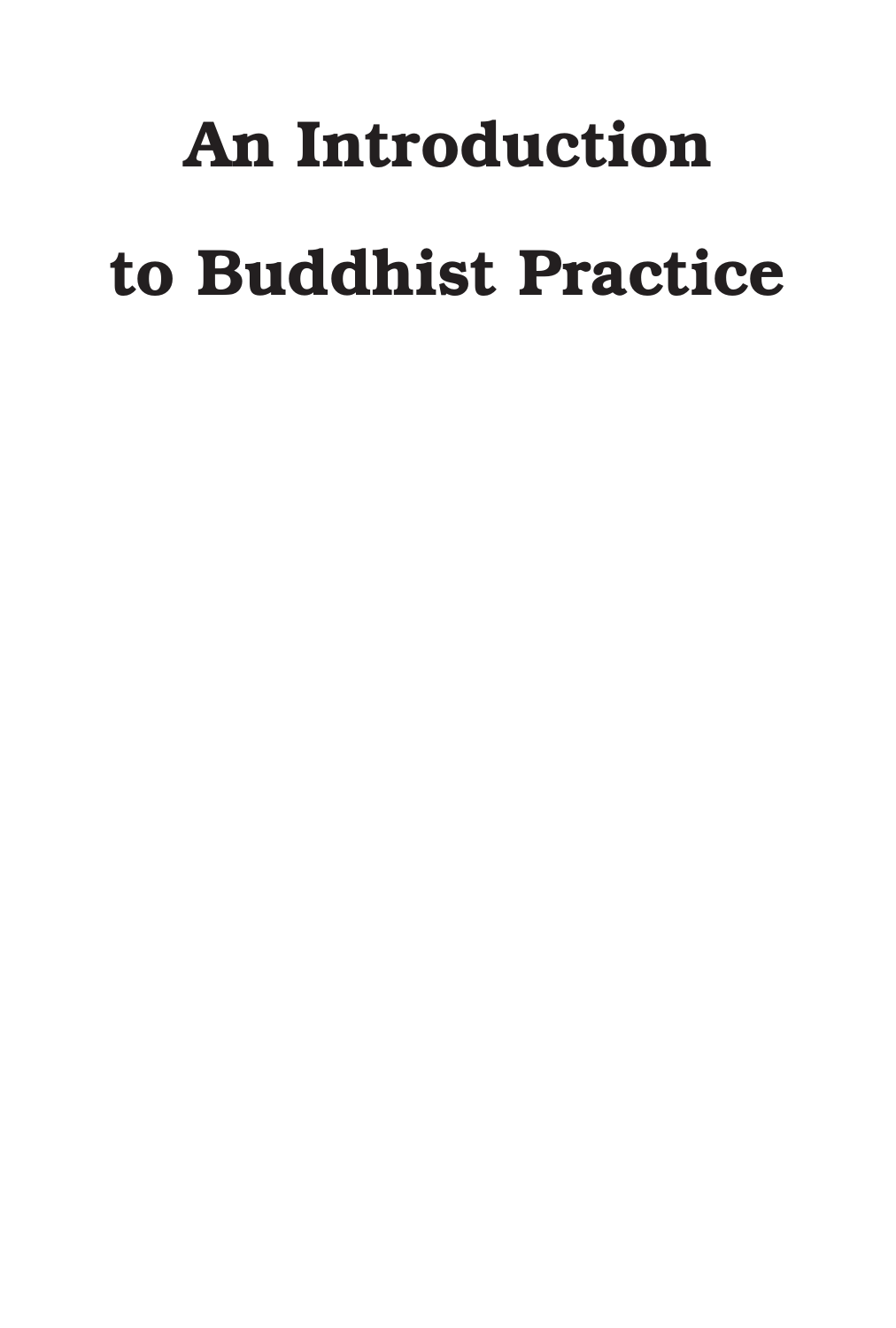#### *THIS BOOK MUST BE GIVEN AWAY FREE AND MUST NOT BE SOLD*

#### **Copyright 2004 ©**

#### **by the Forest Monastery of Baan Taad**

*This book is a free gift of Dhamma, and may not be offered for sale, for as the Venerable Acharn Mahã Bua Ñãõasampanno has said, "Dhamma has a value beyond all wealth and should not be sold like goods in a market place."*

*Reproduction of this book, in whole or in part, by any means, for sale or material gain is prohibited. Permission to reprint in whole or in part for free distribution as a gift of Dhamma, however, is hereby granted, and no further permission need be obtained. However to electronically reproduce or distribute this book, permission must be obtained first.*

#### *Inquiries may be addressed to:*

The editors at Wat Pa Baan Taad *luangtabooks@gmail.com*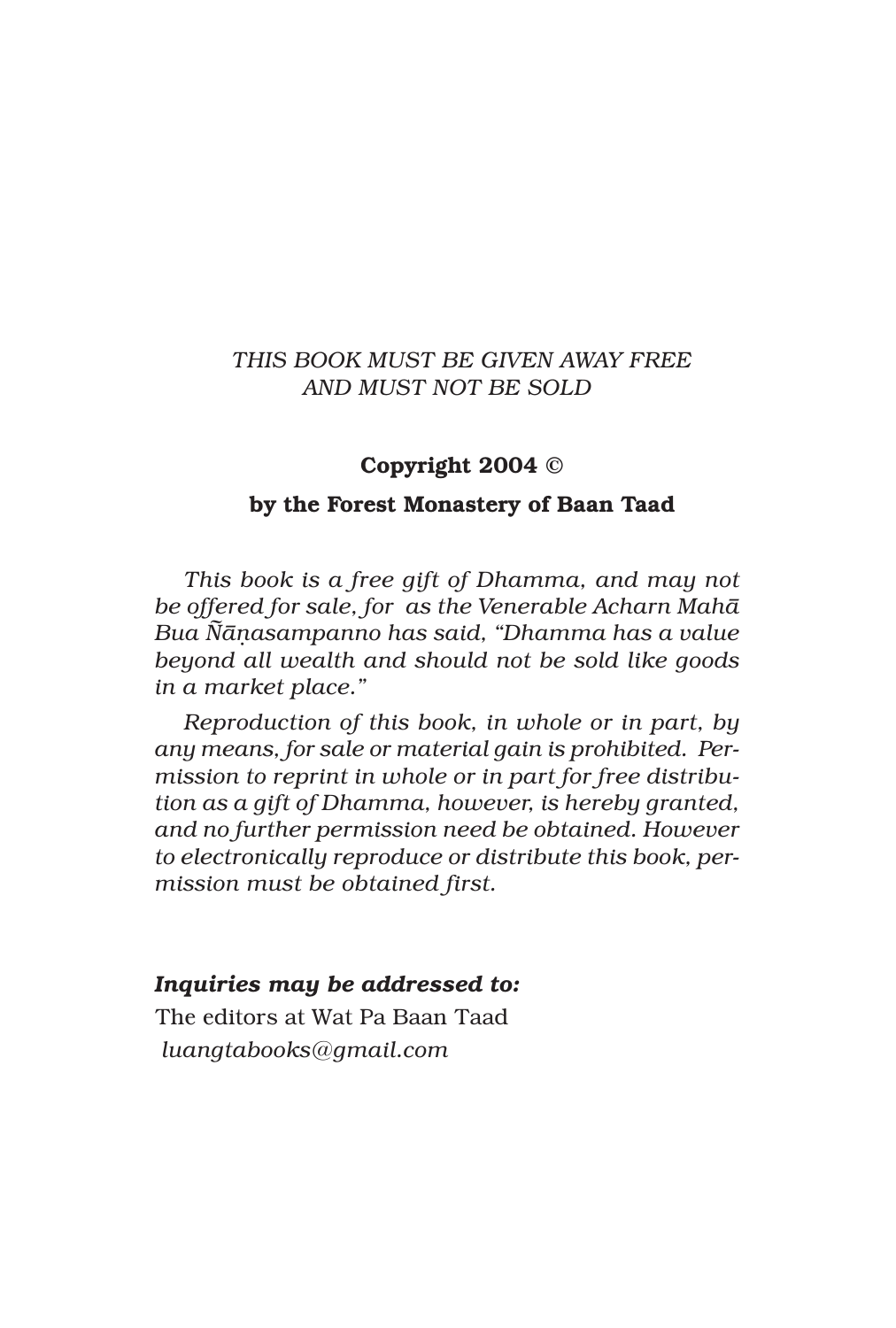## *An Introduction to Buddhist Practice*

**by**

### **Ajahn Paññāvaddho**

### **(Wat Pa Baan Taad)**

Forest Dhamma of Wat Pa Baan Taad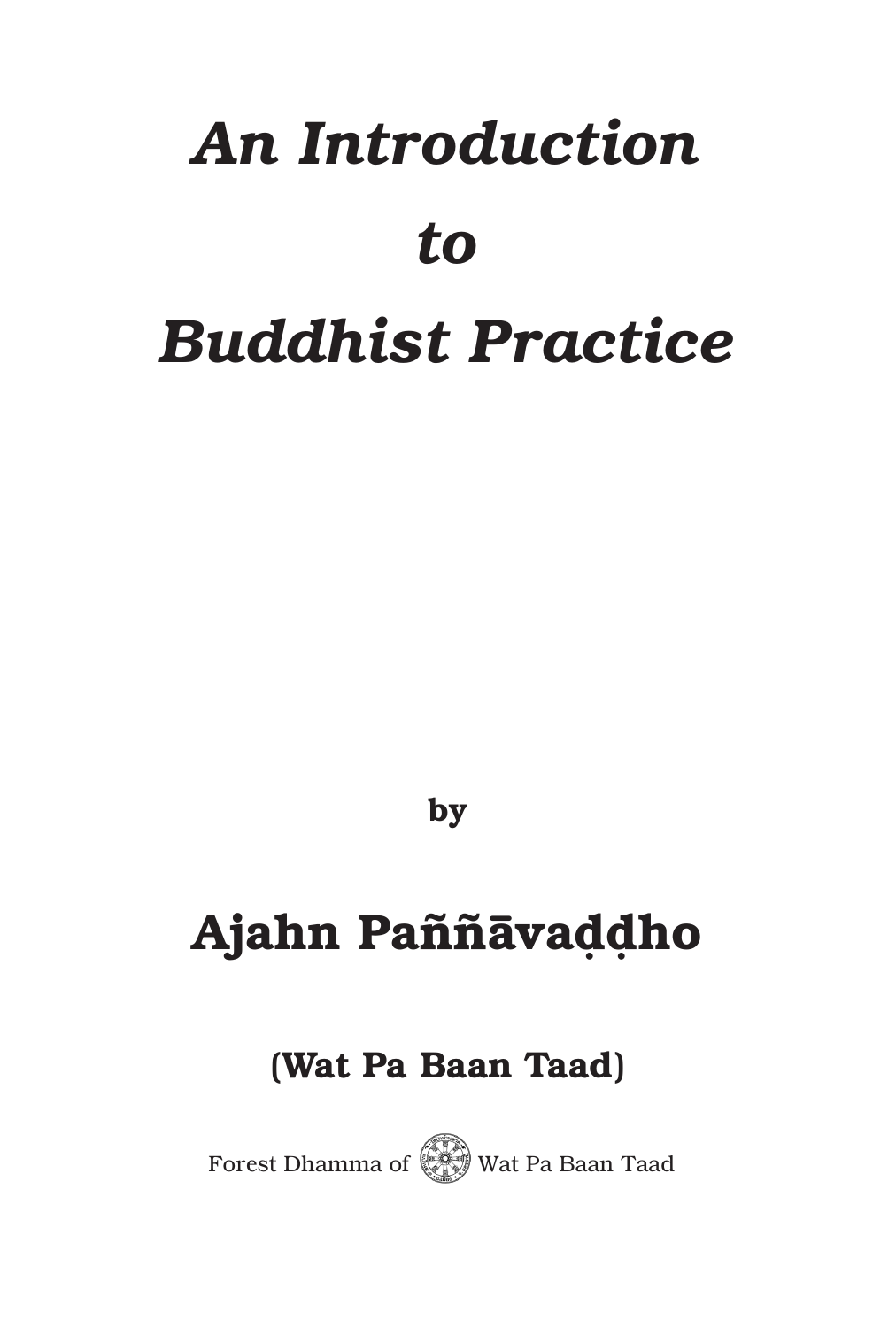

*Ajahn Pa¤¤àvaóóho*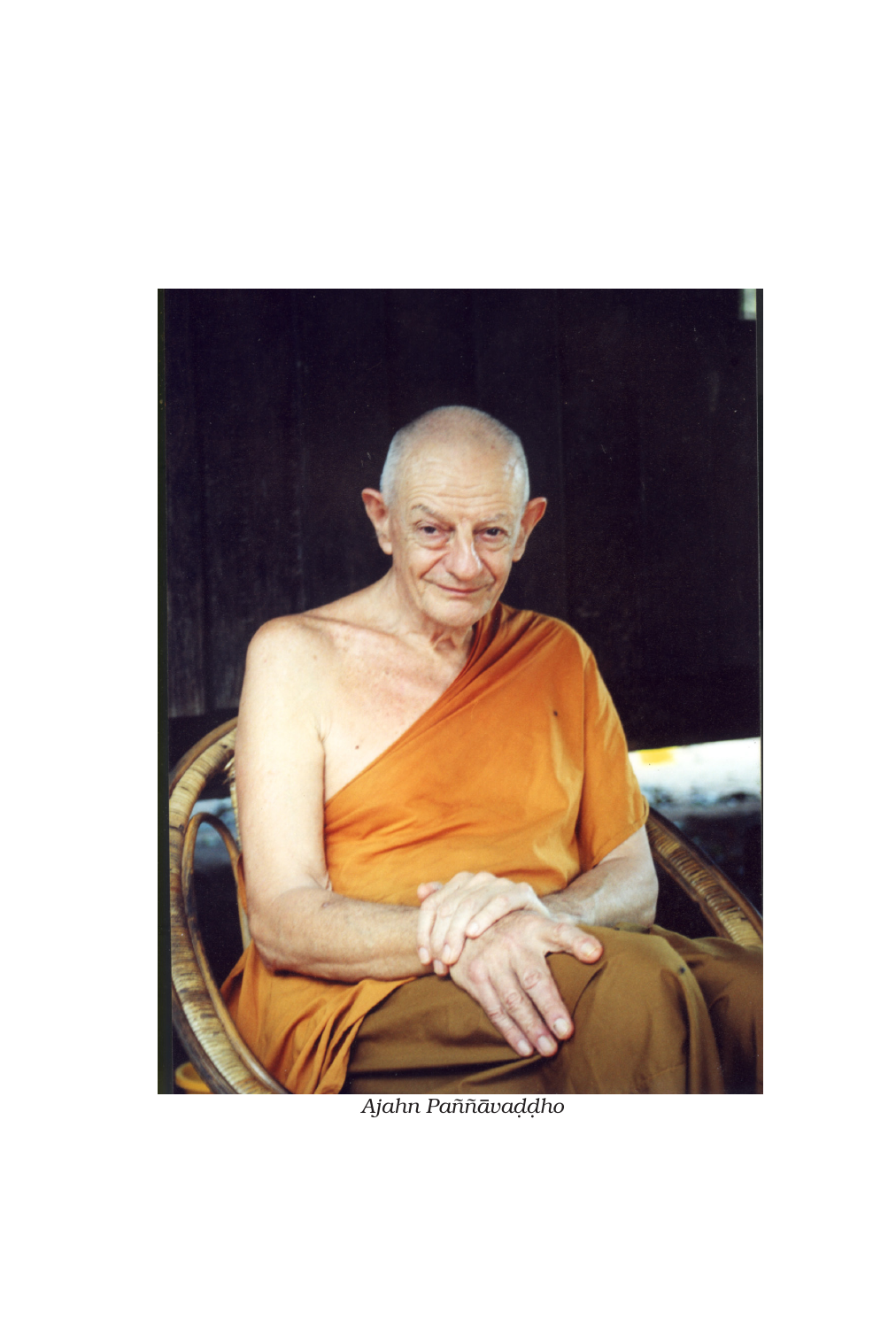

## *Table of Contents*

| <b>An Introduction to Buddhist Practice</b> |    |
|---------------------------------------------|----|
| <b>The Basis of Practice</b>                | 17 |
| <b>The Importance of Samādhi</b>            | 23 |
| <b>Developing Meditation</b>                | 33 |
| <b>A Life of Meditation</b>                 | 41 |
| <b>Investigation for Wisdom</b>             | 53 |
| <b>The Wisdom of Samadhi</b>                |    |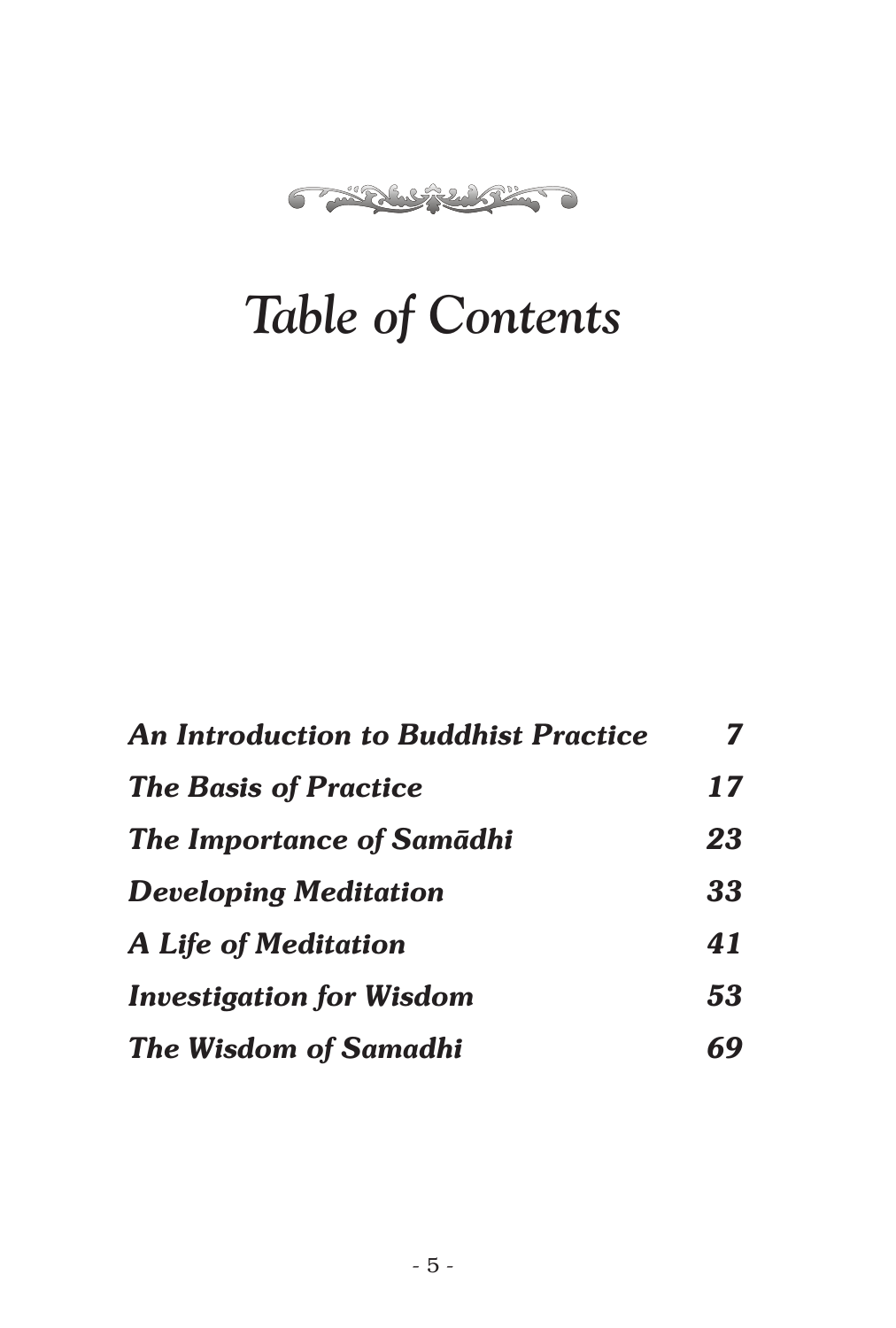*Talks of Ajahn Pannavaddho*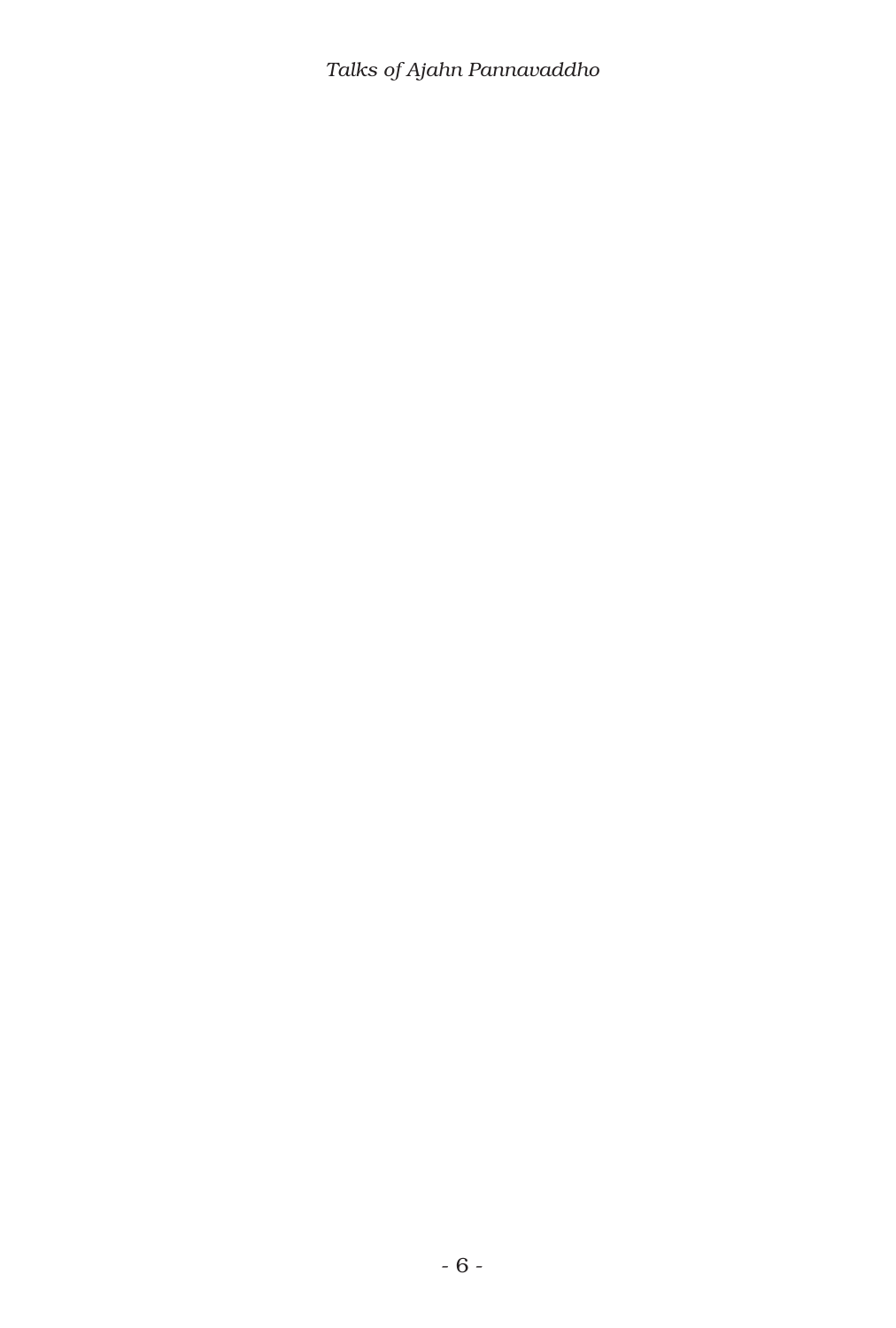<span id="page-6-0"></span>

### *An Introduction to Buddhist Practice*

When a person is introduced to Buddhism for the first time, the first thing he should do is to forget all about his background of Christianity – and his Christian views and other similar views – and start from scratch.

The story of the Buddha begins like this. The Buddha found that he had a problem and he left home to try to find the answer to this problem. He went searching for teachers, he went to this teacher and then that teacher but he found he still had the problem. Finally he had to go off on his own to search for the solution, because he could not find anyone who knew about it. And he found the answer within himself, and he found the way to get to the state where he got the answer to his question and got free from his problem.

This problem is a fundamental problem that we all have It is the problem of discontent. You can call it discontent, or suffering, or pain, or sorrow, but here we shall use the word discontent. All the time we are discontented. All the time we are wanting things, and we only want things because we are not contented. If we were contented then we would not want these things. So automatically our wanting is a sign of discontent. Not only wanting of things, but our wanting to move about, go here, go there, do this, do that, wanting to cure all our little irritations, to scratch here and scratch there. We are very much like a dog with a sore on its head. The dog runs about all over the place trying to find a cure for this sore which is on its own head. You also cannot get rid of that problem by running about searching for the answer in the world outside yourself.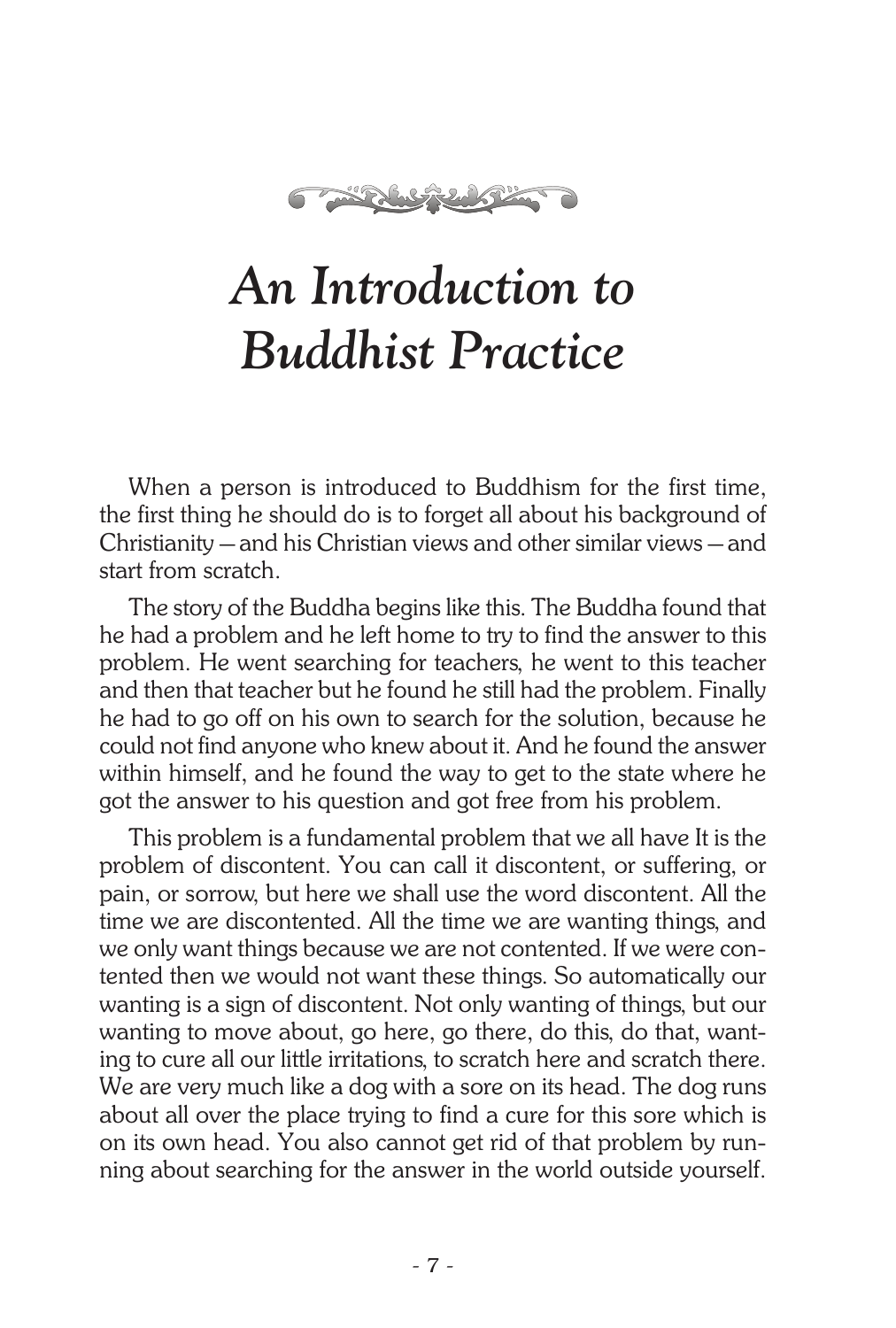So the Buddha said that the cause of this trouble is in fact our own doing. It's our own craving, our own wanting and all the time we are searching for the answer to this in the wrong way. We are searching for it outwardly when we should be searching for it inwardly.

Thus the Buddha taught the Four Noble Truths culminating in the path or the way people should follow to realise the truth. First there is the truth of dukkha, which is discontent or suffering. This is the cornerstone. The second truth is the cause of dukkha, which is craving or wanting. The third truth is the cessation of dukkha, and the fourth one is the path leading to the cessation of dukkha. If we look at these, first there is dukkha which is the problem that we are trying to get rid of. Then there are the causes of our problems. The third is the ceasing of the problems which is the goal we are trying to attain. And fourthly there is the way and the means we must practice in order to attain this goal. It is rather like an illness. If you have an illness, first of all you have to define that illness, then you have to look for the causes, then you have to see the possibility of its complete cure and lastly you have to prescribe and take the right medicine. These are the Four Noble Truths.

The Noble Eight-fold Path is the medicine. The first factor is the factor of Right Understanding or Right View, because as one's understanding or view is, so one reacts. A person who is a capitalist acts in one way, while a communist will act in another way, just due to their differing views of life. So Right View is the right view of life, the right understanding of ones aims and objectives, and the right understanding of the way one should practice.

The second factor is Right Attitude or Intention. This is an attitude of mind which aims at the cessation of dukkha. It is an attitude that is not easily caught up in the world, an attitude that sees what is important in terms of the path one must follow. The realisation of what is essential and what is not, and that the fundamental thing which is important is one's own heart.

The next three factors of the Noble Eight–fold path are Right Speech, Right Action, and Right Livelihood. These are the moral factors. The Buddha gave these because they are causes which will bring about happiness and to some extent undo the discontent we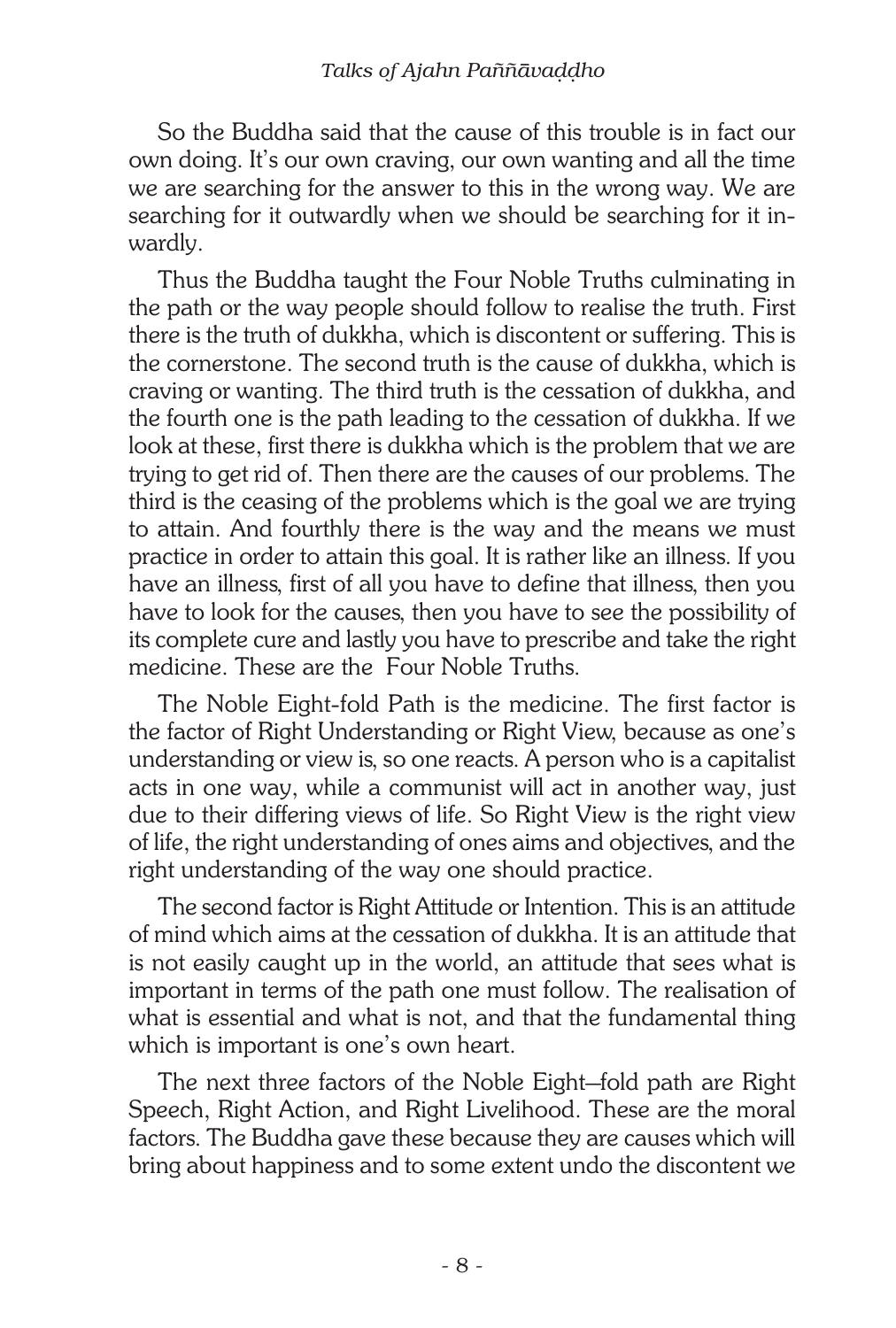experience. The difficulty is that the average person cannot see the reasoning behind this. Therefore the Buddha had to give these as a preliminary teaching for people to practice so that they can gradually clean up whatever is causing the trouble inside them and so gradually come to see the connection between their behaviour and the discontent they experience.

Right Speech is speech which is appropriate in the circumstances where it is spoken, speech which is modest and truthful.

Right Action for people living in the world means the five precepts. These are the precepts of training oneself to refrain from killing, to refrain from stealing, to refrain from indulging in wrong forms of sex, to refrain from lying and slander, and to refrain from taking intoxicants of any kind. These are the basic elements of Right Action.

Right Livelihood refers to making a living in such a way as does not involve harming other living beings. It is a livelihood which does not require one to break any of the five moral precepts mentioned above.

The remaining three factors are Right Effort, Right Mindfulness and Right Samãdhi. Right Effort means, in fact, the effort one puts forward to both promote one's mind and cure one's mind. It is the effort to get rid of doing evil things and promote doing good things. It is also the effort to avoid evil things which are already there in the mind and also the promotion and development of good things which are already there in the mind.

So Right Effort is the effort to cultivate those things which tend to lead us toward the path, toward the goal. This is often quite an effort. If for instance we are sitting in meditation practice and we feel that we would like to go to sleep but at the same time we realise that we are not really tired, without effort we tend to lie down and go to sleep. Right Effort is the effort to overcome that tendency. Effort here means a mental effort, not merely a physical exertion, but an effort just the same. This is the nature of Right Effort, the effort to see those things which can lead us astray as well as those leading to the path. It is often very easy to get diverted into doing something which we feel is very important for leading us toward the path, such as reading a book about meditation, instead of actually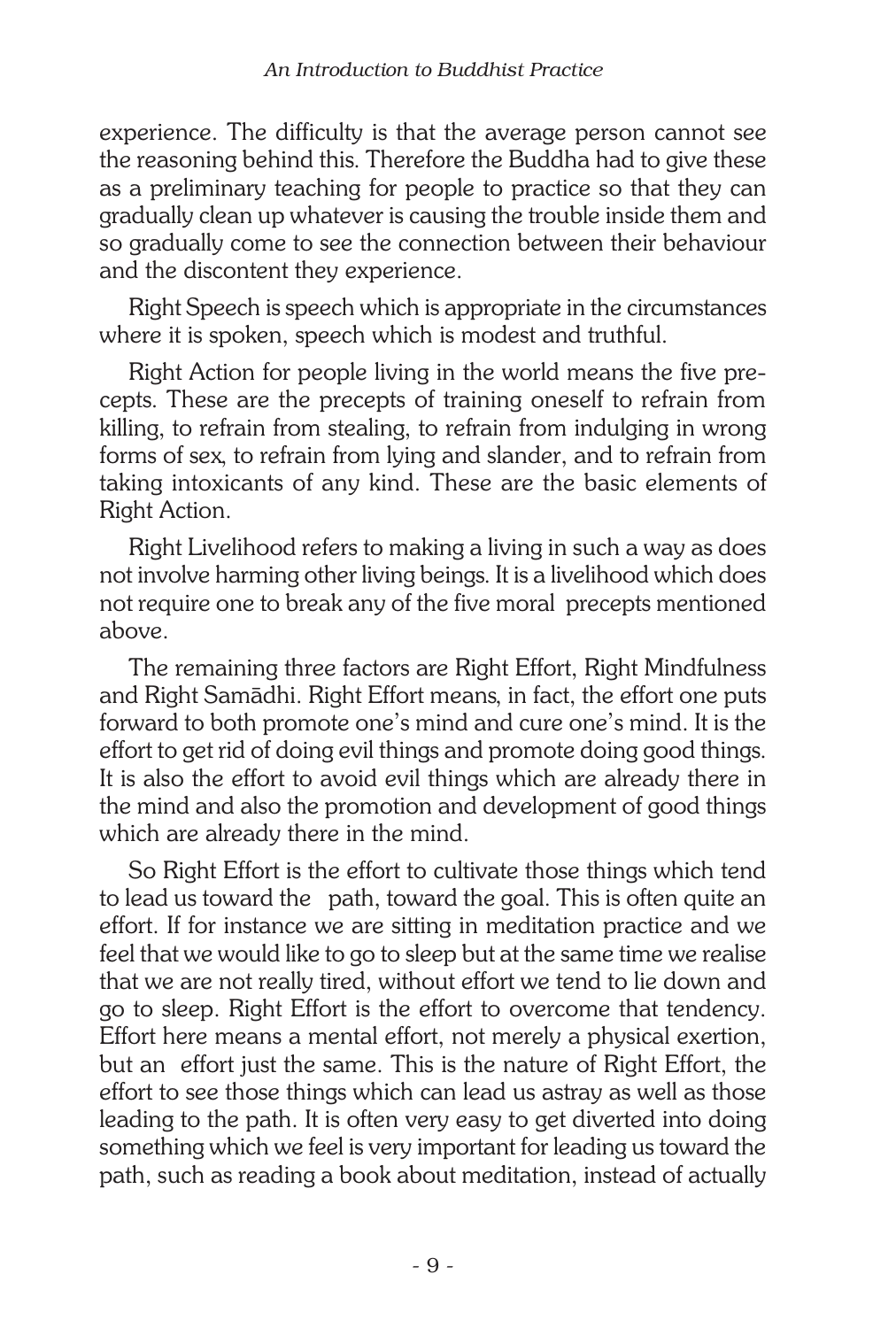doing the meditation practice. So lacking in right effort we put the practice to one side.

Right Mindfulness is the keeping of one's mind in the present and on oneself in the sense that one does not forget oneself. One does not let one's mind go out daydreaming, wandering about as if one had forgotten one's own existence. One keeps oneself always in the present, in the here and now, with whatever one is doing.. In meditation practice this means keeping one's undivided attention on the object of one's meditation.

Right Effort and Right Mindfulness lead us to Right Samãdhi. Samãdhi is an technical term which means a state of deep absorption of mind where the mind is completely concentrated on one object. When it is absorbed like this the mind goes very calm, thoughts stop and a brightness arises. It can happen that the whole body disappears until one is left with just pure knowing and nothing else. This is a state of happiness which is more than one has ever experienced before. But this Right Samãdhi is not the end result. This is a state where the mind is very clear, very sharp. Coming out of this state one can then use this clarity and sharpness to examine and investigate what ones true nature is.

These last three factors of Right Effort, Right Mindfulness, and Right Samãdhi are the basis for Buddhist meditation practice. The first aim is to try to develop Right Samãdhi. Samãdhi can also be called calm, developing calm. But it is not a calm which the average person knows about. The average person may very occasionally just by chance get into a state of samãdhi, but it is rare. And if they do it is usually just a flash and then it is gone. This calm is a state of essential calm where everything has stopped and there is complete stillness. All the disturbances of the mind, running here and running there, stop completely. One realises then that this state is a state of real happiness. After that experience one is never really satisfied until one can get back to that state.

Meditation practice requires a lot of hard work. The instructions for meditation practice make up about 0.01%, the rest of it is a lot of individual effort. There are several meditation techniques but the one perhaps best suited to Westerners is the one in which the breath is used. One pays attention to one's breathing. This is not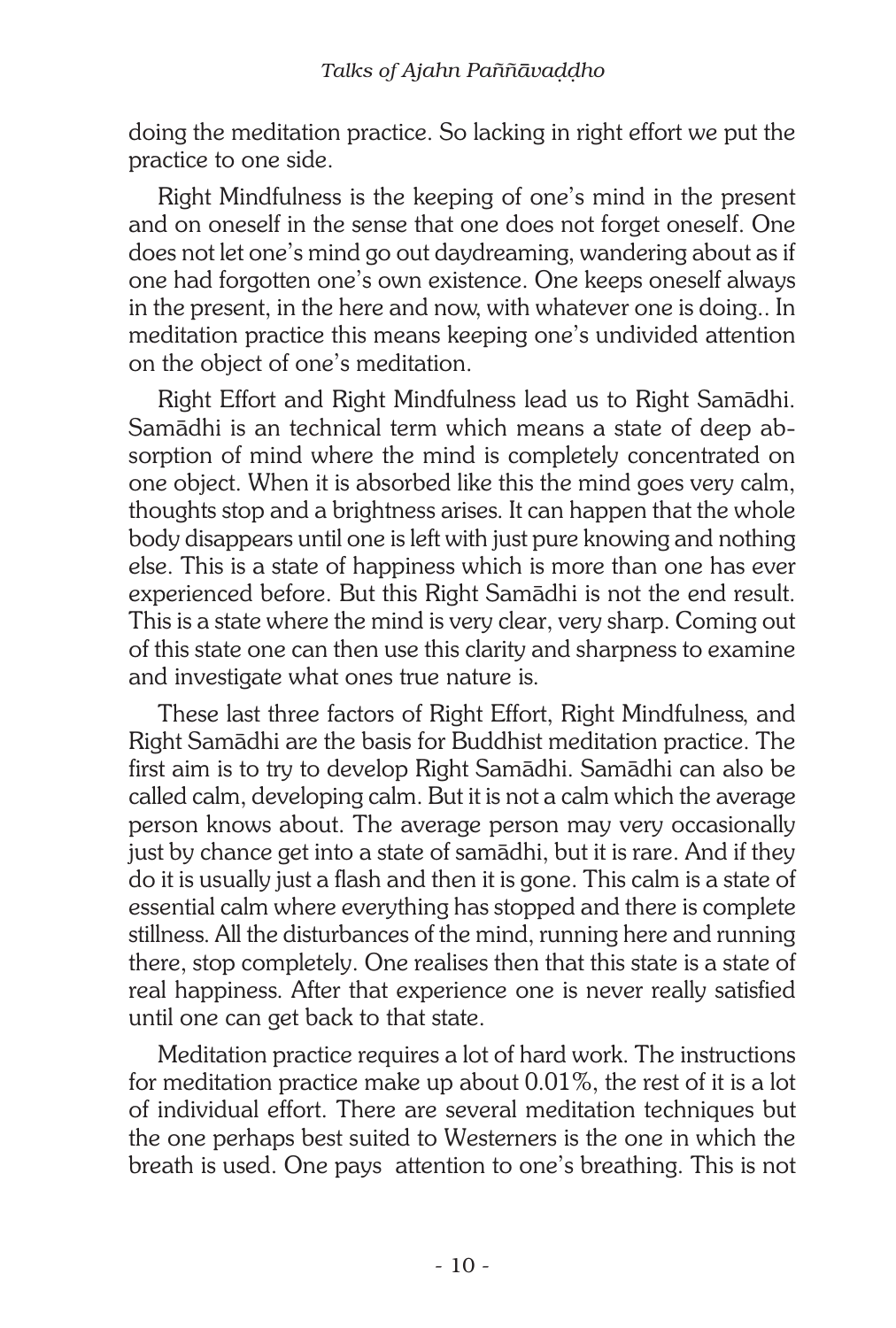a breathing exercise in which the breath is forced or manipulated but one lets the breath go its own way and one just becomes aware of it going in and out. Keep your attention on that point where you feel the breath passing in and out most strongly and try to keep your awareness on the feeling of the breath at that position all the time. If you go on at it for some time, first of all the mind will begin to jump away, thinking about this, thinking about that, all over the place. So when it wanders you have to pull it back again, then it jumps away again and you have to pull it back again. You have to keep on pulling the mind back to the breathing all the time, until eventually it begins to settle down a little bit. Then, when it begins to settle down, you will find a sense of calm which begins to increase and there is no enthusiasm for other things. Then there is less of a tendency for thoughts to jump about. But this does vary from day to day. Some days the mind jumps about all over the place and you cannot do anything to stop it, while on another day it is much better. It varies a lot like that.

Then if you continue in this way you may get a point or a spot appearing. The point may not be visible, it may be just a knowing at a point. Then you should put your attention entirely on the knowing at that point. If you keep your attention on that you will come to realise after a time that this point or knowing and the heart are the same. Then if you can go on further you will find that the "citta" will drop down to the heart. When it drops to the heart there is absolute stillness. That is what we call the attainment of samãdhi. Coming out of that state the mind feels absolutely fresh and sharp and clear.

At first this attainment of samãdhi is likely to last only a brief moment, and then you may not experience that state again for months. So you must keep at it and try and try again. This happens because instead of putting the attention on the breath and fixing it there, one thinks about that previous state which one attained. So the mind is on the wrong thing. One tends to thing about that from experience which is in the past, and this becomes a distraction. It is only when one gives up thinking about that and comes back to the breath in the present with the determination that whatever happens I am going to keep the mind here, that one begins to get results again.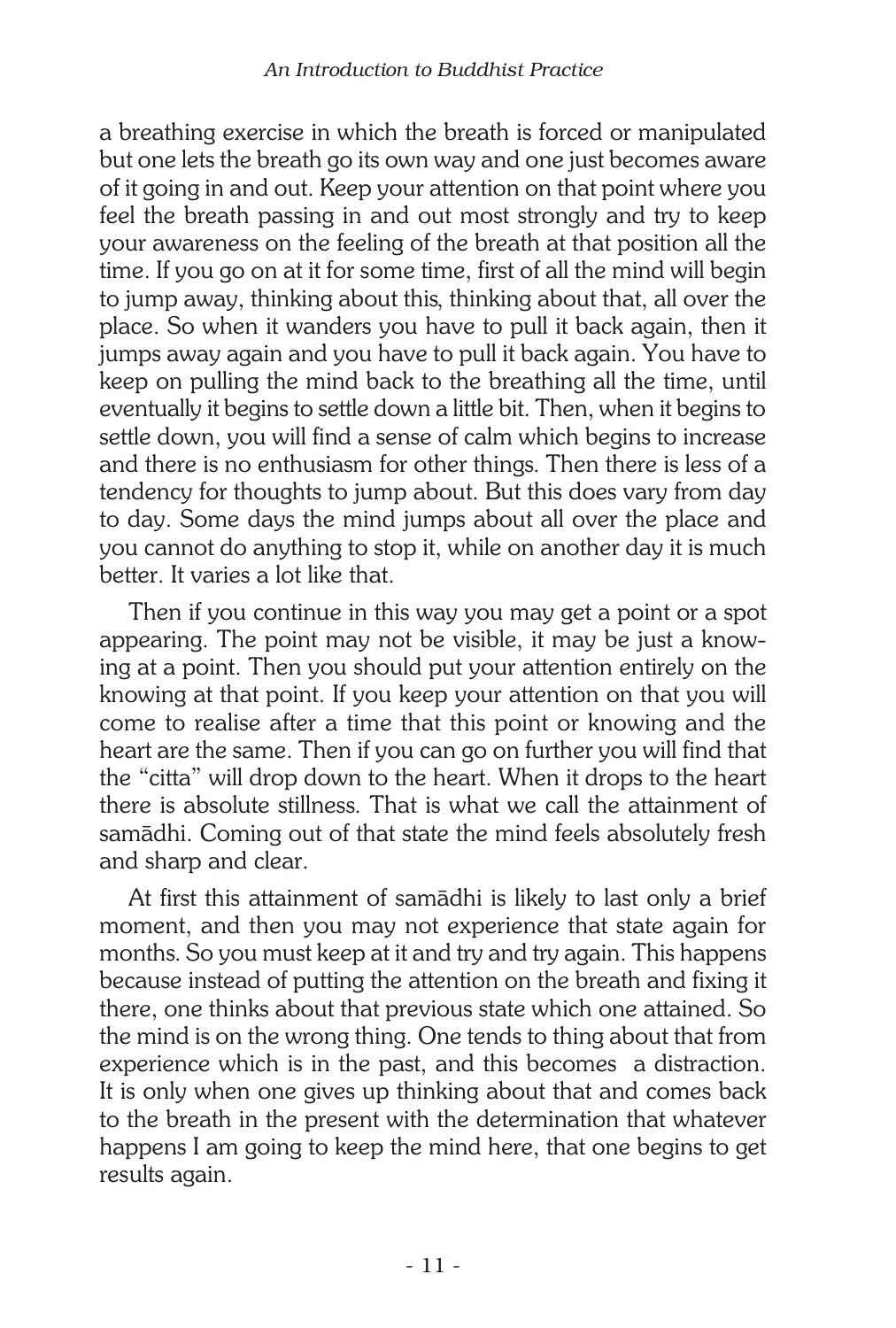People often get into difficulties because they are looking for experiences that they have had before, instead of trying to do what is necessary here in the present. In other words, they are looking at the effects instead of the causes.

Going on with the practice one can gradually get some measure of control over samãdhi. It requires a long time and a great deal of practice until one reaches a point where one can drop into samãdhi quickly and easily.

But one must realise that samãdhi is not the end result. It is a wonderful state, a wonderful experience, and it makes some people believe that there is a god. But it is not the end result by any means. The reason being that when you get into samãdhi it is wonderful while you are there but when you come out you are back in the same old world again. It is not permanent and because it is not permanent it is not the real thing.

One always has to be very analytical in these matters to see whether, in fact, this is a state free of discontent or not. One must contemplate: Have I actually got rid of this discontent or not? Invariably one will find discontent in that state and one must be careful not to get caught.

Wisdom is the only way to seek a permanent solution, free from discontent. In order to gain wisdom the mind must be sharpened up, much as if you want to cut down a tree you must sharpen up the axe. So when the mind is sharp then you can begin attacking whatever burdens the mind and overcome it. It is our own ignorance all the time which leads in the wrong direction, searching for every thing out in the world, always looking the wrong way.

Ignorance or avijjã is the root of the problem and its servants spread out from it. These are the so called kilesas – or defilements, which in their root form consist of greed, hate, and delusion. But they spread out from these three into a whole range of derived qualities including anxiety, worry, slothfulness, laziness, jealousy, stinginess, selfishness, arrogance and so on. The kilesas are always waiting, ready to adapt any of theses modes to our thoughts, emotions and actions. But we do not realise that they are there and we do not understand what a burden they are. These are what leads us out into the world, and they act almost like demons. When we are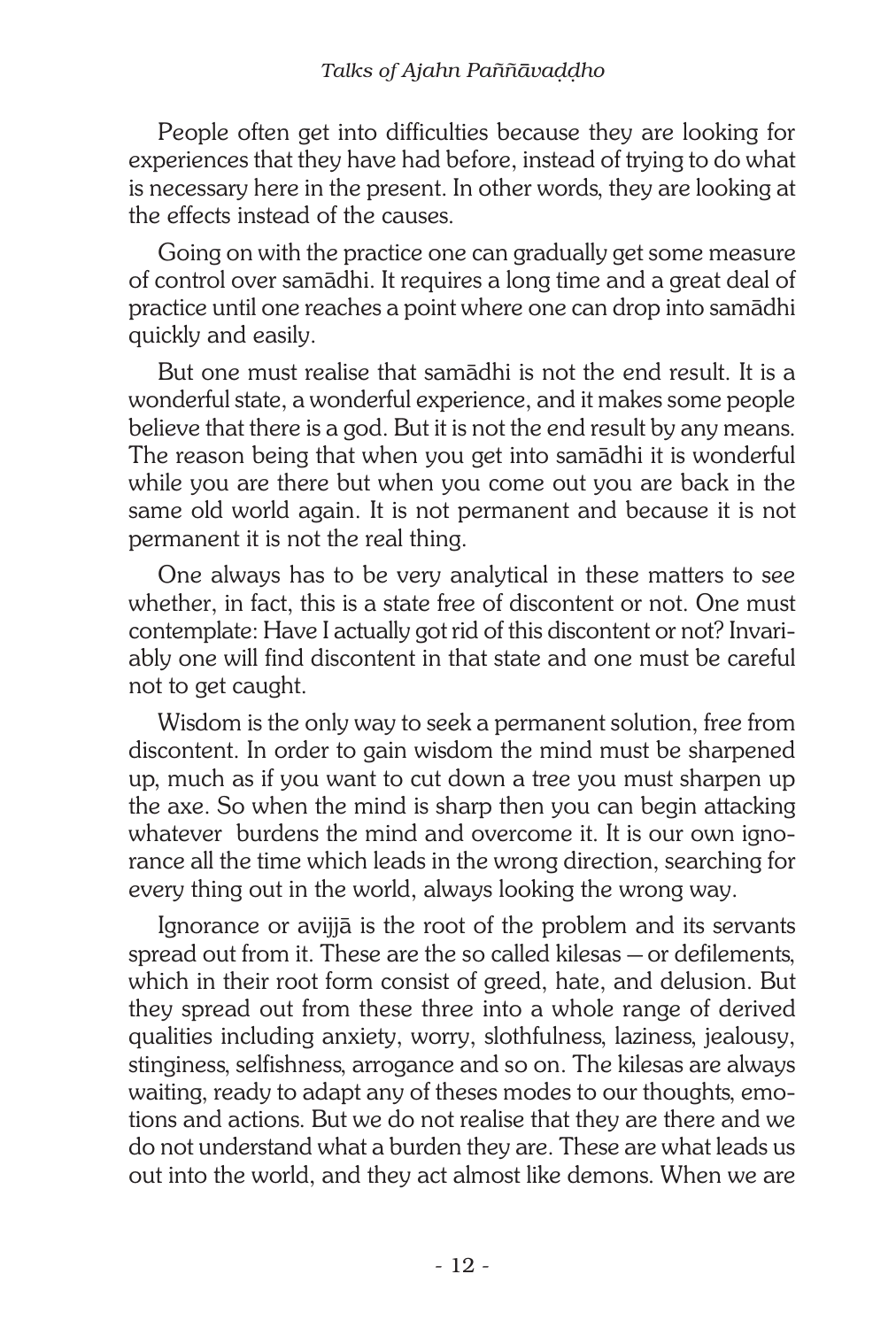doing meditation practice, the more success we gain in the practice the more these kilesas will resist and try to stop us.

The reason for this is that these kilesas are in the heart, and Dhamma, the way of truth, is also in the heart. So there is a battle going on. Because the kilesas are situated in the heart they try to use the power of the human mind to force it to go out in the wrong direction. And by using the power of the mind the kilesas are very subtle and they are very clever in their ways of doing this. They act just like demons.

The root of all these kilesas, the big one, is Avijjã or fundamental ignorance. The source of this fundamental ignorance is very deeply rooted in the mind. It is almost as if it is the root of what we are, as though what we are is that fundamental ignorance. So we have to cut this root out, and cutting it out is a very big task. It is as if everything that we are has to be chopped away and something entirely new has to appear. That "new" one is really there all the time but it is covered up and concealed from us underneath a lot of rubbish. The rubbish of the kilesas, the rubbish of avijjã. Only when we get rid of that rubbish will that "new" one become exposed. Only then are we truly free. Only then is the way of the Buddha complete.

As far as the actual meditation practise is concerned people vary in their abilities and their approach, but the sort of ideal way is when we come out of the samãdhi practise, the mind is fresh, calm, wieldy, it is flexible and it is fit to be worked. So you can turn it to investigating in the way of wisdom. The first thing to investigate is the first factor which makes up oneself – this body. So investigate the nature of this body, because this body we inherently and automatically think of as self, more than any thing else. So we have to question this body. What is this body? Is it me? Is it mine? Who does it belong to? What is it's nature? Is it beautiful or not? What is it made up of? How does it work? We question this body, we go through it, back and froth, back and forth, until insight comes.

The body is the first thing to look at, this is the big deceiver. In the Bhikkhu ordination ceremony the newly ordained monk is always given five subjects of meditation. Kesa, Loma, Nakhã, Danta, Taco. Hair of the head, hair of the body, nails, teeth, skin. All of these body parts are really leading up to one thing – the skin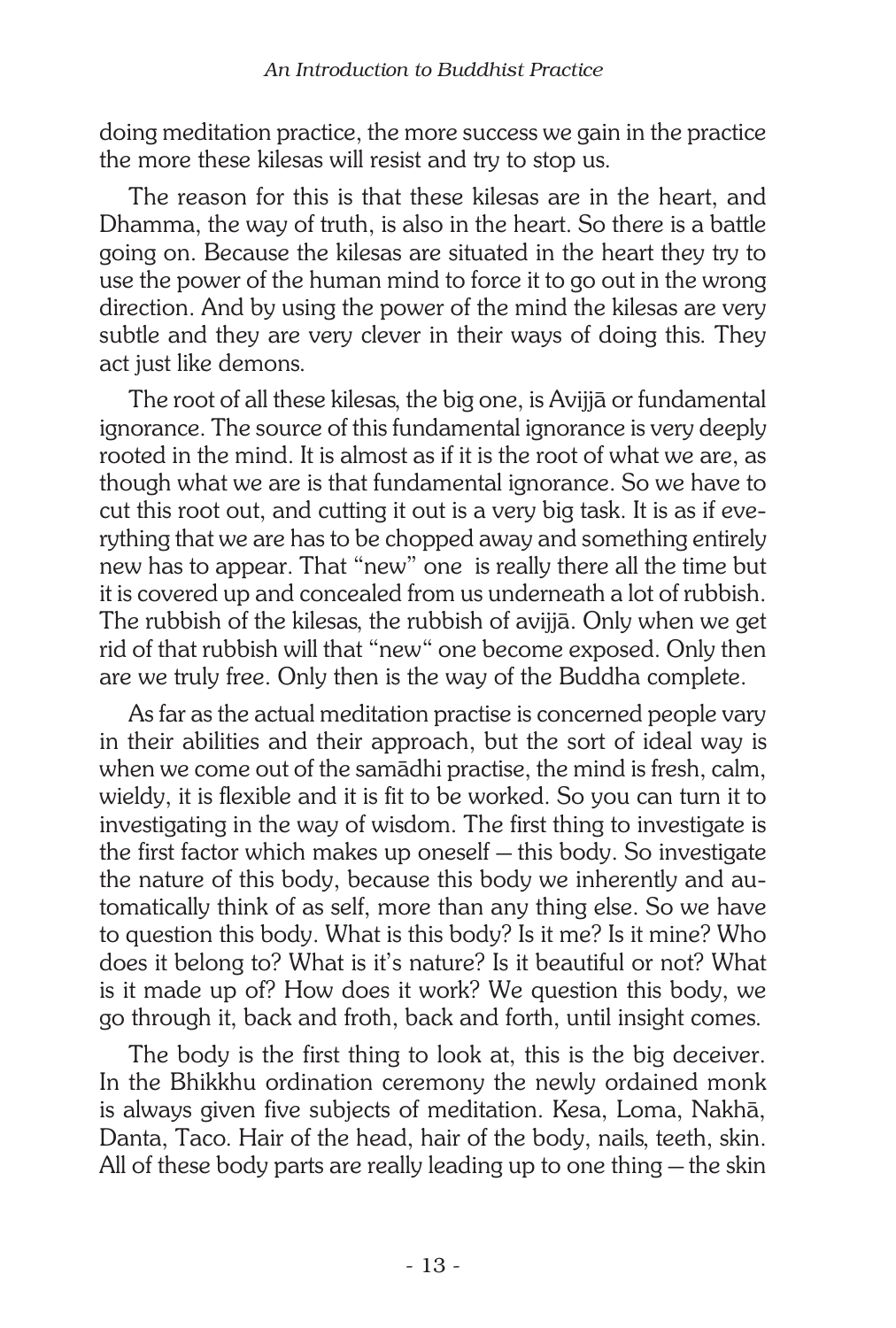which is the biggest deceiver. It deceives us as to what we are, what this body really is. The object of the meditation practise here is to understand the body, to see the body for what it really is. When one can come to the realisation that this body is not me, it does not belong to me, it has a way of it's own and at best one is in charge of it for a short time, then one can come to realise that whatever happens to this body does not really happen to me. It is as though it could be happening to someone else. To the extent that we are successful here, to that extent discontent and suffering will disappear. Concerns about the body, concerns about death, this whole lot will disappear.

The body is something which we grasp at conception, and cling to and become attached to. We want this body because this is a base, a sort of anchor for us. The body itself is neither good nor evil. It is neutral. It is just part of the world, part of nature. The good or evil is not in the body, it is in the heart.

The Buddha divided what we call a "person" up into a.) the body as being the physical base, and b.) the mind which is made up of feeling, memory, thought and consciousness. Simply put, these are the five factors which make up a person. The body is the material side, the other four factors are modifications of what we call the citta. Explaining the citta is quite difficult because there is no true comparison to it in the world at all. To get some idea of this, we may say that the body is the hardware whereas the citta is the software. But it is non-material and there is no way in which one can point to it, because it is the one that is doing the pointing. Its modifications give rise to the phenomena of feeling, memory, thought, and consciousness, but these are all the one changing citta. Thus the citta slits about taking on the characteristics of "consciousness", then changing and becoming "thought" – or "memory" – or "feeling". These characteristics are unstable in the same way as the body. So when the body dies these all fall away as well. This means that the mind is also not part of the person. In fact the body and mind are just like tools, like a pair of hands which we make use of. But there is the one inside which is the volitional one, the one that acts intentionally, which is the one which is infected by the kilesas or defilements. This is the one that makes them go in the ways that are evil or the ways that are good.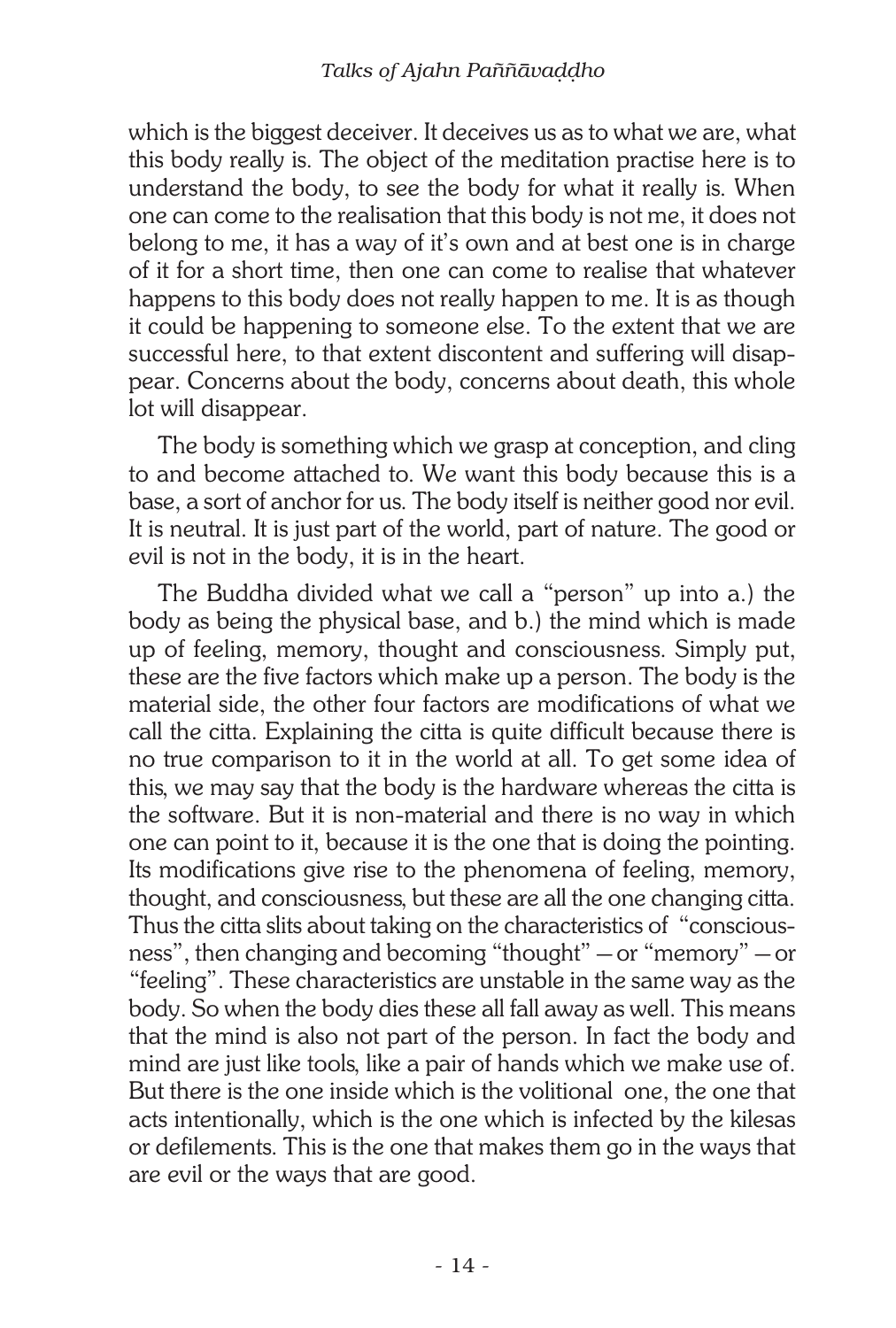It is important to understand what is good and what is evil, and thus what is moral for these are often misunderstood. The basis of morality is discontent. Bad or evil are those causes in the world through body or speech which lead to more discontent, more suffering, more pain, more unsatisfactoriness. Those cause which lead to less discontent, less suffering, more contentment, more happiness are what we call good. A problem arises here because most people cannot see the link between the action and the result. It is because of this that the Buddha gave a set of moral precepts for people to follow – for those who cannot see the ways of cause and effect.

From the point of view of the true citta these things are peripheral. The true citta is the citta free from defilements and avijjã. It is difficult to realise how everything we do, think, or remember of feel requires the activity of the citta. Mostly we are so involved with things in the world that we forget ourselves and we forget the citta and the fundamental basis of our existence. For it is the function of the citta which knows, cognises, and experiences everything, rightly or wrongly as it may be. Therefore, the citta is the centre and everything else is peripheral. Usually people think that they have a citta, but this is the wrong way around. We should perhaps ask whether the citta has the person.

So the task we have is to get down to the meditation practice in order to cure those faulty and wrong understanding which cause us so much trouble. Assuming you are doing the breathing practise, you should put your full attention on the breathing. Follow the in and out breaths and wherever you feel the breath most strongly, pin your attention to that point and feel the breath going out and coming back in again. It is like sawing a piece of wood, you must keep your attention right at that point where the saw blade cuts the wood. You do not follow the saw blade moving back and forth, but keep your attention solely on the one point, the point where it makes contact. It is the same with the breath, you watch just at the point where it makes contact. As you continue doing this the breath at that point may become more and more refined. If eventually you reach a point where you feel that the breath goes very, very fine until you can no longer feel it, then continue to keep your attention on that point and it will come back again. When you find that your attention has wandered from this point and thoughts come in,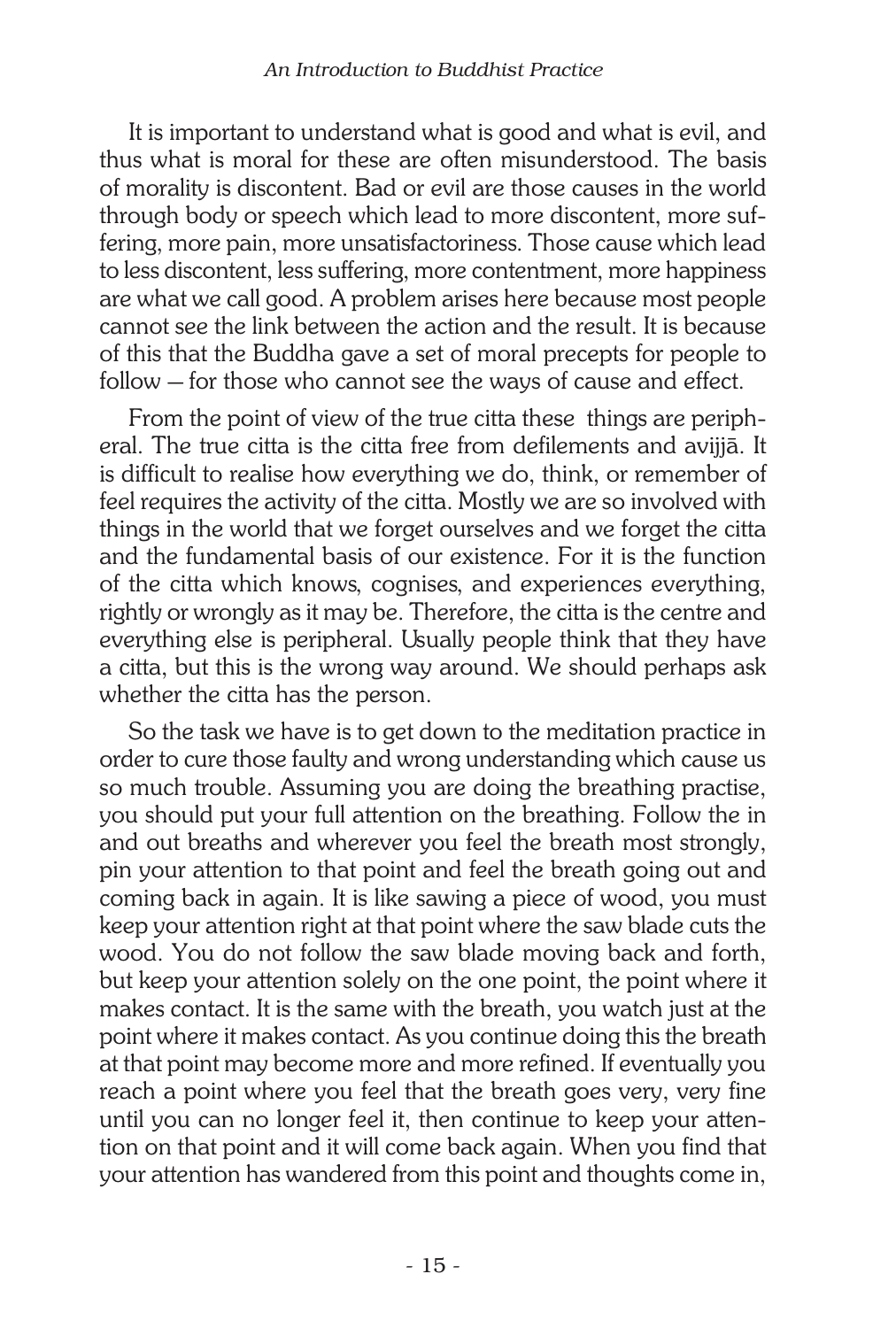pull the mind back again quickly. Always try to be aware that the mind has wandered and bring it back quickly to the breath. You really have to develop a monitor within yourself which is constantly on guard and warns you when the mind has gone astray. Sound is one difficult obstacle. The mind will tend to follow sounds and wander away from the meditation object. So when meditating and you hear a sound, this monitor will tell you to beware, so when a sound tries to pull your attention away you resist and hold firmly to the meditation.

In fact, it is necessary to realise that the prime purpose of this practice is to arose mindfulness, and it has been said by teachers that one is only effectively doing the practice when mindfulness is present. If mindfulness is absent one has ceased to do the practice.

 There will be many different kinds of distraction to overcome along the way, but if you persist the rewards do come. And when they come they are well worth it. As you progress you will find good results coming in many different ways. You will find that your attention span increases. You will notice that when you are talking with other people, those people cannot keep their mind on the subject. Their minds seem to be jumping all over the place. Once your attention span becomes longer you can see this fault clearly in other people and realise that once "I was just like that myself." So you begin to realise there was something missing in your outlook which is now self–evident. Gradually you will notice that you see through things in the world, the reasons and the motives behind the things people say and the way people act. You see the deceitfulness which permeates practically everything in the world, and you are no longer fooled by it so easily.

So try hard all the time to keep your mind firmly fixed on the breathing, or whatever your subject of meditation is, resist the distractions which can lead you astray, and keep yourself solely on the path of practise. This is your job. If you do your job well the rewards will come of themselves.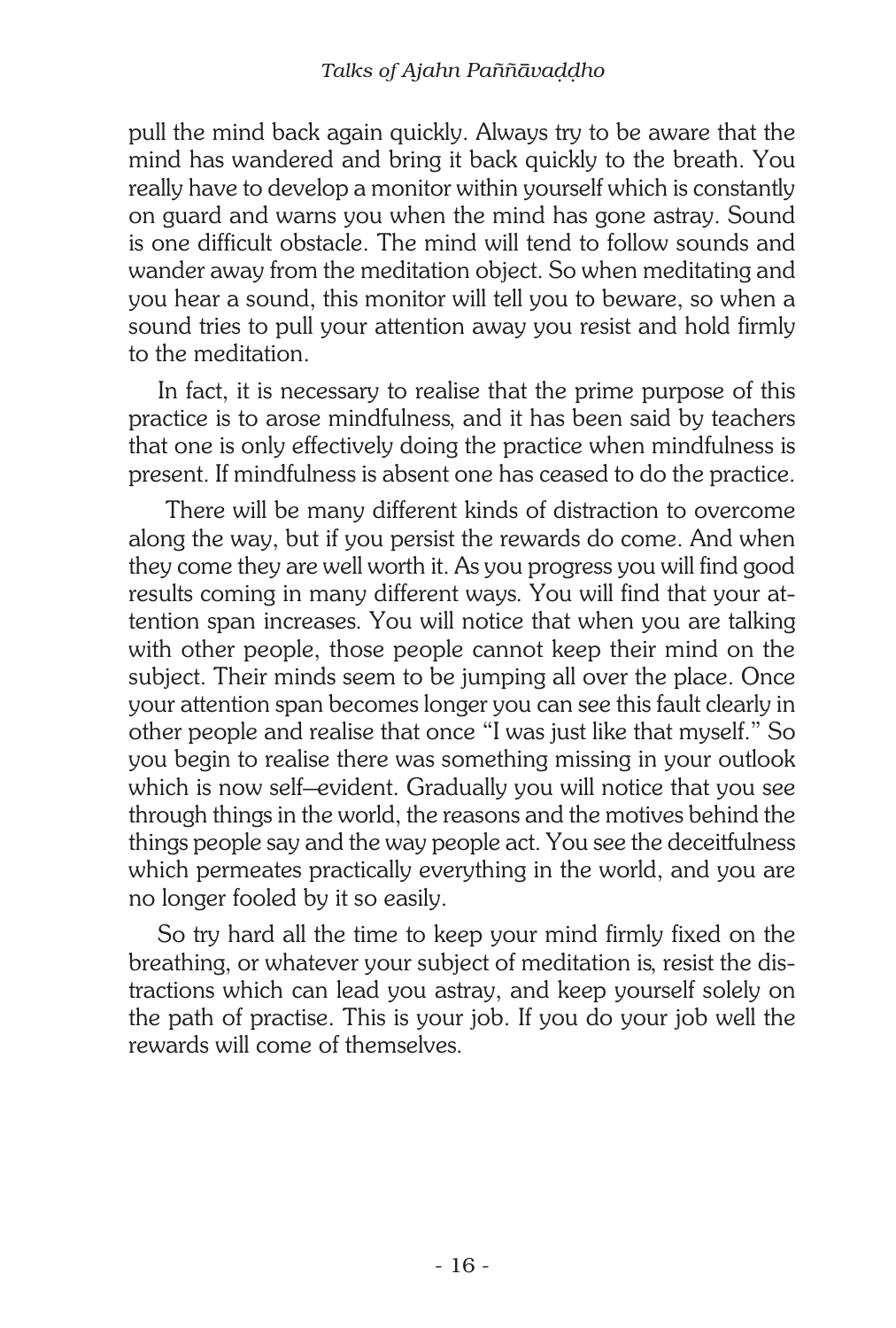

### <span id="page-16-0"></span>*The Basis of Practice*

When one begins doing Buddhist meditation it is important to know the reason why one should do it, otherwise one easily becomes confused.

To begin with the Buddha saw that there is one problem which all of us have, the problem of discontent. Everybody is discontented in one way or another. They are always wanting this or wanting that, and wanting means that they are discontented, never satisfied. All of us are like that – we are always wanting things, we are always discontented and we are always trying to cure this discontent. We are forever trying to find some way to cure it. Now if one really has enough wisdom one can cure it, but mostly people go the wrong way about it and they create more discontent for themselves all the time.

So what we have to do is learn the way to understand this process. When one has this discontent, inside one there are things which automatically tend to make one go in the wrong direction. These are greed, hate, and delusion. These are the reasons why we always go in the wrong direction rather than the right direction. It is because these factors are constantly coming up to lead us to do wrong things. So we have to learn about greed, hate and delusion. We have to learn to see them in ourselves. When we realise that the things we do come back on us to produce more discontent, more suffering, then we want to find a way to cure it. People always want to cure their suffering but they are rarely prepared to go out and find the proper way of doing it. Because of that people go about in the world doing the wrong thing time after time and they never do cure themselves, they never get rid of their suffering.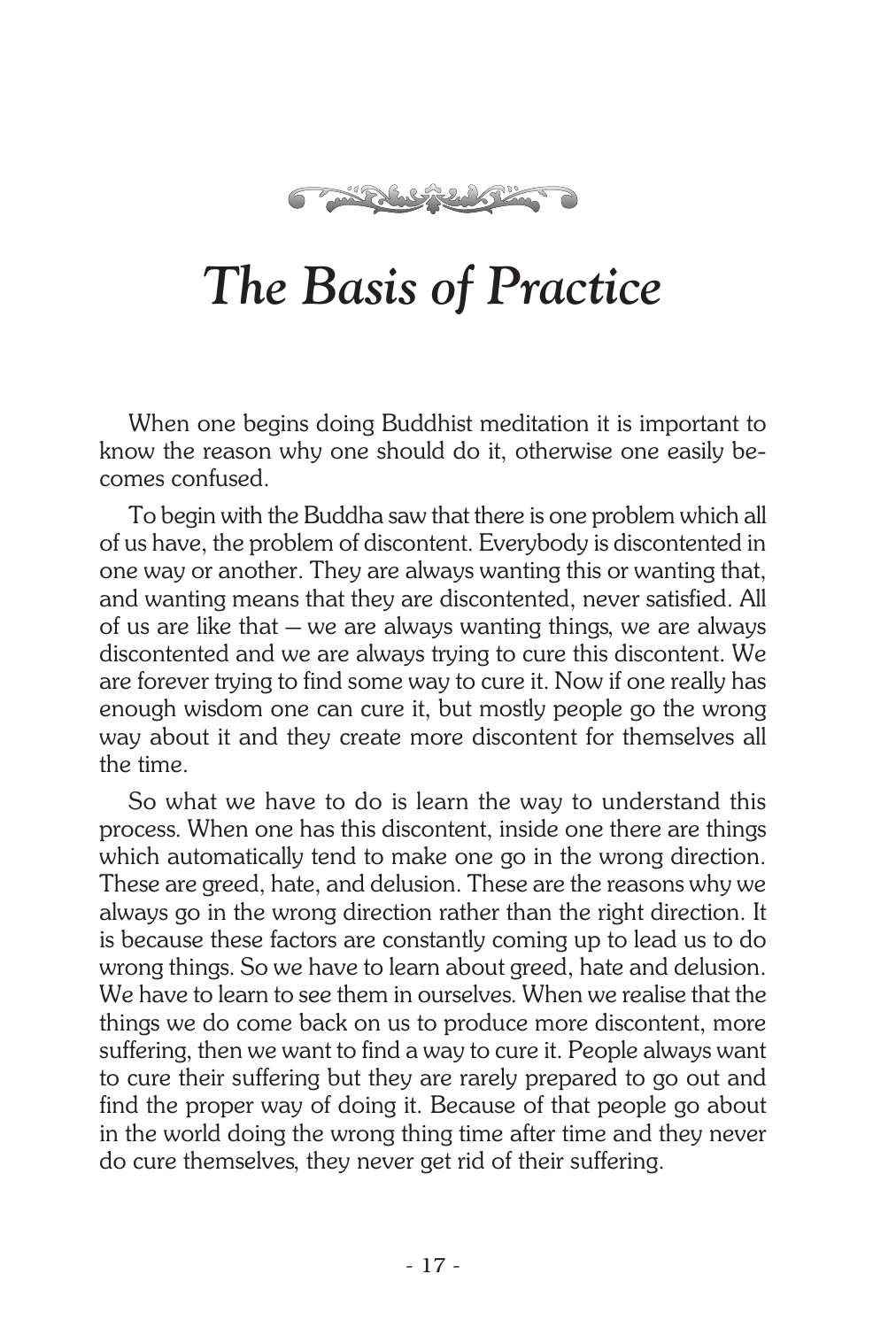When we realise that this discontent that we have had throughout our lives is caused by ourselves then we realise that we can also cure it. If it was put on us by a God or some other entity, then we would not be able to do much about it. But the fact is, it is we who have done it and we always make our own future. What we do, our actions, lead us to become what we will be in the future. So we must learn to do the right actions and not the wrong ones.

When we want to overcome this problem, we have to employ three factors to begin with. Firstly, we must have good moral behaviour. Moral behaviour in this case means that we practise the five precepts. We train ourselves to avoid killing anything. We train ourselves to avoid stealing, or taking anything that has not been given to us. We train ourselves to avoid wrong forms of sex. We train ourselves to avoid wrong speech. And we train ourselves to avoid taking drinks or drugs which distort the mind. All of these five are actions of body or speech. This is basically what is meant by morality in Buddhism.

Morality in Buddhism is designed to bring us to a sense of happiness, a sense of contentment in this world. It will not reach a very high sense of contentment but it will make us content in the ordinary way of the world. If we go against these moral precepts we make more trouble for ourselves and we find that there is fire inside the heart. So morality is an essential thing because it sets us right with the world.

After morality, the second factor we must develop is the training of our mind. We must train the mind because although we behave properly in the world and do the correct things, our mind is not under control. Our thoughts are wild, they jump here and there all over the place. If we try to control them we find that they are very difficult to control and before long they have jumped away. The meditation practise is in fact involved with the controlling of thoughts. This is what we have to do in meditation practise. The reason why we have to do this is to make the mind strong. When the mind is distracted and jumping about it is not very strong. If we wish to find out things which are necessary to be found out it becomes difficult because the mind refuses to stick on them.

The sort of things which it is necessary to find out about are re-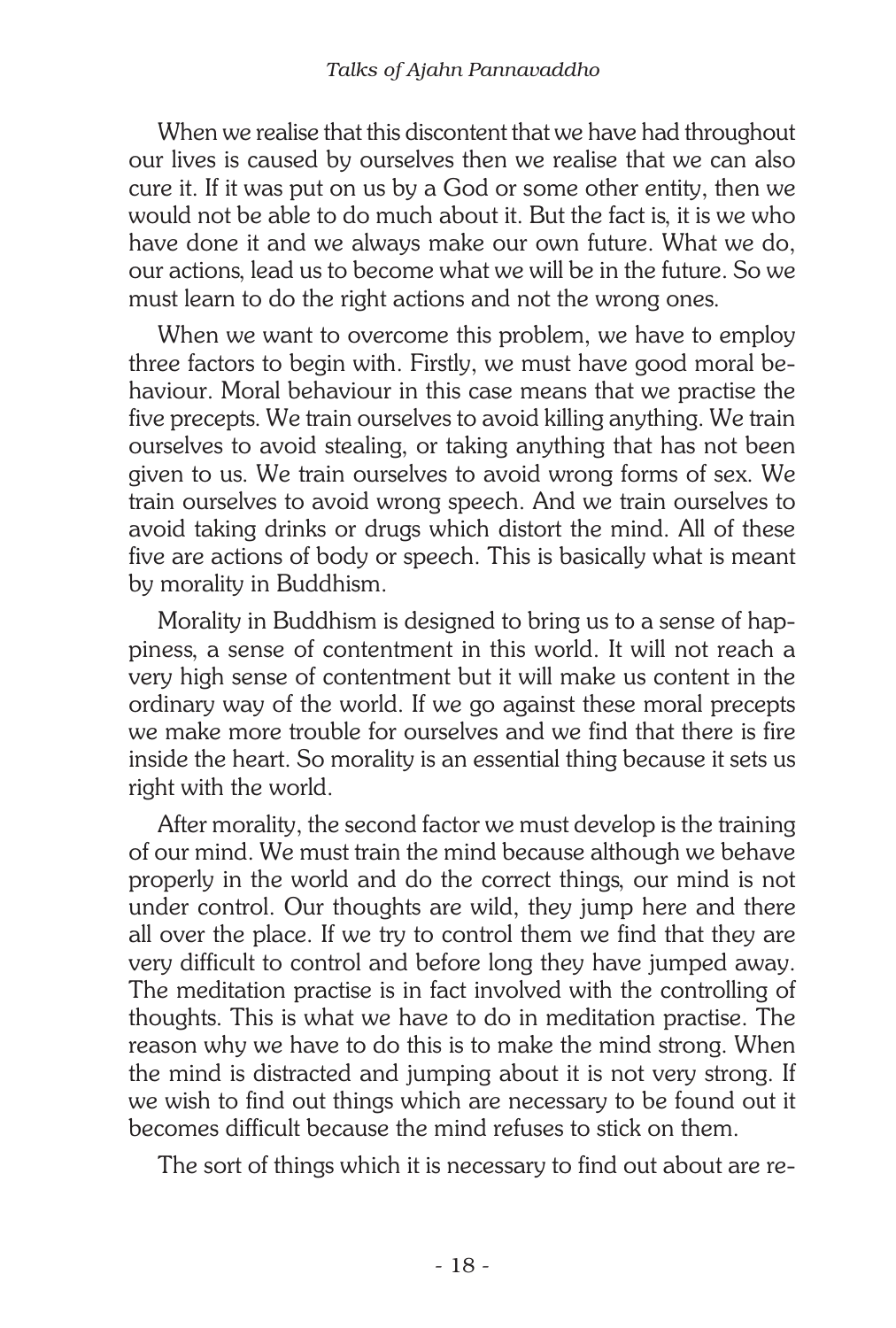ally the answer to the question: "who and what am I?" To find the answer we must start by looking at ourselves, looking at the body and the mind. When we do the meditation to control the mind, we will find that as we continue on doing it we gain a sense of contentment and happiness. It is rather like doing work. Say you have a job to do which you must do even though you do not particularly like doing it. So you get down to it and to begin with the going is rough and progress is slow because the mind jumps about and will not stick on it. As time goes on the mind gradually remains more and more on that work until it starts to become interesting. When interest comes it is easy to keep the mind on the work. Eventually it may become so absorbing that you forget everything else.

Meditation practise is like this too. We have to put our mind onto a particular object and keep it on that. At first the mind does not want to do it and it jumps about. Then after a time, as we put more effort into it and it becomes more habitual, the practise becomes a little more interesting, until we reach a point where we look forward to doing the meditation practise. At this stage a sense of happiness and contentment will arise in connection with our practice. This is the way of what we call "samãdhi", the meditation practice which makes the mind strong. The reason we develop samãdhi is that when the mind is strong then we can develop wisdom.

Wisdom is the investigation of this body to understand what actually this body really is. Is it something which is beautiful or not beautiful? If we think that it is beautiful, suppose we take the skin off, would it be beautiful then? Look inside at the internal organs, the bones, everything inside this body. We will come to see that this body is not quite what we thought it was. We have to ask: who does this body belong to ? Is it mine? When we investigate this carefully we see that, no it is not ours. The body comes from the world, it relies on the would and it goes back to the world. The world is the owner of this body, not me. So the body is something which is separate from us. If we can realise this very deeply, then we will find that a lot of our troubles disappear because the concern for the body disappears. The belief that when we die everything is gone, that goes as well because we realise as well that when death comes it is just the body which dies. The body dies and goes back to the world, but the one that really matters does not die, it stays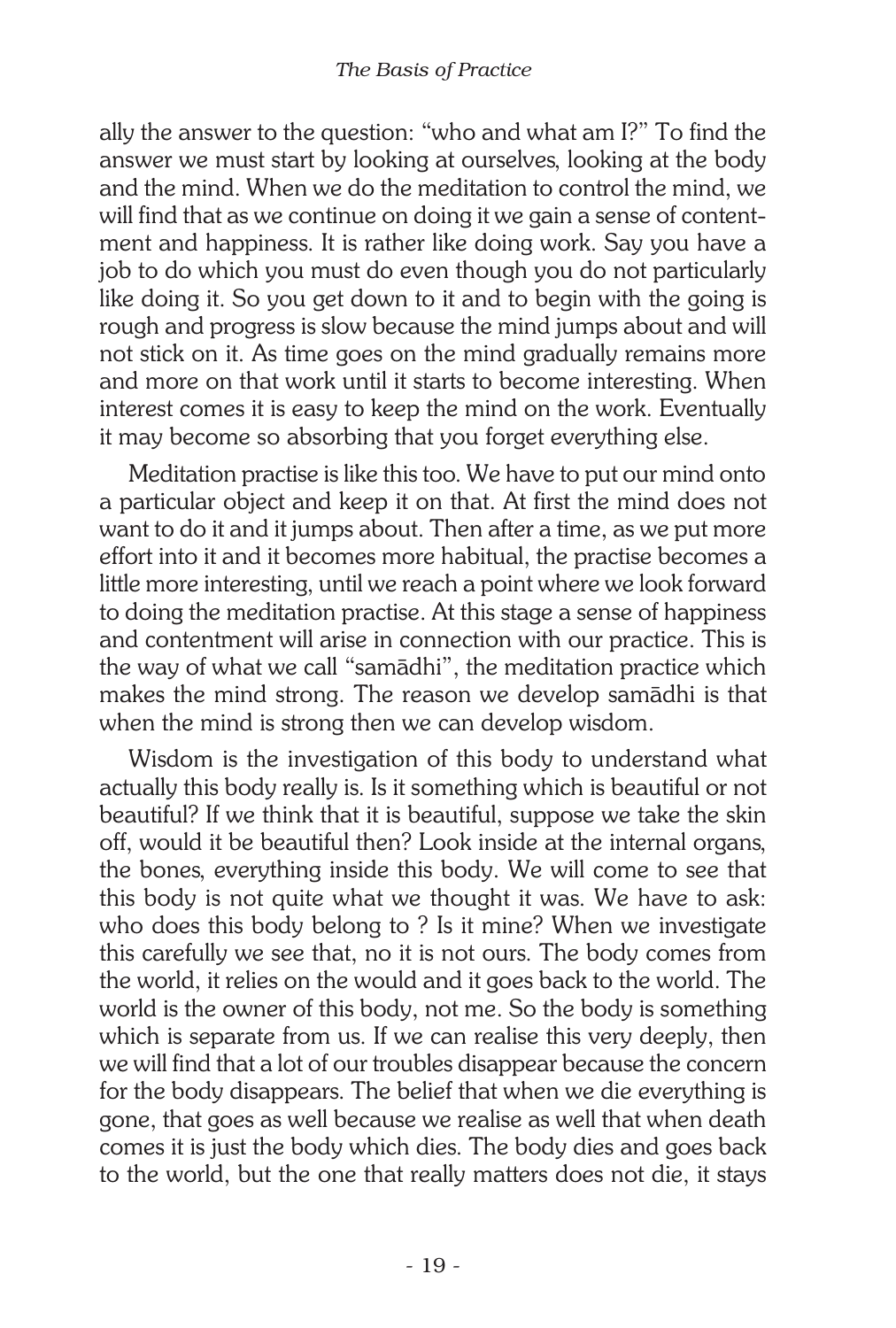the same. If we can come to this realisation then we will really gain some deep understanding.

As we go on with this practice of developing wisdom, the factors of greed, hatred, and delusion begin to die away. They die away because the one thing they cannot stand is being seen. It is like a dark room, if one turns on a light the room is immediately bright, regardless of how long it may have previously been dark. It is the same within ourselves. If we can see the true nature of this and realise the truth in a deep way, then the things which have deluded us for a long, long time just disappear. After all, delusion is something which can be eliminated just by realisation. And this can happen very quickly. Once we are in the right state to understand the realisation will come, simultaneously the delusion will go. When the delusion goes these three factors – greed, hatred, delusion – tend to die away gradually. Bit by bit they disappear. Problems we have had in the past just dry up. This is the purpose of the practice because when these delusions start disappearing within us there is a sense of lightness and buoyancy. We feel bright and we know where we are going. We feel quite confident about the future. We know that what ever happens our future will be good. This is very important.

This is basically the way of Buddhism, the path that it goes along. The fundamental cause of why we should practice Buddhism is the fact that we all have discontent, we are not satisfied. And so we can see that the cause of this discontent is ourselves. We have produced the causes and we have produced them because of delusion and ignorance. It is out of ignorance which is very deeply rooted and cannot be eliminated merely by learning or knowing about it. With the ordinary ignorance in the world we just learn about that thing and the ignorance of it disappears. But fundamental ignorance will not disappear so easily because it is so very deeply rooted. It is a kind of blindness where we cannot see, even when we have ignorance, because of which we are always going and doing the wrong things. And although we are doing the wrong things we think those things are right. We think that this is the way to overcome our discontent. But our fundamental understanding is wrong so it does not turn out that way. Instead, the wrong things we do we accumulate for our future. So that in the future we will experience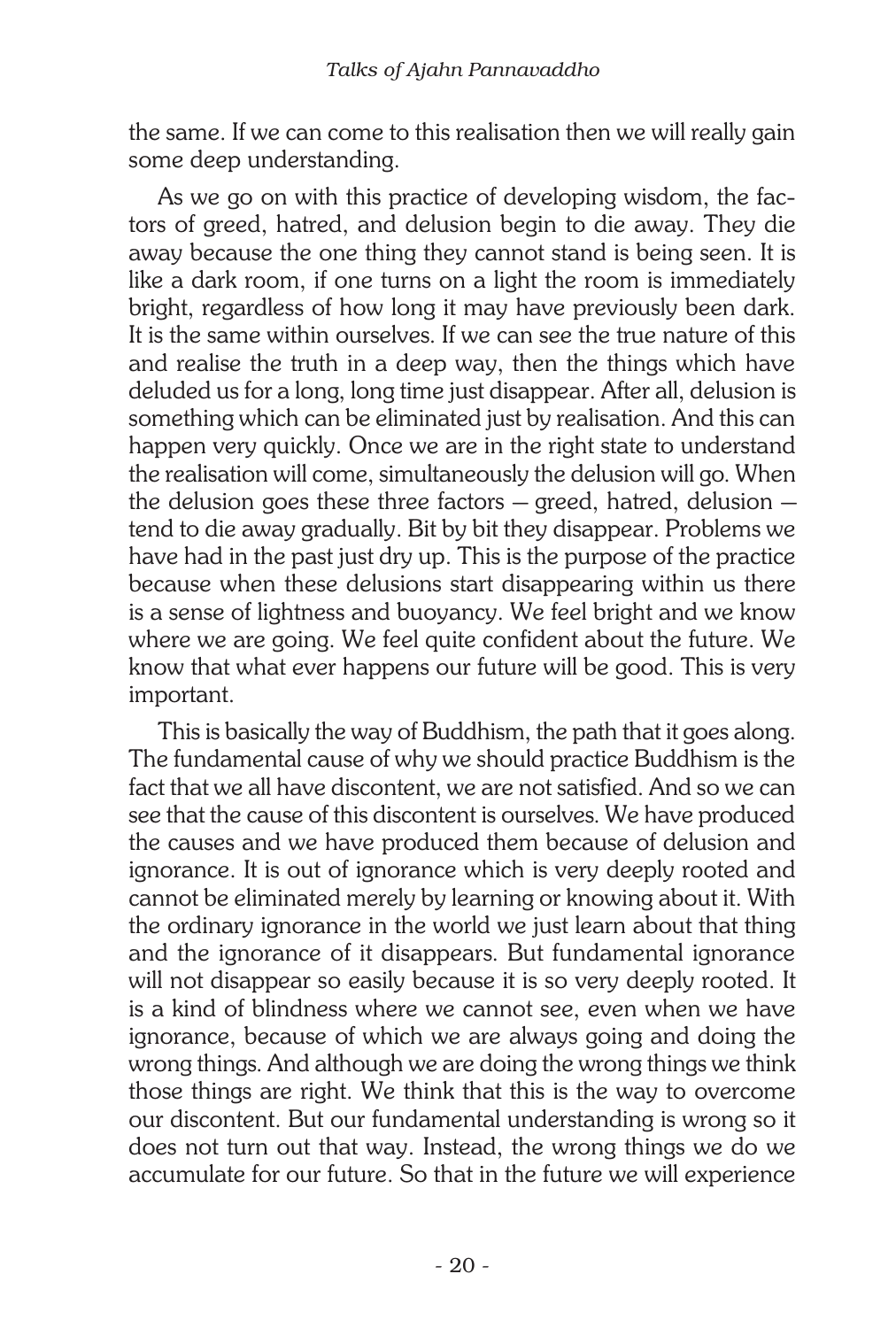the bad results that come from wrong actions, which equals more discontent. So we have to learn to overcome these delusions, the greed and the hate within us. If we can accomplish that then all of our problems will disappear automatically.

As to meditation practice itself, probably the best approach for Westerners is to do the breathing practice. This is not a breathing exercise. It merely uses the breath as a convenient object to pin ones attention on. If you can sit comfortably cross–legged then do so, but in any case sit down comfortably in any manner which suits your best, being careful to sit upright and not to slouch. It should be a sitting posture which you can maintain for quite a long time. Then you should put your attention on your breathing somewhere in the area of the nose or the upper lip, wherever you feel the passing of the breath the strongest. Keep your attention right on that point and watch carefully as the breath comes in and goes out, constantly in-out, in-out all the time. After a short time you will find that the mind jumps away, thinking of this and that, and so your attention is no longer on the breath. You must strive to recognise this as soon as you can and bring the mind back to the breath. Soon it jumps away somewhere else and again you have to bring it back, over and over again, bring the mind back to the meditation practise. As you become more practised try to anticipate distractions arising before the mind actually jumps away or while it is experiencing distraction so that you can stop these thoughts before they have a chance to drag you away.

The factor which is essential here all the time is what we call mindfulness. It means keeping ones attention on what one is doing in the present, here and now. When practising breathing meditation you should strive to notice the feeling of the breath the whole of the time it is going out and the whole of the time it is coming in. Keep your attention right there and be aware of it continuously. As you become more skilled at this it becomes more interesting and your attention becomes more acute until you become engrossed in an effort to make it more and more precise, more and more exact so that your mind remain solely on the breath to the exclusion of all else. This is where the interest comes up. You can continue doing this until all you have left is breathing and nothing else. When you reach that stage then the mind is becoming very well concentrated.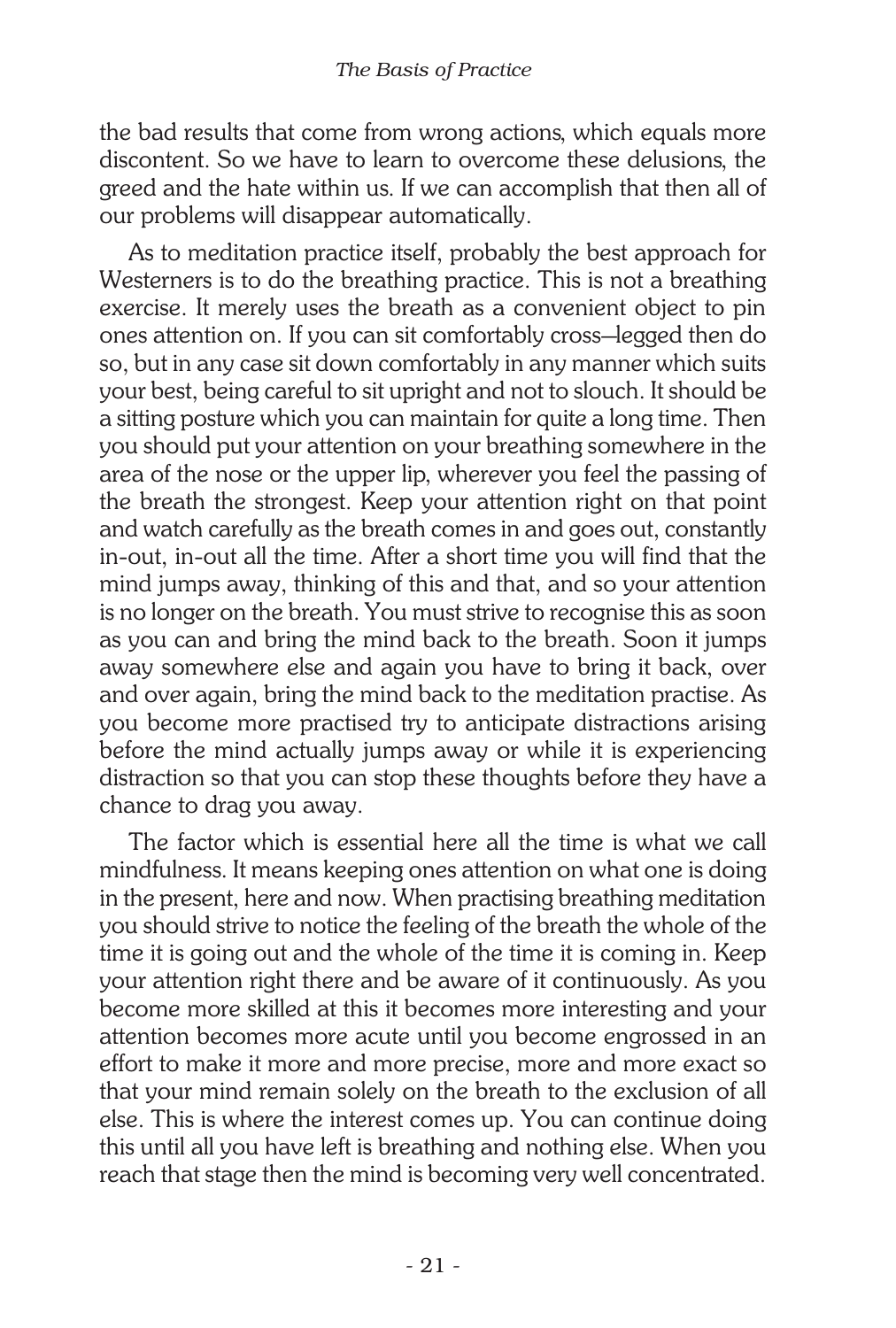It can then go further where your point of attention drops to the heart and breathing stops. If you find that the breathing stops, do not worry. The breath will come back again. If you can reach that point where your attention drops down to the heart you will find that this state is the happiest moment that you have ever experienced. This is a point, a state, where everything else disappears and there remains just knowingness and nothing else at all. Such is the state that you will not be satisfied until you can get back to it again.

This however is not the end result. This is a state of deep samãdhi. If you can get to that state then the mind becomes very concentrated. Coming out of that state your mind is calm and wieldy, very flexible, and you can turn the mind to investigating the body or whatever you like and the mind will go into it very easily. Because the state of samãdhi is so very pleasant there is a tendency for the mind to become attached to it to the exclusion of the investigation practice. If that should happen you must make an effort to do the work at hand which is the investigation of the body. You have to turn your mind to the investigation practice once it has become well rested in samãdhi.

The important thing to realise about meditation practice is that it is keeping your attention on the practice, keeping your attention on what you are doing. The attention is what matters. Without the attention it is not meditation practice. Meditation is really training your attention, training yourself not to let the mind wander to distant things, or into the past or future. Keep your mind here and now.

The trouble is that ever since birth we let our minds wander about all over the place. It has become habitual. It has come to the point now where we are taught that this incessant thinking is desirable, that we should be up with all the latest news on everything which is happening. Consequently our minds are jumping about all over the place. The more they jump about, the more unhappiness we experience, because concentration, contentment and happiness are all the same thing. If we are concentrated, we are happy. Happiness comes from controlling our minds. Then we have a refuge firmly established within ourselves.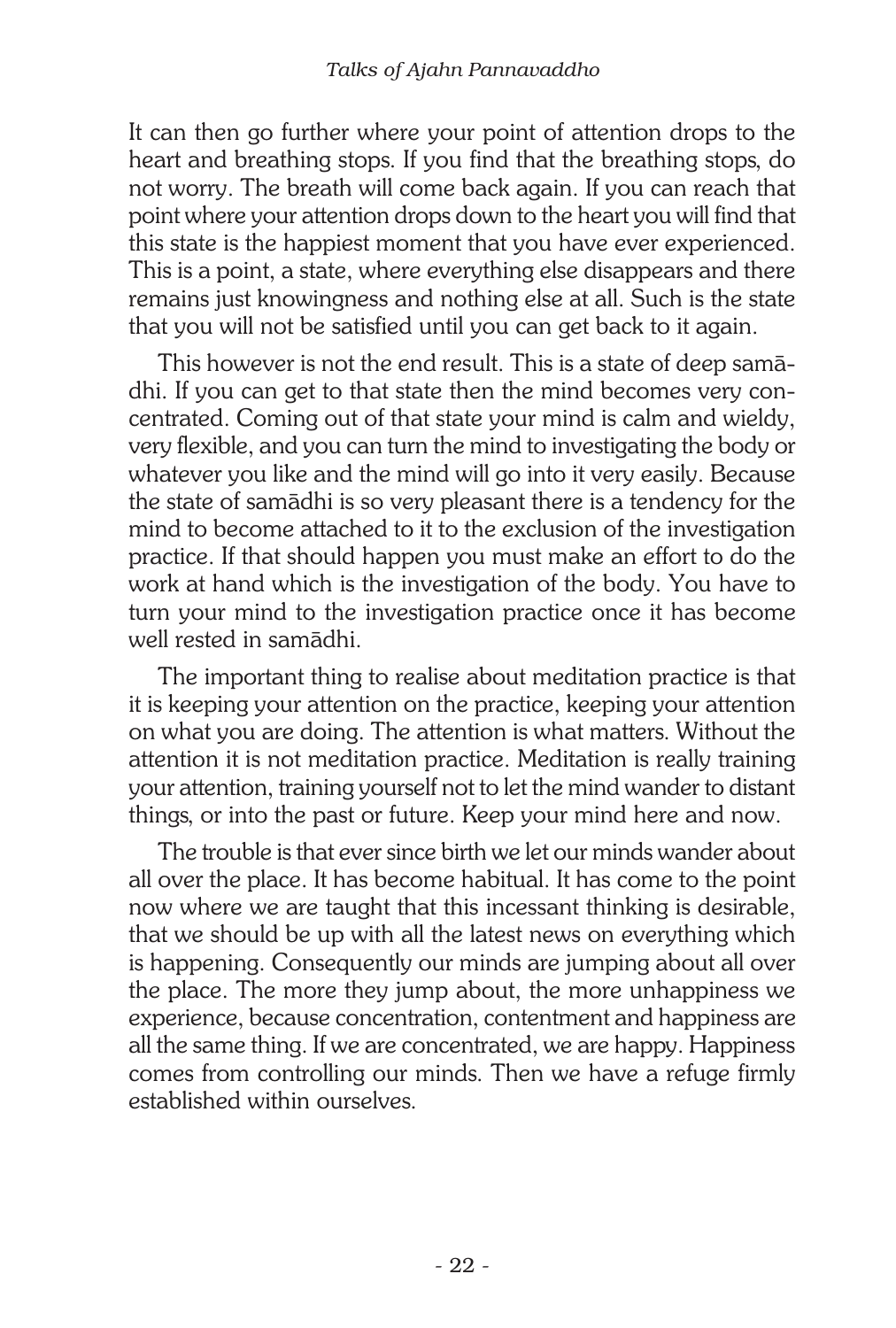#### Mary March 2018

### <span id="page-22-0"></span>*The Importance of Samãdhi*

Samãdhi is a Buddhist technical term which means a state of deep absorption of mind where the mind is completely concentrated on a single object to the exclusion of all else. This state is attained through the practice of meditation. It is experienced in practice as a state of profound calm which has many levels and variations depending on the degree of absorption of the mind with the meditation object. When the mind attains a level of absorption in samãdhi, the mind becomes completely still and unperturbed. As this happens all thoughts will stop and a brightness will appear. Everything stops and there is total stillness. Samãdhi represents a state of ease and contentment greater than anything that a person has experienced before.

Herein lies the great value of samãdhi. By focusing the mind on one solitary object and holding it there constantly one can gain a temporary respite from the vicissitudes of this world and the inevitable discontent which follows from them. Happiness and peace of mind are things which everyone in the world desires, and rightly so. And the search for a meaningful state of happiness begins with samãdhi.

In the development of samãdhi the value of good, solid moral behaviour cannot be overestimated. Morality means bringing our actions and speech into line with a high moral standard and maintaining that standard of behaviour throughout our daily lives. Moral behaviour creates in the mind a sense of freedom from contention with others and a freedom from guilt within oneself. This in turn brings one a feeling of harmony with everything in ones environment. It is this feeling of harmony which is important for develop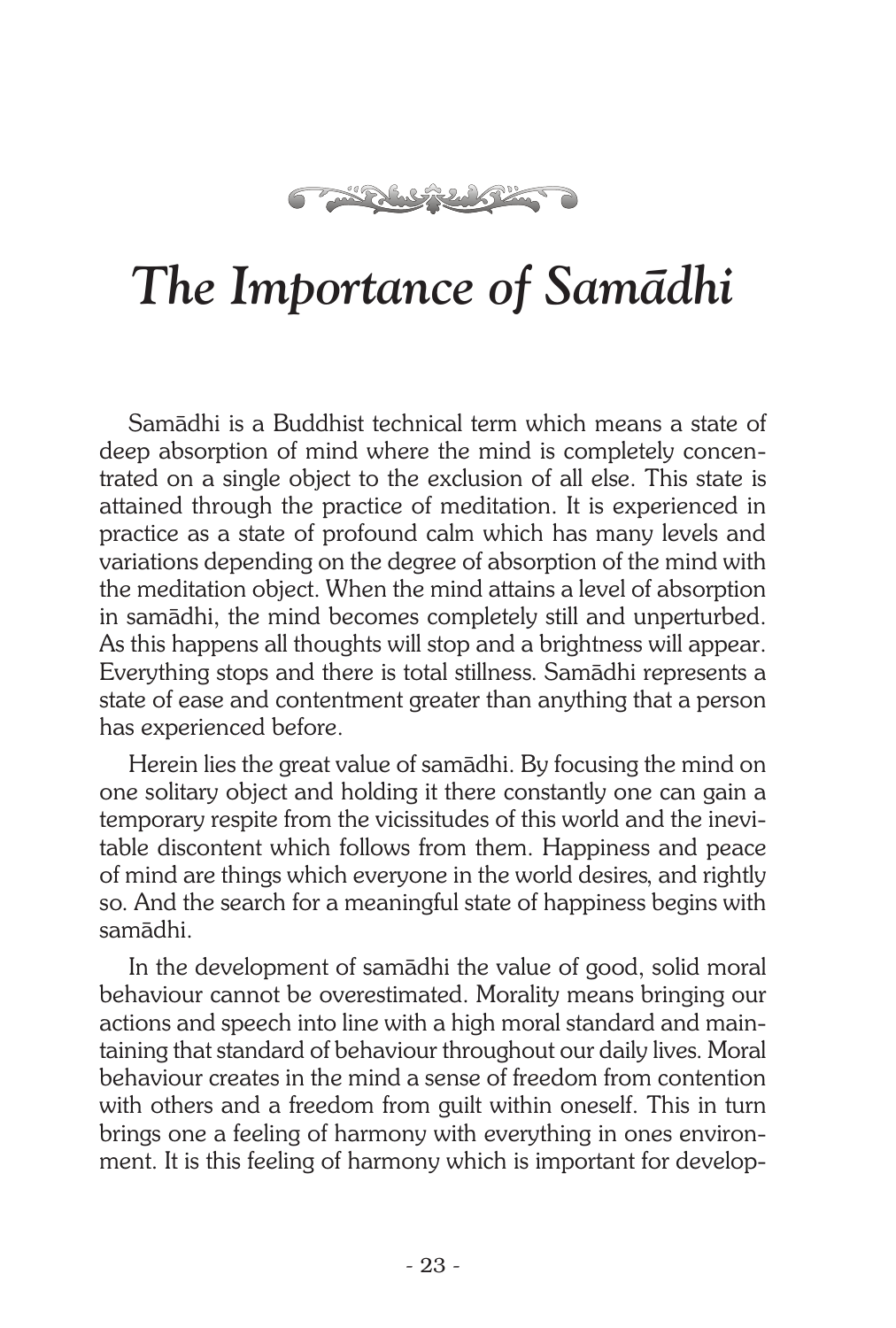ing samãdhi. This harmony is a degree of happiness which arises within oneself. But in order for happiness to arise, one must change oneself internally and that process begins with the self-restraint of good moral behaviour.

Morality is the foundation of samãdhi because once one has managed to develop sufficient restraint at the grosser levels of action and speech then one can more easily tackle the subtle level of restraining the mind. Restraining the mind properly involves training the mind so as to gain some measure of control over it. Morality provides a firm basis for this but no more. So one must start to train the mind, because although one behaves properly in the world one's mind is still not under control. Ones thought are always jumping wildly about from one sense stimuli to another without ever coming to a rest. They are so overwhelming that they carry ones mind along willy-nilly resisting every attempt to rein them in. The practice of samãdhi is in fact concerned with bringing these wandering thoughts under control. In order to reduce the power of ones thoughts and bring them gradually to a halt one must get the mind to a point where it no longer wants to go out searching for sense stimuli, a point which brings a sense of ease and fulfilment to the mind so that it settles down and no longer hankers after external things.

Normally the mind is hungry. It wants sensation and it is searching around all the time trying to satisfy this craving for sensation. It wants to think about all sorts of distracting things because it is hungry for external sense stimuli. The mind is constantly striving for happiness by going out into the world. But this is looking in the wrong direction because these sensations, no matter how abundant, are not really satisfying. A person can indulge them on and on indefinitely and never find any true satisfaction. In fact they just increase the hunger for sense gratification and the accompanying feeling of discontent.

So one must turn ones attention inward and cut through all of that mess of thoughts and stop them temporarily through meditation. By this method one can develop samãdhi and gain satisfaction internally. When that happens the mind becomes absolutely still so there is no tendency for it to go wandering out searching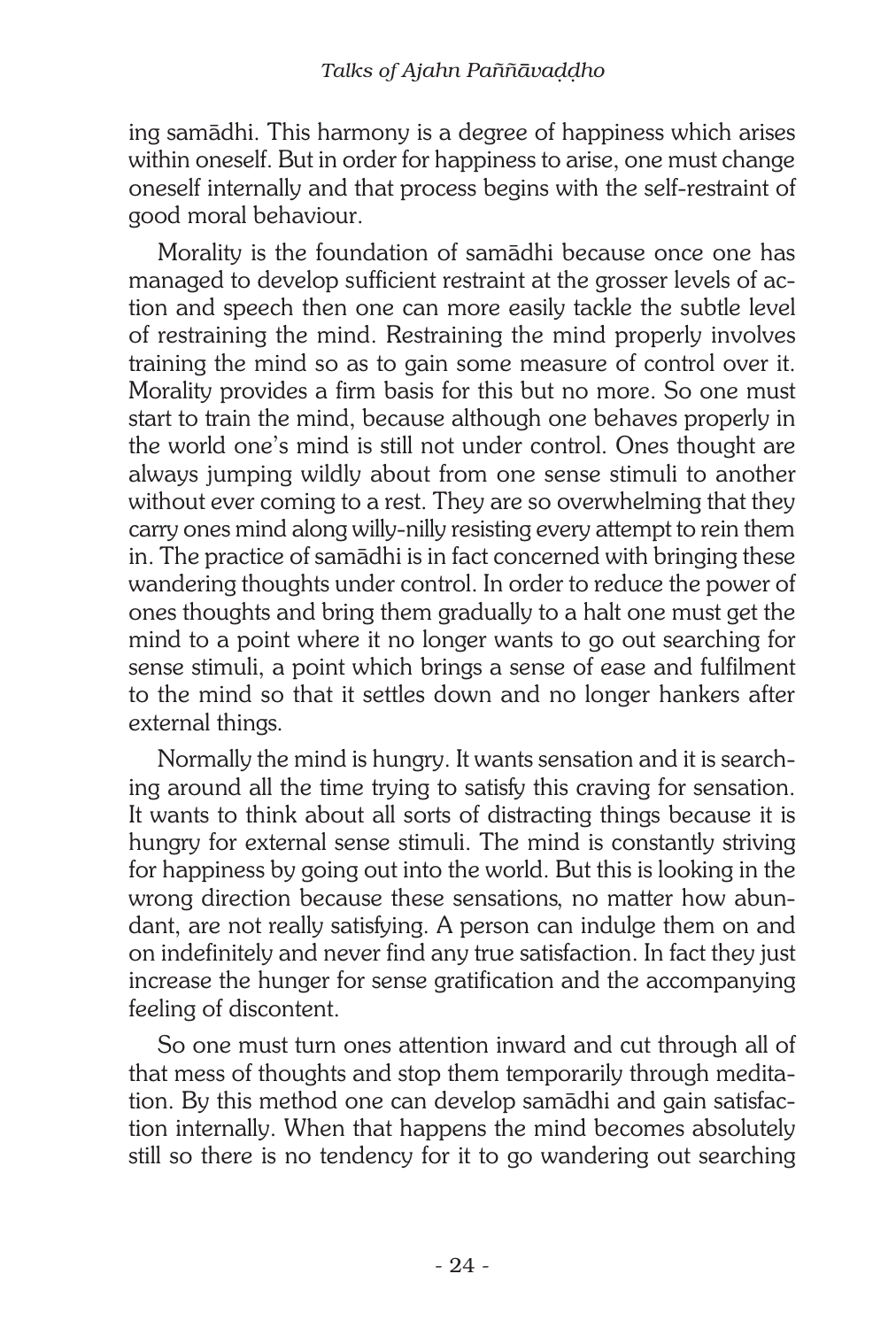for sense stimuli. When it is satisfied in this manner the mind is pliable and adaptable so that it can easily be turned to do the work of contemplation. When one turns it to do the meditation practice it will stay on that subject where you place it. The mind is then a powerful weapon which can be used to cut though the defilements and really make an impact on them.

In taking up the practice of samãdhi one must cut off all sense objects and give the mind just one object to attend to. Mindfulness is the essential factor here. Mindfulness is what holds the mind in place on the object. At first it is very difficult to hold the mind in place. Force of habit inclines it to wander about and jump at sensation as it always has. But as one perseveres using mindfulness one gets into it and interest arises, then the mind becomes gradually more absorbed in the practice until all of the external distractions start dropping away automatically. The mind goes inward and remains there quietly at rest. A sense of satisfaction arises in the heart and all the hunger subsides. It is fully prepared to remain there calm and contented. Even when withdrawing from this pleasant state the fulfilment remains so that the mind no longer feels hungry for sensation at that time.

Samãdhi practise is comparable to a young calf which has been taken away from its mother and tied by a rope to a post. At first the calf is greatly disturbed as it brays and jumps about trying to get away. But because it is tied firmly to the post, try as it will it cannot escape. After a time its resistance weakens and gradually accepting the situation it lies down and goes to sleep at the foot of the post. The mind engaged in samãdhi practice is like this too. It wants its mother – its external objects – because it believes that these represent a way to happiness. But if one withdraws the mind from those objects and fixes it firmly to the post of the meditation object with mindfulness, which is the rope holding it, then it will gradually go quieter and quieter until it gives way and goes into samãdhi.

There are several different methods which are recommended for those taking up the practice of samãdhi. These methods are a means to an end, and that end result is a state of calm. These methods all use a meditation object which is known to be appropriate to a broad range of people. This kind of object and the meditation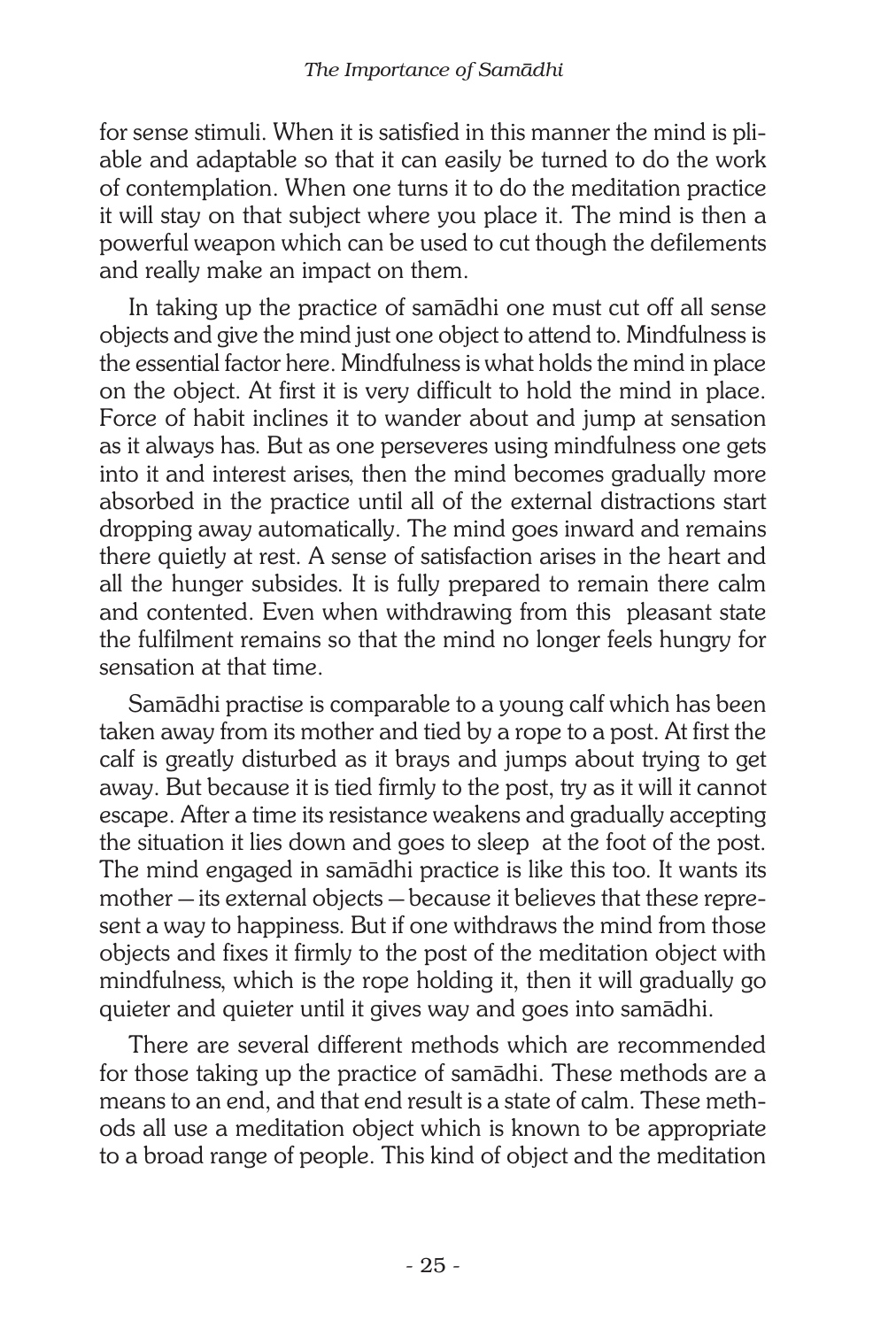practice based on it are referred to as the parikamma, which means the preparatory meditation. It is called preparatory because it gives the mind something firm to latch on to and this prepares the ground work for the meditation to develop correctly.

The parikamma perhaps best suited to Westerners in general is ãnãpãnasati or mindfulness of breathing which uses the breath itself as an object. Ones attention is focused on ones breath. This is not a breathing exercise where one forces the breath to do anything in particular, but rather one merely becomes aware of it going in and out naturally. This practice simply uses the breath as a convenient object to pin ones attention on. One should keep ones attention focused on that point where the breath passes in and out, somewhere in the area of the nose or the upper lip, wherever one feels most strongly the sensation of the passing breath. Keep attentive right at that point and watch carefully as the breath comes in and goes out continuously. The mind does not want to stay put at first so after a short time it will jump away, thinking of this and that, so that ones attention is no longer with the breath. One must try to recognise this drifting of the mind as soon as possible and bring it back quickly to the breath. Soon it will jump away again and again it must be brought back, over and over again.

One must continue to pull the mind back to the breathing all the time, until eventually it begins to settle down. When it does begin to settle a sense of calm will appear and begin to increase until there is little enthusiasm for other things. With the increased calm there is less of a tendency for ones thoughts to jump about.

One should keep ones attention right at that point of the breath where the calm begins to appear and be aware of it continuously. As one becomes more skilled at attending to this point it becomes more interesting and ones attention becomes more acute until one becomes engrossed in an effort to make it more and more precise, more and more exact, until the mind remains solely on the breath to the exclusion of everything else. When one reaches this stage the mind has become very well concentrated.

Then one must learn how to repeat this process again and again, so as to be able to attain a state of deep concentration whenever one wants to. The time will then come one day when ones centre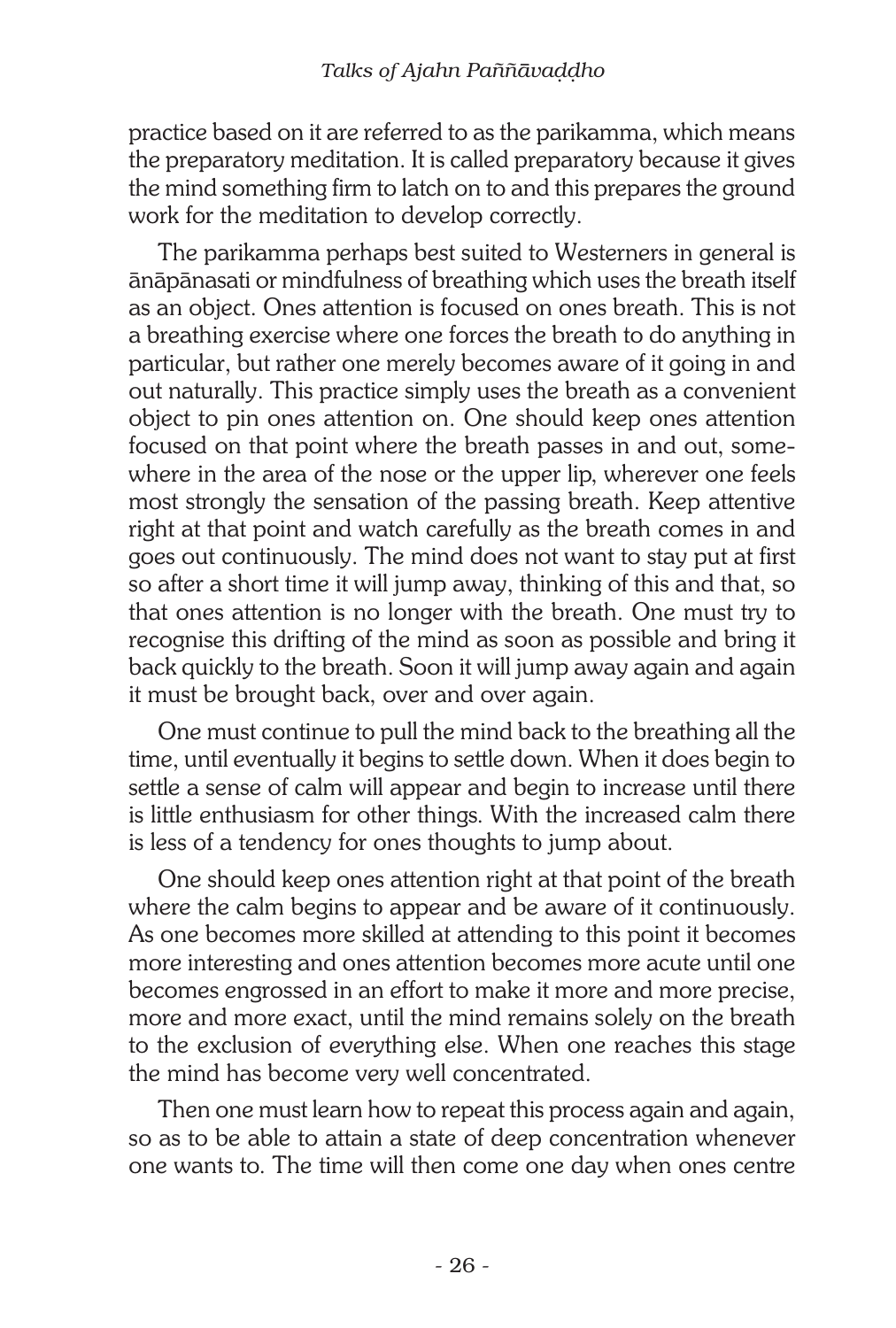of attention gravitates to the heart and remains there for a time in absolute stillness. When the citta integrates down into the heart like this then everything stops, even the breath. This complete calm and stillness in the heart is the full attainment of samãdhi.

Whichever parikamma one uses to prepare the mind to attain samãdhi, the end result will be the same – a state of calm in the heart. Another common parikamma method to achieve this result is the use of a word to hold ones attention. This entails the repetition of a single word, saying it silently and internally over and over again, focusing only on the sound of that one word. The most common words used in Buddhist meditation are: "Buddho, Dhammo, and Sangho". All three of these words have a spiritual and emotional content where Buddhist are concerned and are therefore suitable as parikammas because they carry connotations which pull one toward the Dhamma.

Let us assume that one does the practice for samãdhi using the word Buddho. One should focus on the continuous repetition of "Buddho" simply being aware of each repetition. One should not think about anything else except "Buddho, Buddho, Buddho", repeating it over and over again in the mind. One should forget all about the past and future and resist any temptation to speculate about the results which may arise from the Buddho practice. Simply work at the repetition of the parikamma. This creates the appropriate causes, step by step, which will gradually produce the results of samãdhi. This is an important principle to remember.

The use of a meditation word such as Buddho is very much a personal matter. It can be repeated quickly or slowly according to what seems suitable at any particular time. It can be broken up into two syllables – "Bud" and "dho" – and these can the be used in conjunction with the breathing practice. For instance, "Bud" on the in-breath and "dho" on the out-breath. Whatever suits ones particular needs and focuses ones mind in on the practice this is the way one should go.

People who practice the way of Buddhist meditation must necessarily be a bit inventive. Most cannot get very far without working out their own methods. People have all sorts of peculiar ways which suit just them, methods which they have devised for themselves.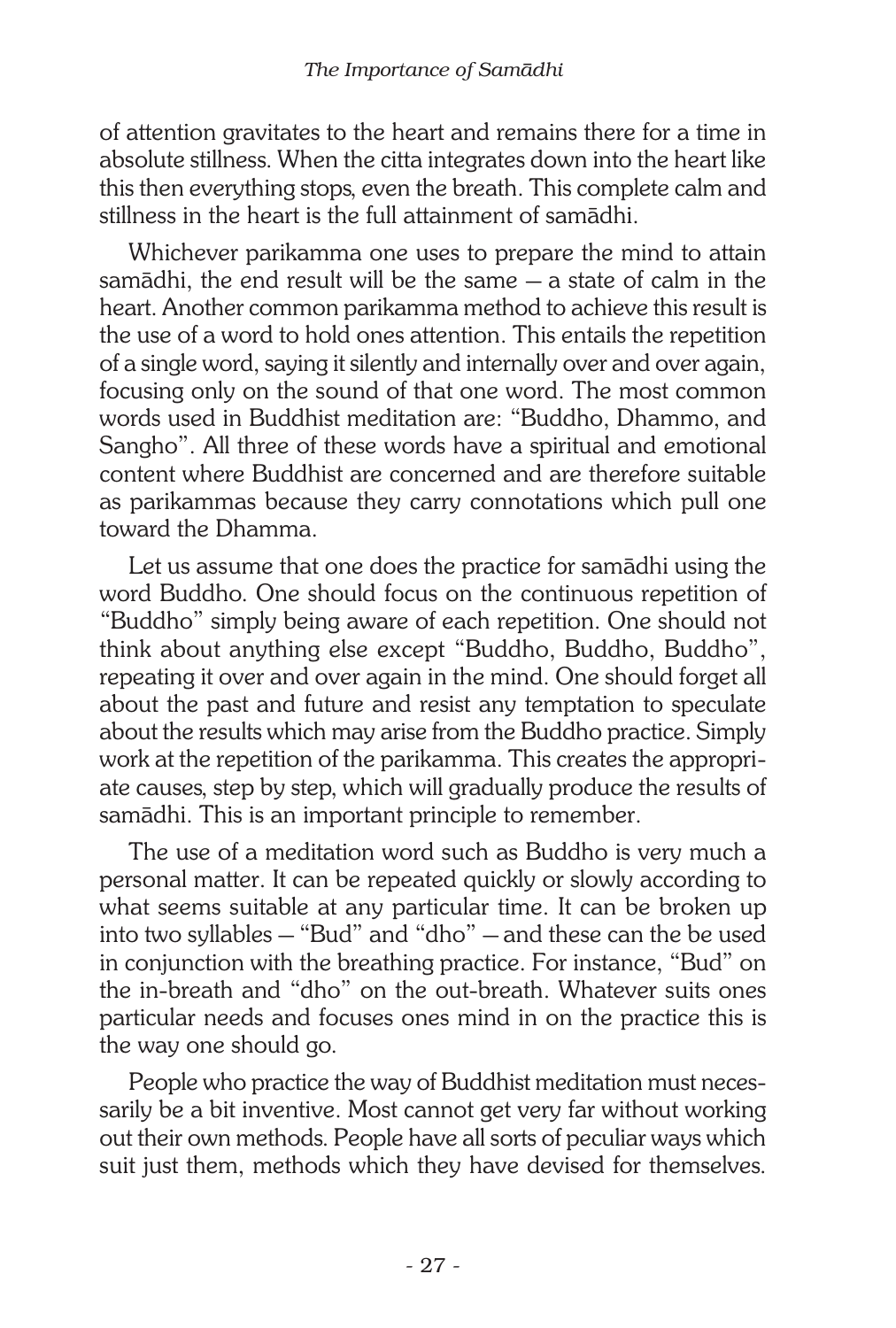Seeing specific problems they have found ingenious ways of overcoming them which are not necessarily suited to anyone else.

This applies to ones choice of meditation object itself, whether it be "Buddho" or the "breathing practice" or some combination of the two. One should investigate for oneself to discover which practices best counteract the wayward tendencies of ones own mind. For example, some people find that the repetition of "Buddho" is very effective for suppressing words and thoughts. Concentrating on the one word "Buddho" quells all other thoughts at that time.

The spiritual and devotional connotations of "Buddho" can be important to develop here as well. For a person with a certain rigidity of character which easily turns into scepticism, faith is the factor which is required to overcome this tendency. If the "Buddho" can help to develop faith then it will probably help to get past the blockage. Ultimately, "Buddho" represents the pure citta, the "one who knows" personified in the Buddha himself.

In general one should choose a practice, whether "Buddho" or the breath, and stick to it faithfully until results begin to appear. If however one is experiencing trouble with the chosen object of meditation the one should try changing that object for something new. Conversely, if the practice is already going well enough then one should not change unnecessarily. It is not beneficial to chop and change about too much. And one should experiment with one system as thoroughly as possible before rejecting it as ineffective and switching to another. But if, after applying concerted effort to a system for a sufficient length of time one gains no confidence in that practice, then one should consider other options – say switching from the breath to "Buddho" or vice versa.

A word of caution here concerning various states of meditative absorption collectively referred to as jhãna. Jhãna states are often mentioned in the Buddhist sutta texts and some people wonder why they are not more emphasised by teachers today. In fact, unlike states of samãdhi that one normally experiences, the jhãnas are extremely difficult to get into and maintain in any way. Someone who does not possess the natural ability to attain these states should not attempt to develop them. If a person possesses an innate ability to develop these states so well and good. They will come naturally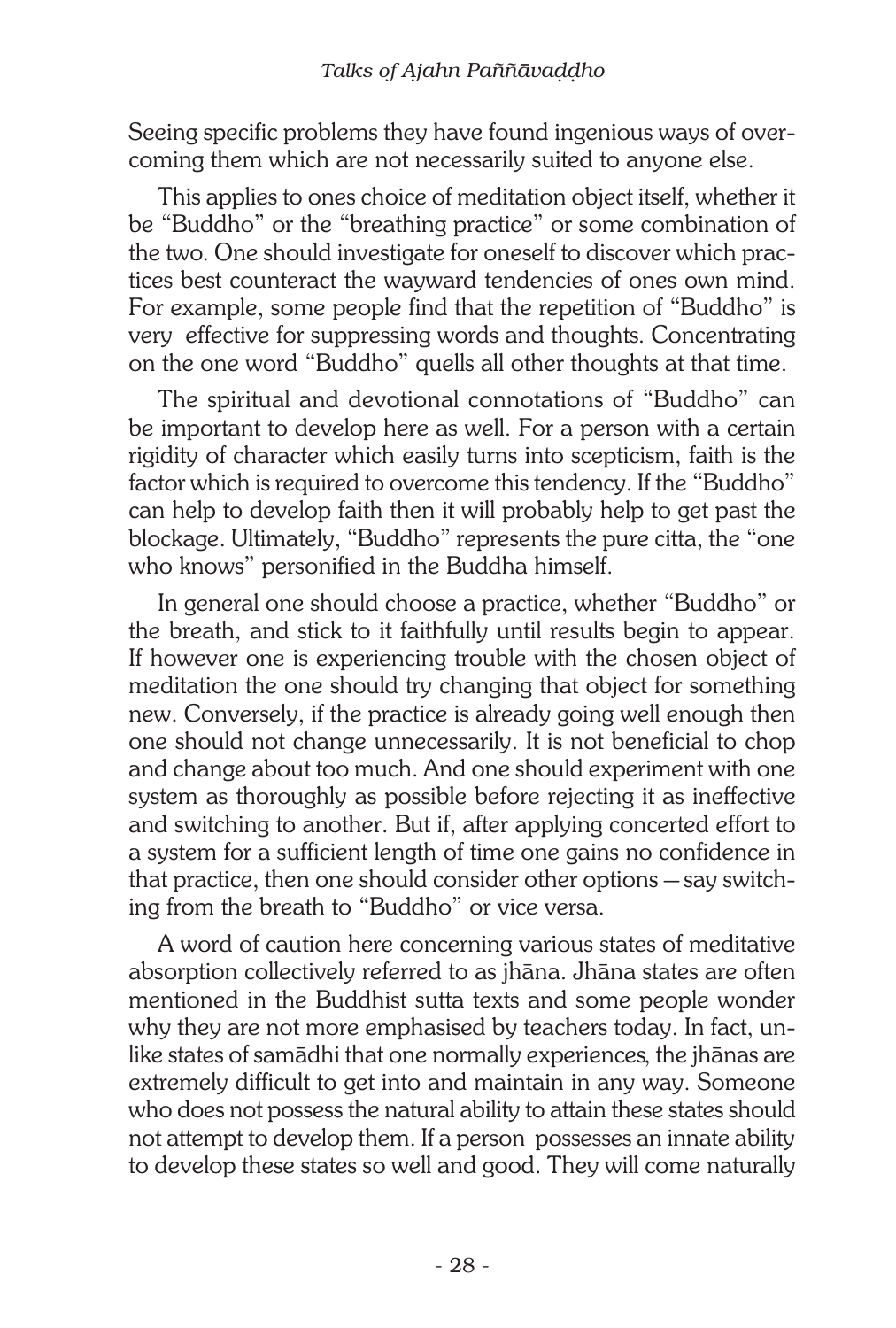as a product of ones own development in meditation. But for the great majority of people the straight forward method of developing samãdhi gradually for a basis of calm and then using that basis of calm to develop wisdom is the natural way. For these people to try to get into Jhãna would be a waste of time. On the other hand, if a person does have the ability to attain Jhãna naturally then he must follow that way.

If a person actually has an experience of Jhãna then a qualified teacher can discuss it with that person individually, but otherwise just discussing it in a general way would not be appropriate because it is too high. Jhãna is a very high state which is beyond the average person to contemplate meaningfully. So it is wrong to equate states of samãdhi that are normally experienced with Jhãna since there is not necessarily any connection at all. Jhãna is not essential to the development of wisdom and freedom from the kilesas.

The factor that is absolutely essential all the time in meditation practice is mindfulness. Without mindfulness present one cannot call it meditation. Mindfulness is the rope which secures the mind firmly to the meditation object and as such is really the foundation of samãdhi practice. Mindfulness, presence of mind, keeping ones attention in the present, here and now – this is central to training the mind. Mindfulness means keeping ones attention on the practice to the exclusion of everything else. Attention is the main thing. One should learn to be attentive, constantly increasing ones attention span until there are no gaps where the mind drifts away. If one keeps on the one object everything extraneous to the practice is forgotten because interest is focused solely on that object.

When taking up the practice it is very important to recognise the obstacles to samãdhi. They are the enemy and one must learn to know them well. These obstacles are the factors which prevent one from getting into samãdhi. Probably the most prevalent obstacle is just lack of attention, which means a lack of mindfulness. Mindfulness here is the quality which simply keeps the mind on what it should be doing without letting it wander here and there. The factor that most people need is the effort to restrain the mind from wandering about in order to keep it focused where one wants it to stay. It is the effort to watch the mind closely, keeping in mind that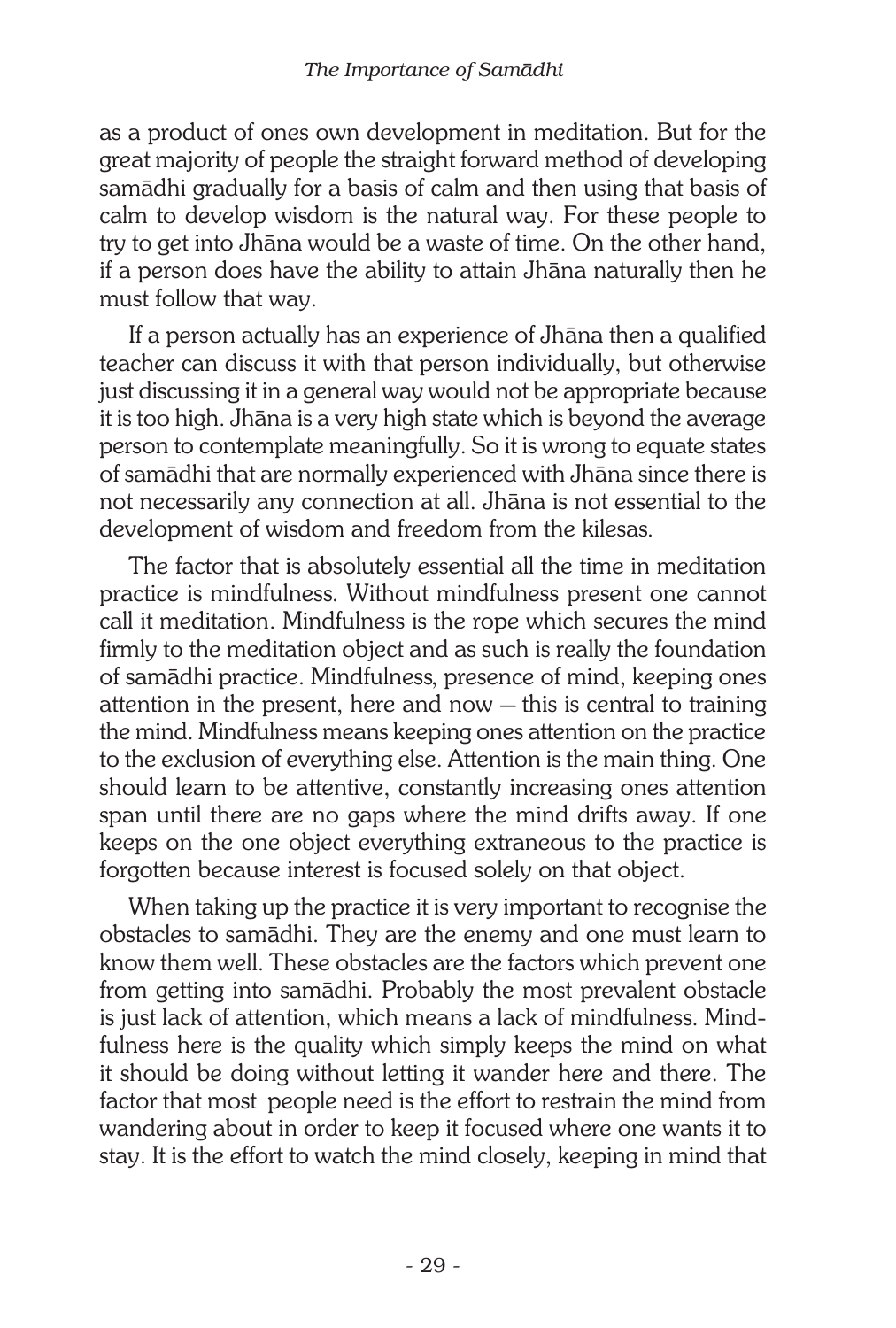distractions are on the horizon and not giving in to them. It is almost as if one fixes ones attention on the meditation object but out of the corner of ones eye one is watching vigilantly for any distracting thoughts which may be arising, checking and rechecking constantly.

Persevering with mindfulness in this way the mind reaches a point where it is no longer interested in distractions so it settles down and enters in a state of samãdhi. Ultimately, with constant practise, one should be able to develop samãdhi until one can go into it easily anytime. Not everyone can develop samãdhi this far, but ideally one should be able to attain a certain expertise with it. Once one has gained a certain expertise with samãdhi one can use this calm, undistracted mind to develop wisdom. The ultimate purpose of the samãdhi practise is the development of wisdom. It is necessary to have the samãdhi initially in order to get to the wisdom stage, so samãdhi is the firm foundation of the whole meditation practise.

After accomplishing a certain proficiency with samãdhi one must the turn away from samãdhi and its attractive sense of contentment and turn deliberately to investigating for wisdom. Samãdhi by itself will not automatically turn into wisdom and understanding. Wisdom must be cultivated – one must work at it and it is hard work. It is hard work because the mind which has been lulled into contentment by samãdhi does not want to be burdened with the work of researching, investigating and analysing which are essential for the development of wisdom. The mind with samãdhi does not wish to be disturbed from its calm so it resists making the effort required to solve its problems. Because of this there is a danger that someone who has attained a fair degree of success with samãdhi will then become stuck in samãdhi without any desire to extricate himself from this attachment.

Since samãdhi will not develop wisdom on its own, it is important to realise that one must make a firm determination to put down the samãdhi practice and pick up the wisdom practice. One has to turn to the basic fundamentals of investigation and analysis, starting from scratch as it were. It is almost like starting from the beginning again with wisdom, as one did when developing the samãdhi practice. It is not that one abandons the samãdhi practice but rather that one uses it to complement the investigation for wisdom. One still uses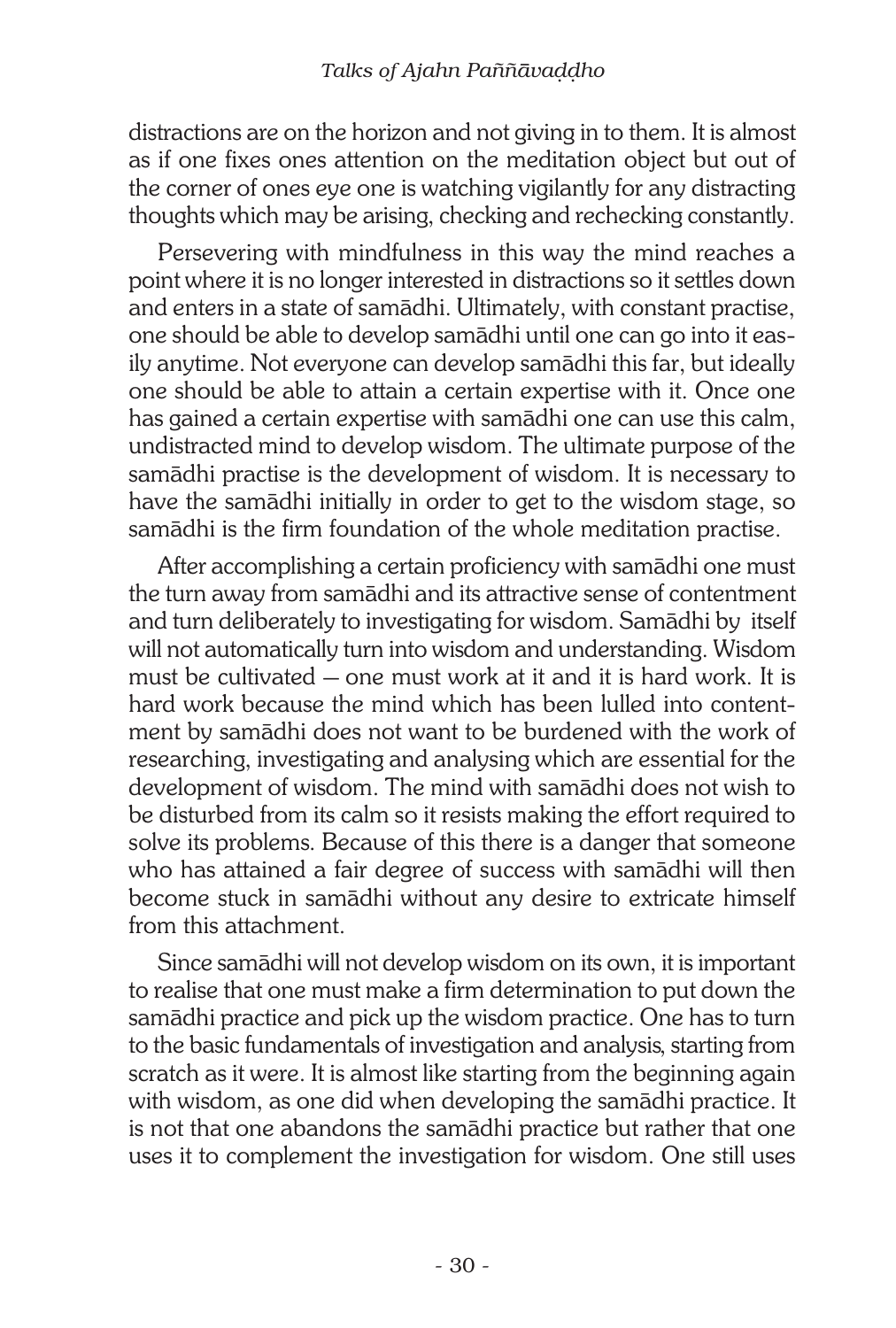the samãdhi practice periodically as it is required to keep the mind in a calm, bright, flexible state so that it may better do the work of examination step by step.

Then when one wants to find out the truth about the body or the mind one can direct ones attention easily to where investigation is required and it will remain on that point and do the work in a reasonable fashion. Whereas if one does the investigation in ordinary consciousness then it will not settle on any one object long enough to probe deeply into it. Instead the mind jumps from object to object because it is still hungry for sensation. So everything gets jumbled and a reasonable understanding does not arise.

 Although samãdhi and wisdom are complementary, while one is still learning the two are not necessarily very much together, which means to say that they are practised separately with very little overlapping. One practices samãdhi until the mind is refreshed and invigorated, and then one takes up the separate task of examining oneself. Samãdhi is quiet and pleasant, unperturbed by the normal vicissitudes of the mind, while investigating seems rather unpleasant by comparison because it requires a lot of thinking. It requires that the mind think about things that it would naturally rather avoid thingking about, such as the nature of the body, the nature of the senses and the nature of our pervading sense of discontentment. This is a type of thinking and reflecting which goes directly against the grain of the kilesas.

It is only when one develops the wisdom practice until one sees really profund results in oneself that one realises that in fact, as far as happiness is concerned, the sense of contentment that comes from developing wisdom is far superior than that experienced in samãdhi. The samãdhi tends to come and go but the wisdom one develops remains there all the time, it is not easily lost. Once wisdom is fixed in the heart it affects every thing one does, and because it steadily destroys the kilesas, calm and happiness automatically increase as those factors which create the agitation and discontent are gradually reduced.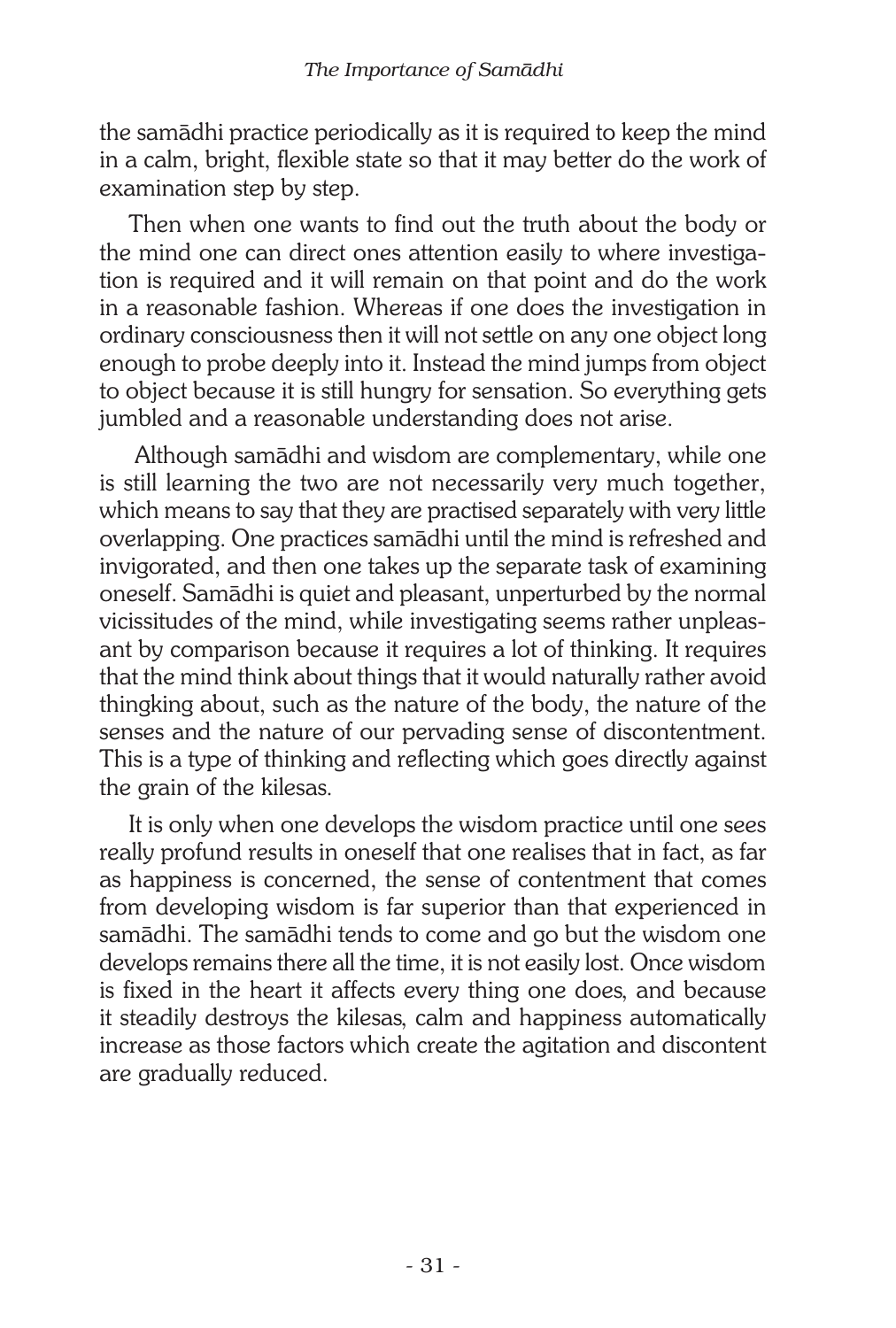*Talks of Ajahn Pannavaddho*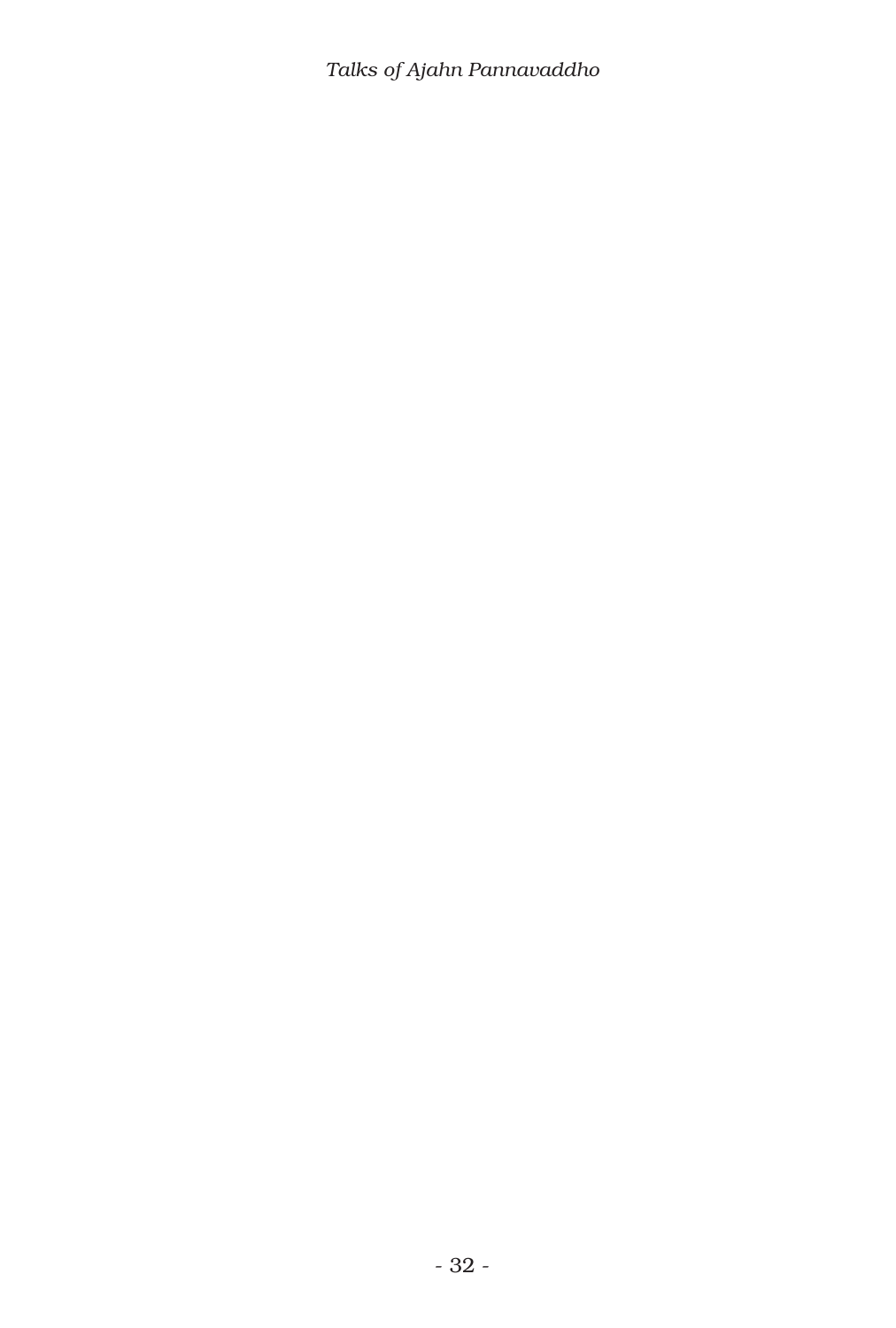### <span id="page-32-0"></span>*Developing Meditation*

Fundamentally, the Teaching of Buddhism concerns oneself. One has a problem, a big problem, and the whole of the Teaching is to correct this problem. The problem is that one has discontent or suffering and this discontent is always there, all the time. In little things, big things, always we are in some way dissatisfied. You may think how, whenever you want something you only want it because you do not have it and that means there is dissatisfaction until you get that thing.

When you feel a state of disharmony which arises as "dukkha"<sup>1</sup> there is discontent so you search for something to overcome that disharmony. Then, because disharmony is continually arising, you and all the rest of us suffer and so we are always searching, always looking for things. This constant searching all the time is a symptom of our problem, the problem of "dukkha", of suffering and how we can find a satisfactory solution to it. This is in fact the problem of everybody not just Buddhists but everybody throughout the world. It is the problem of animals also in much the same way.

Because of this discontent we search around. The way in which we do this always involves the use of cause and effect. We have a problem and we think "how or what will be effective or what will be the 'cause' to overcome this state". And so we always use cause and effect, which is right, but we lack wisdom and because we lack wisdom we are always doing the wrong thing. Usually we put ourselves into a situation that was worse than we were in before. This is because we cannot see the way things work and it so happens that the way we usually do things is just the opposite of what we should do. You can see the truth of this in any newspaper. You can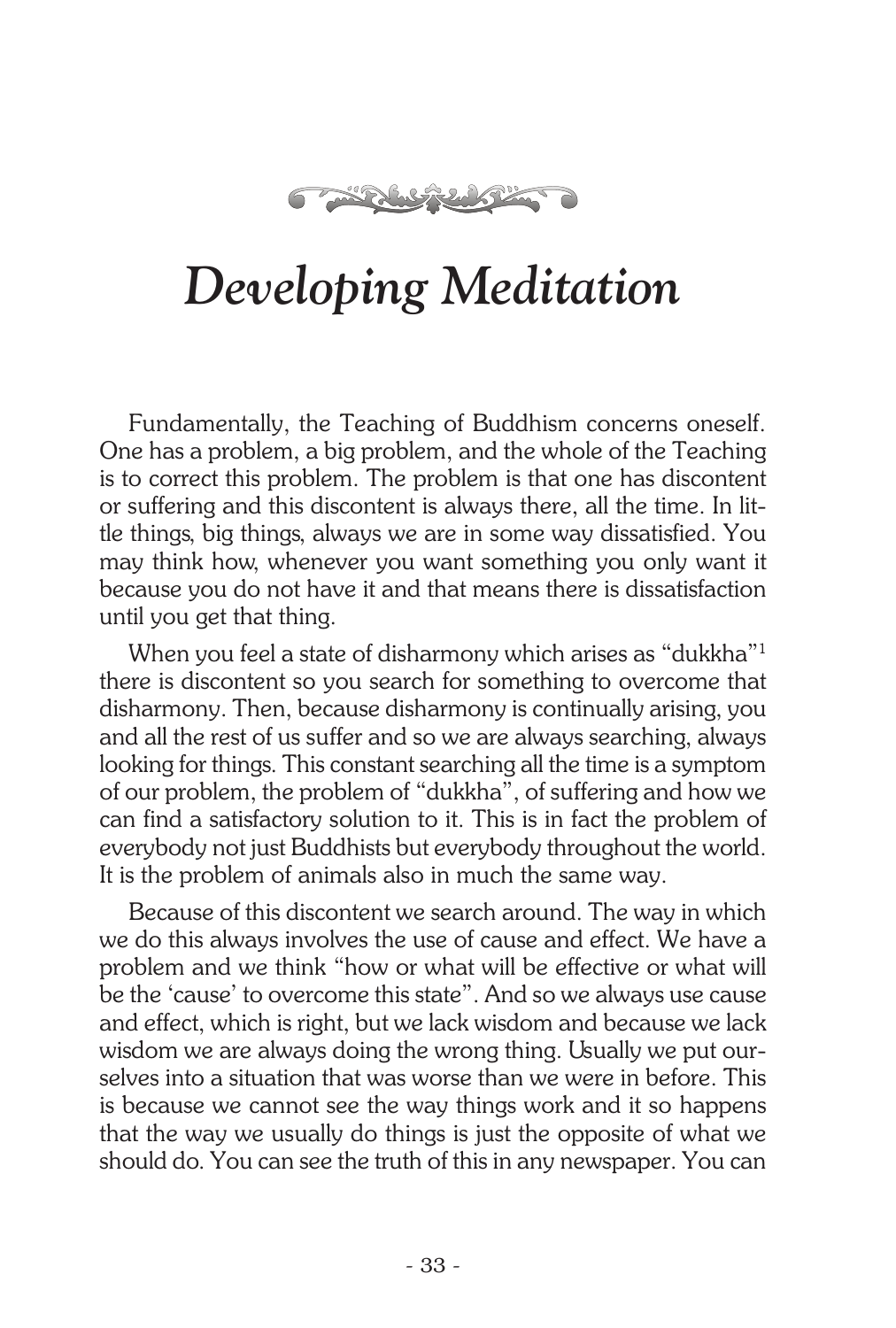see the way people act and you may think, "Is that the right way to act? Is that the way to get rid of their suffering and discontent?"

People go stealing, mugging, killing others and all the rest, and their reason for doing this is that in some way they are searching for happiness for themselves. They do it in this way because they believe that this is the way for them to get happiness. It should be obvious how, because of their ignorance, they do all the wrong things and they only bring more trouble to themselves than they had before, while at the same time causing trouble and disturbance to other people.

Therefore in Buddhism the first thing we have to learn is to realise what our own situation is. We have to see that this discontent is always with us and we have to realise that the usual ways in which people go about curing it in the world are rather ineffective. If these ways were effective people would know it and they would all be following them. But, in fact, it is the way of people in the world to think, "this is the good and wonderful way" until they find it does not work. They try another way. It does not work. They try yet another way, it does not work either and the reason is that they are doing things based entirely on their feelings and emotional reactions. They think "that sounds good, I'll do this" and it's like a goat going along thinking, "I'll have a nibble of this, I'll see if this will do". It doesn't taste very good and he tries something else. A nibble at that. There is no reason behind it, it's just what he feels and this is the way people act where discontent is concerned. So what we have to do is try to find some way to gain wisdom. Then we can really come to know what way we should act so that our wisdom tells us what we should put into action. But it may be quite a long time before we are able to do that, so in the meantime we should out of faith act in those right ways that were taught by the Buddha. To start with this means the practice and maintenance of moral behaviour.

We want to have wisdom so as to know just how we should act at all times, but what do we do if we haven't got wisdom? We don't know where to start, so we have to train ourselves gradually. In the meantime we have to have a certain code of action which will tide us over until we can see for ourselves. This replaces faith in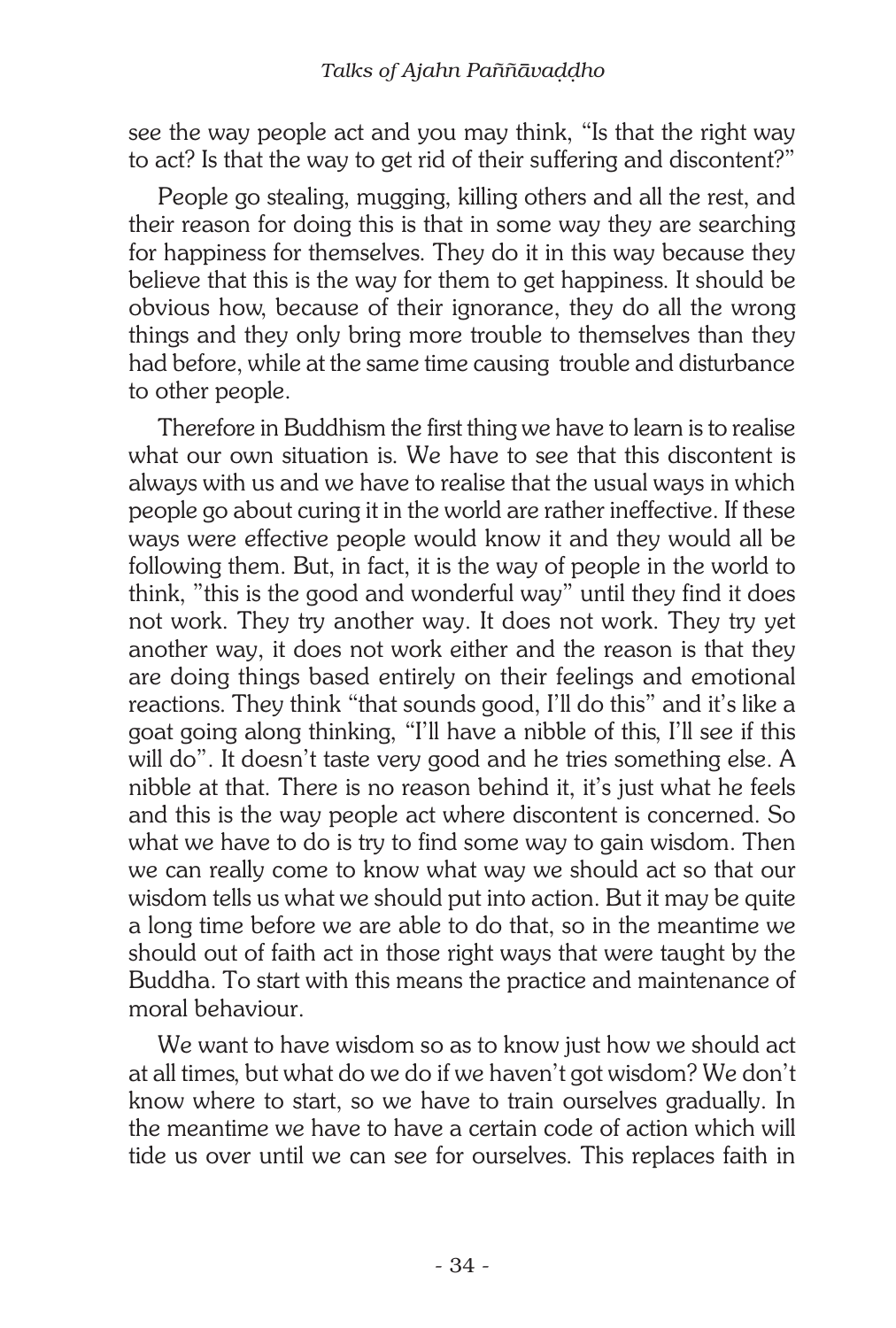the sense of "belief" because we see for a fact that what we have done works and we see why it works. We see for ourselves what is good and bad, what is helpful and what is right, what is baneful and what is completely wrong. Thus for instance, our constant restless thoughts running here and there thinking of this and that in a most uncontrolled way. Most people are not even aware of them for they are flowing on all the time like a stream going on and on. After we have done a lot of training even though such thoughts still arise in us because of habit which is very strong, yet we will see and know that these thoughts are bad and that these thoughts are all going in the wrong direction.

So one must control them and restrain them until one reaches a state of calm and steadily as one goes on doing these results come, insight develops and one comes to see for oneself what is right and what is wrong. One also sees the discontent one has in the present and when this becomes apparent the desire to cure it becomes stronger.

When one sees these things one also finds that the attractions of the world become less attractive. The world takes on a rather shabby appearance. Those things that once seemed to be so good in the world then make one think, "well, what are they?'. For example, think of food, a really good meal. How long does it take you to eat it? Twenty minutes? Where is it then? It's gone. You have wanted and looked forward to food for such a long time and then you get it and in 20 minutes it's all gone. Nothing is left, nothing but the memory.

It's the same way with life. Life is like that, always wanting to look forward to things, always wanting to go and find and get these things that we desire all the time. But usually when we get them and there they are, they last a very short time and then they are gone.

Even if one wants to do things over and over again to try to get satisfaction from it, what happens? One gets used to it and before long one no longer finds any "taste" in it and then one easily gets into trouble because one gets caught by it like the cigarettes and drugs that people take. See how people take them and think, "what a wonderful sensation" and they want it again. They think, "Oh, this is a good thing" and they take it again and again and again.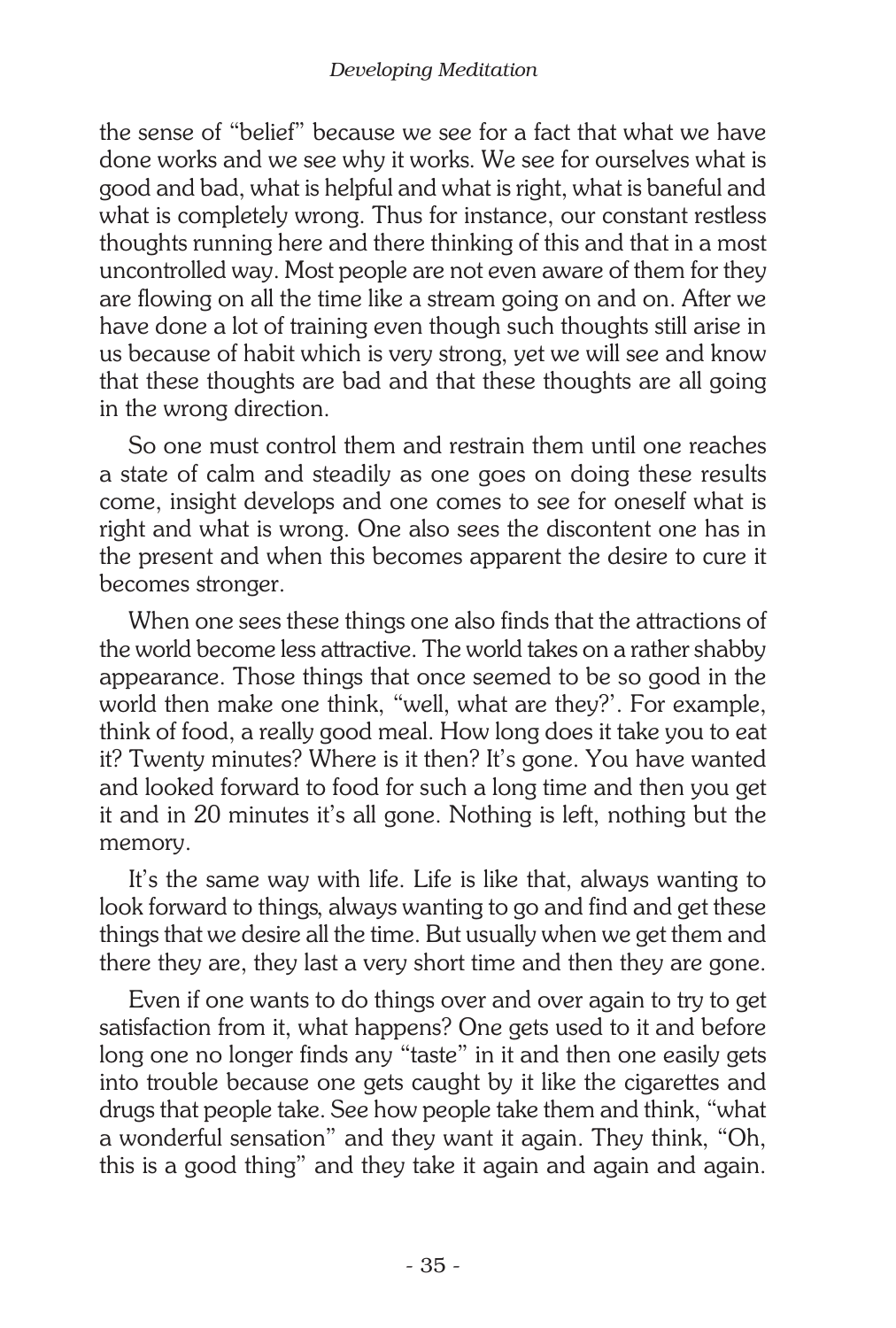After some time it doesn't have the same effect and they have to take more and more and in the end it kills them.

That's the way life is, but when one sees the world and the way it is the desire for it tends to drop away and eventually one sees that there is really nothing to do except to train oneself. Everything else is playing around, just playing games which are pointless. To begin with you must train yourself where you can and where you understand what is the right way.

The right way is the teaching of the Buddha. So when one finds out about the dukkha or discontent that is in oneself one will want to cure it, so one takes on the moral precepts. One resolves to practice those things which make for restraint in oneself. One practises the moral teaching as a basis, but beyond this there are higher forms of training which need to be developed.

In Buddhism we divide training into three levels. First there is body, second speech and third mind and the way of training the body and speech are the Five Precepts<sup>2</sup>, the basis for the moral training for the lay person.

These are the basic rules and restraints which make our relationship to the world and to other people correct and orderly. They make for freedom from contention with others and from guilt within oneself. So in themselves these moral rules bring harmony and happiness to us in this world. They are the correct way of behaviour with regard to speech and action.

Beyond this there is the training of the mind. Earlier on we talked about the need to develop wisdom but unfortunately this cannot be done directly, just by wanting wisdom. Although there are some people who have innate wisdom, they will not be able to bring it out and use it properly without having enough mindfulness to support and control it. Nor should one think that wisdom means intellectual thought, for wisdom is of quite a different order and can only arise from an internal state of calm. Therefore the first necessity of mental training is to attain a state of calm.

Calm and samādhi<sup>3</sup> are the same thing. "Samatha" means calm and its practice is the practice of samãdhi. This is what practically everyone has to develop if they want to attain wisdom and a state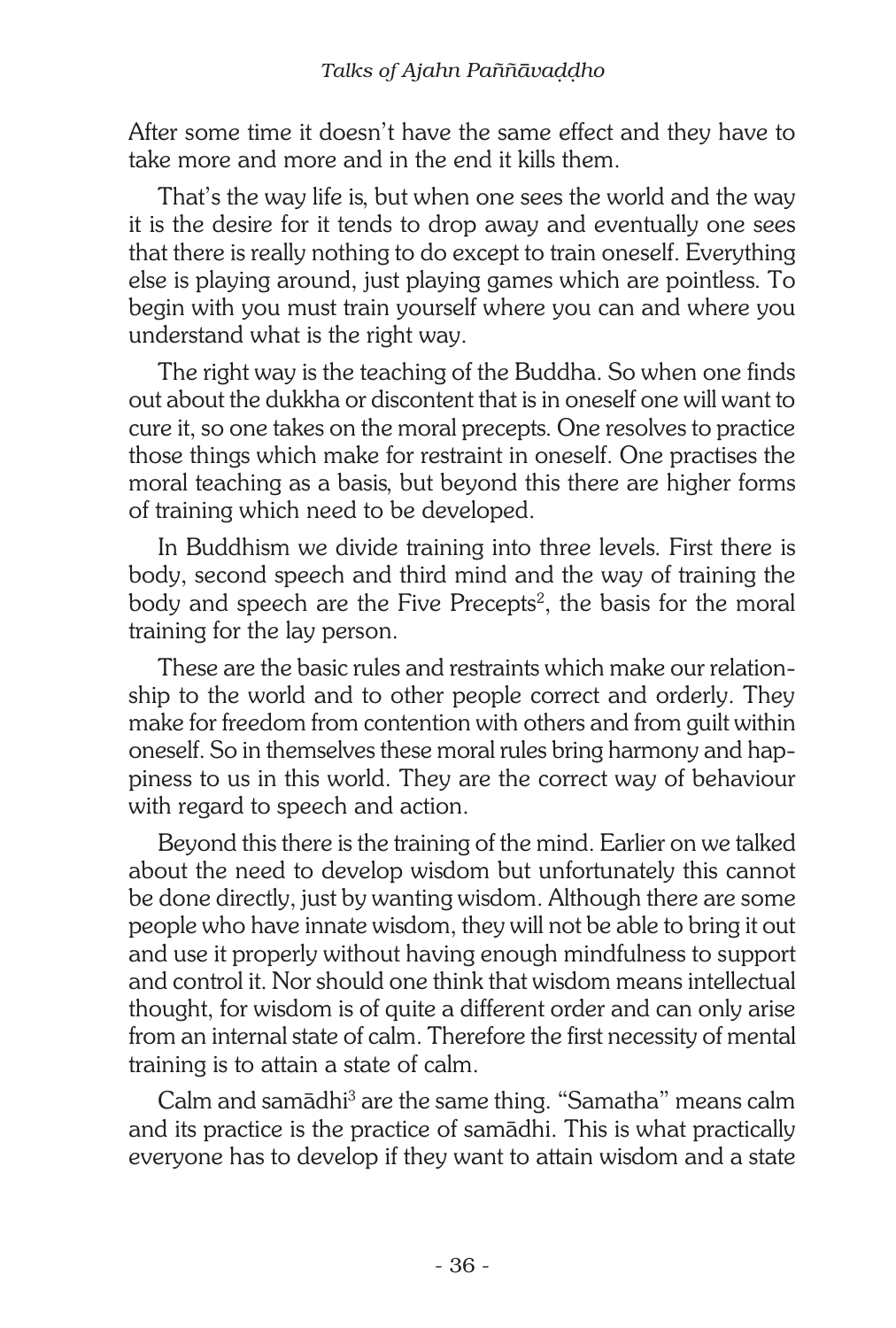of happiness beyond what is normally possible in this world. Having attained calm or Samãdhi the way is then clear for the development of wisdom.

Developing Samãdhi can be put like this. Normally the heart is hungry, it wants something and it is searching around all the time. The only way it knows how to search is through the senses and in the world because this is what it has learnt. It wants this, searches for that, looks for this, wants to hear that, and so on all the time. It goes out and what it gets from the world and what it gets by doing this never satisfies the hunger. In fact it tends to increase it if anything.

The heart is still hungry after all the searching one has done, so the way to satisfy the heart is not by going out but by going in the opposite direction. One must withdraw one's attention away from sense stimuli, memory and thoughts both discursive and playful, and one must give the mind as little as possible to hold onto. One allows one's attention to remain only with the subject of meditation, such as the repetition of "Buddho" or watching one's breathing. The mind is given only this one thing to hold onto, one anchor.

At first it is very difficult for the mind still wanders and jumps about, but as one goes on it becomes more used to it, and interest starts to arise. When interest arises the tendency to run around does not take place so much. You have probably noticed how when you have had some work to do, something which at first you did not want to do but you had to do it, when you got deeply into it the work started to become interesting. After that it was no longer such a hard task. It was much easier and could be done without much hardship.

It's like that with meditation practice. At first it's hard work but once you get into it then interest arises and once that happens the mind becomes more and more absorbed in the practice. When it becomes absorbed then the external things all start dropping away automatically. The mind goes right inward and when it goes inward and stays there it gets complete rest, and the heart is fulfilled internally and it feels quite satisfied. Because it is satisfied, when it comes out of that state it no longer wants to search so it no longer searches around looking for things. It is prepared to remain just there – still.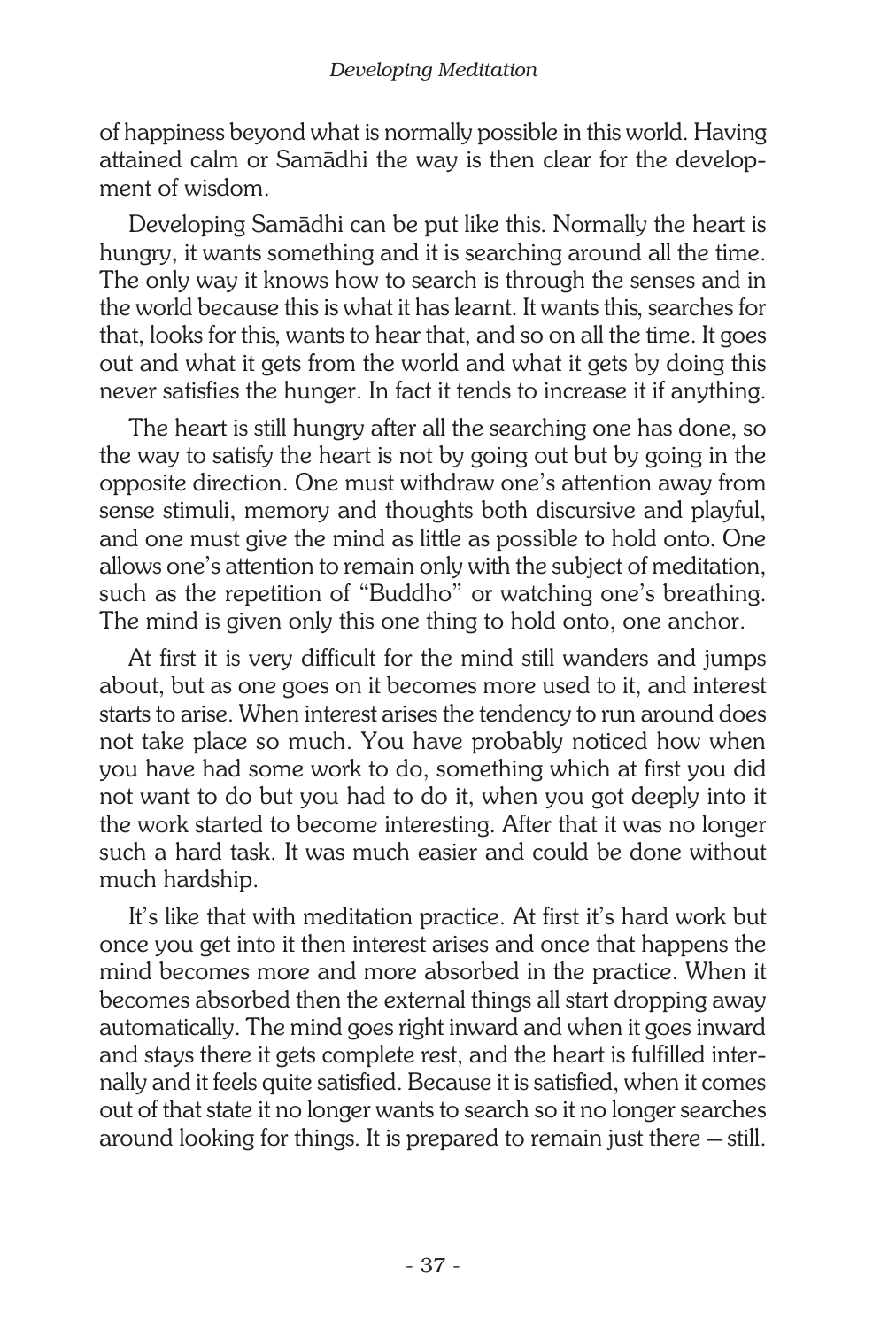Withdrawing from this state of absorption the mind is replete, satisfied, as though it has had a good meal. It is also wieldy and pliable and this state can be turned to good advantage by developing wisdom because the main obstacles to its development are quelled for a time. Instead of being restless, fluctuating and wandering, the mind is in a suitable state which can be used for investigation and it can go very, very deep. This is true wisdom and this wisdom gives results.

In the normal way of life it is possible for one to have insight and gain a lot of understanding by using reason and discursive thought. Sometimes one may feel that such insights are deep and important for they may reveal things about life and people which one had never realised before. Yet that understanding, when one reviews it does not really have much effect on oneself internally. It is, so to speak, on the surface. It may be quite true, but it does not alter one's outlook or nature.

To give an illustration – the type of understanding that does alter one's nature is like that of a young child who sees something hot, like a red hot coal and he goes to pick it up. Once he touches it he never does it again. He learns quickly and deeply, it penetrates, it is effective. That sort of wisdom is not easily lost, however the wisdom which we must work for is of a much more subtle nature and can only be attained when we have a basis of Samãdhi. In Samãdhi the heart is still, it is open so to speak and whatever is penetrated by wisdom will go straight into it.

Normally the heart is covered over with all sorts of garbage, as though it's wrapped up and nothing can get through, but when Samãdhi is developed the heart can be reached quite easily. It is quite open and then whatever wisdom is developed goes right in. That wisdom is then effective in giving results and can be effective in quite extraordinary ways. It can even reverse long-standing habits of people quite easily.

Those obstructive qualities which are like "sand in the gears" are called "kilesas"4 or defilements. They wrap around the heart and prevent the calm from penetrating. They are the things which we have to try to get rid of and they are the things which we must come to know. Mainly they consist of greed, hatred and delusion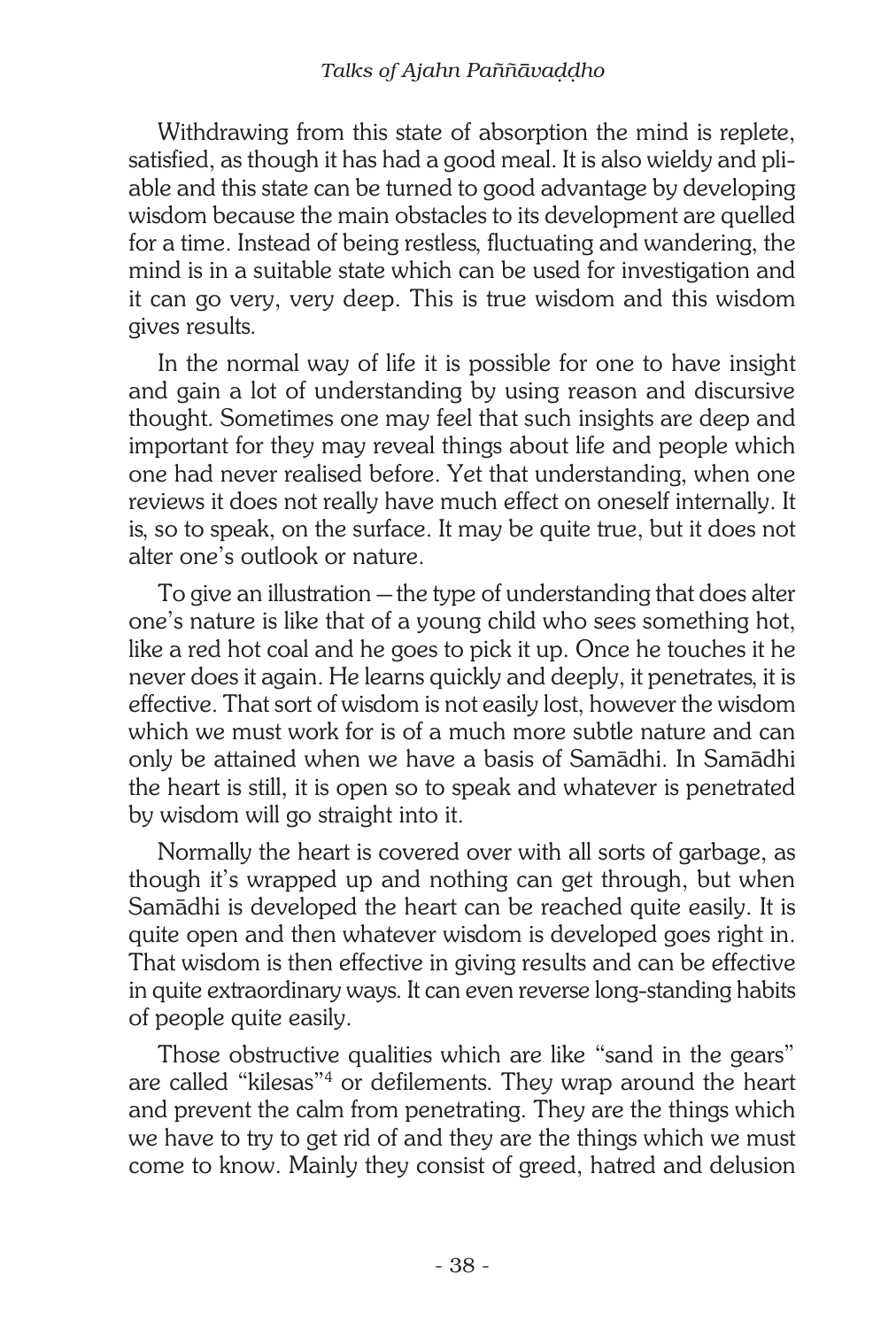but there are a whole heap of other things which spring from these three. They have endless ramifications and endless tricks. They trick us in all sorts of ways. Let me give an example. When doing meditation practice and a thought arises, something not very good and one catches it and then thinks, "I've caught that one, the kilesas didn't get me there." Then one congratulates oneself in this, but while congratulating oneself one does not realise that this is also the kilesas and one has been caught in another direction.

These are the sort of tricks that they play all the time. One must learn their tricks and be up to them all the time with understanding. One must not think that these kilesas are little things which are just tacked onto oneself somehow. They are extremely important and are very deep in the heart. It is just these kilesas that cause all the trouble in the world, nothing else. Atomic bombs don't let themselves off, they require people to do so and bullets are not fired from guns without people behind them, and that which is behind each person is his own kilesas all the time.

So the whole trouble in the world springs from these kilesas which are quite subtle, extremely resourceful and ever-present. They are resourceful because they dwell there in each person's own heart which they usurp. They use its inherent cleverness to further their own ends. The word "heart" which I have used here is not the physical heart but the "Citta<sup>5</sup>".

The kilesas are there in the heart and Dhamma is there also, all mixed up and it depends on circumstances which one dominates at any one time. Because they are there in the heart all the time these kilesas are continually floating out and displaying themselves in action, speech and thought. In fact, we may say that the average person is the kilesas almost entirely. It is not that sometimes they are there and sometimes they are not for they are there all the time, colouring our outlook, causing our understanding to be deluded and distorting the basic principles of truth. Therefore the views which we hold about the world, other people, ourselves, religion and endless other things are all distorted because they all come under the baneful influence of kilesas.

For this reason everything that we do in ordinary life is, to some extent, false or wrong because it is mixed up with kilesas. There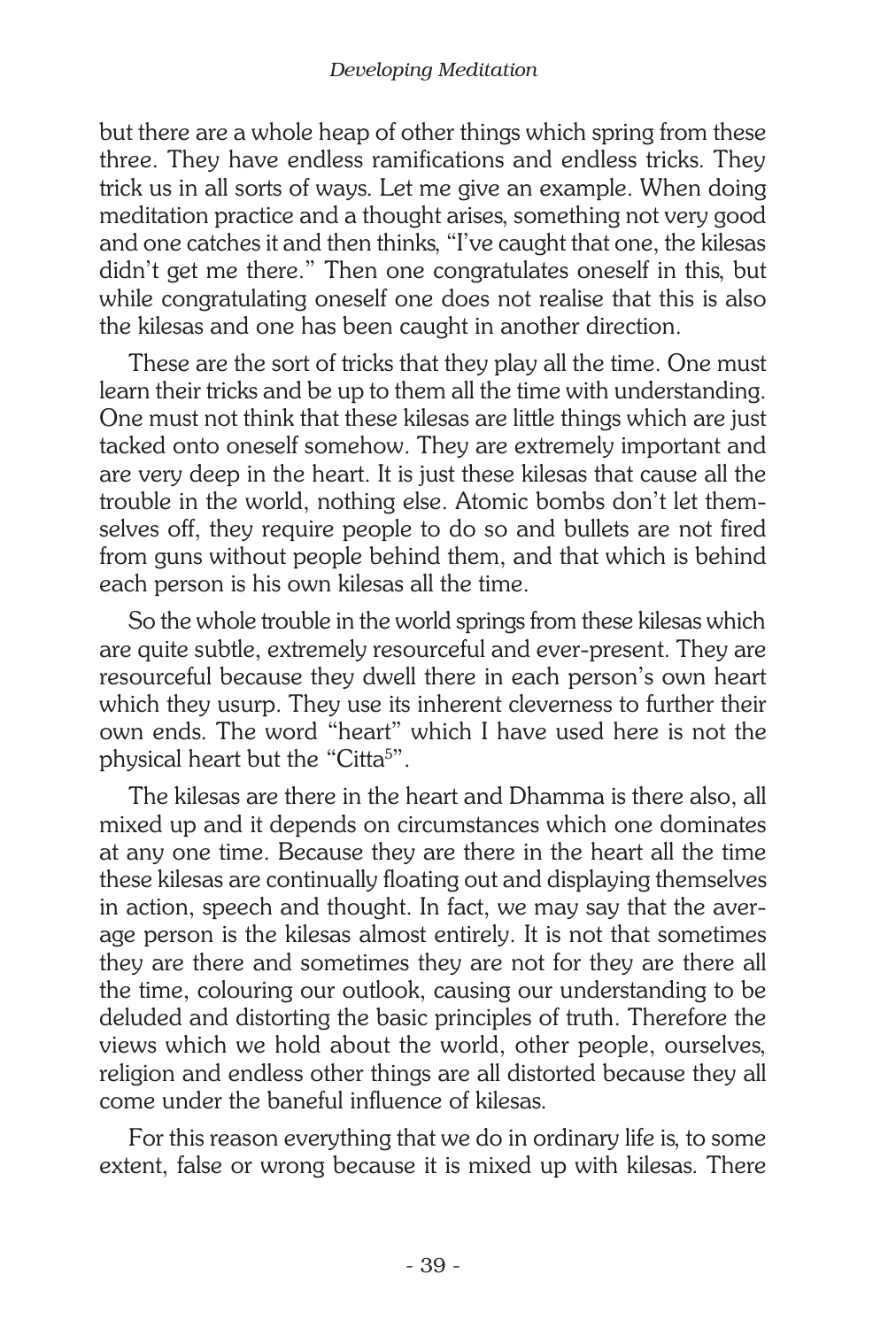is nothing that we can do perfectly until we get rid of the kilesas. At the same time we must not be too worried about this because although everything we do is false, there are two ways in which we can go. There is one way that is wrong and another that is right, so we must learn how always to choose the right direction even though it may be far from perfect and coloured by these kilesas all the time. Yet there are these two directions, and the right direction means that if we go that way the kilesas steadily get thinner and the understanding that undermines the kilesas gets stronger.

If we go in the wrong direction we become more deluded and more caught up until there is no hope in anything. You only need to look and see people who do bad things all the time and see what they become. They become coarse and gross and they don't understand anything subtle at all. This is because their kilesas are growing fast and the reason their kilesas are growing fast is because they are going in the wrong direction all the time.

Those people who go in the right direction gain happiness as if there were a shadow of happiness around them all the time. They are not concerned about things and they don't worry like other people do. The world to them is not an unpleasant place and all the problems in it do not really touch them because they are good inside, for the troubles in the world are always troubles in oneself, while external troubles are mere occurrences which just take place. It is within one's own internal state that all troubles exist and if one can only learn to cure oneself all troubles and problems will recede into the background.

As to the details of what you should do, you know already what is meant by meditation practice, so you should try to maintain which ever one you find works best. As far as wisdom is concerned it is good to use wisdom in the sense of thinking about things, seeing how things work in the world and in one's life. Steadily this does have an effect although it is slow and takes a long time to penetrate deeply. In other words, thinking about the right kind of things in the ordinary way of thinking can develop wisdom but only very slowly, for it takes a long time to penetrate internally in depth. Generally speaking there is little alternative to the development of samãdhi.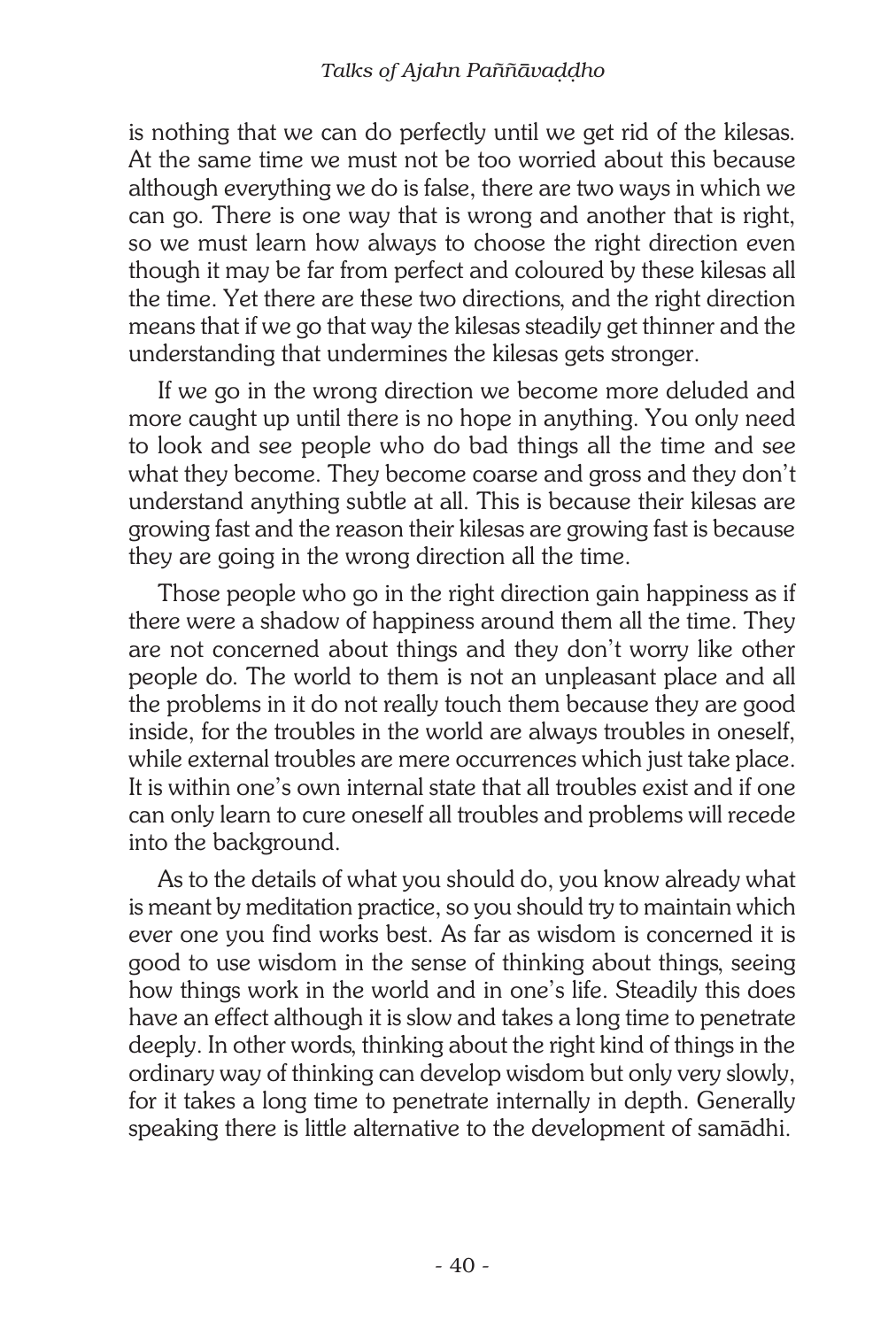

# *A Life of Meditation*

When we look at life we have to ask ourselves what is the main problem that we experience in our lives? And what is the thing that we are always trying to aim for? What is our purpose, our goal? Our goal in all cases no matter who we are is the attainment of happiness which means, contentment. And this goal points to the problem, the fault, which is discontent. Everybody is discontented. They are discontented with little things, they are discontented with big things. If there is nothing to be discontented with then they find something to be discontented with. Always there is discontentment. Every day from minute to minute, from hour to hour we all experience discontent while the thing we really desire is happiness, which is contentment.

This purpose is also our motive for acting. Whatever we do, we do it because we think that it is going to bring us more happiness than if we do not do it. If we were very wise and could understand the ways of cause and effect, then we would always do those things that would bring us true happiness. The fact of the matter is that we have a lot of ignorance in us, a lot of stupidity, and because of this we always do the wrong things. We create causes which do not bring us happiness but rather bring us suffering and discontentment. We are always putting ourselves into the same trouble that we are trying to get out of. We are constantly looking for happiness in the wrong way and consequently finding just the opposite.

 In Buddhism it is said that the cause or basis of this discontent is wanting or craving. We want this, we crave that, all the time. We are always wanting something because we feel deficient. We feel we are lacking, and when we feel we are lacking we want things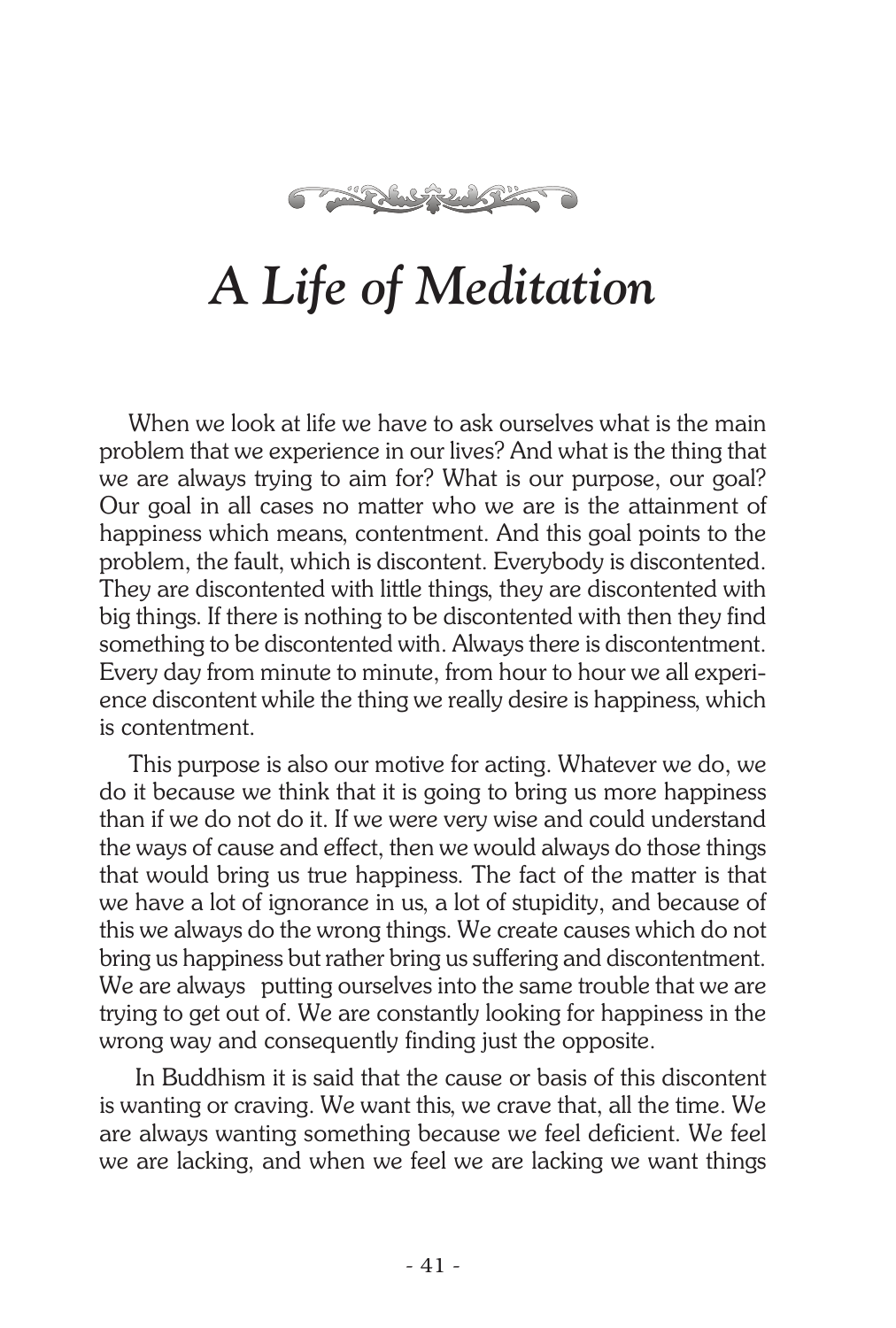to make up the deficit. No matter how many things we acquire the deficiency is still there and so we are never satisfied. So this wanting is bound up with discontent the whole time. When we want we feel deficient and we think that the thing we want will make up this deficiency by making us whole. But it does not work because that thing which we desire is outside, it is external to us, whereas the deficiency is inside ourselves. Even if we gain the object of our desire, that thing still remains outside. So that even if we say we own that thing, it does not internally belong to us, it is not really a part of us. It still remains separate, and because of that it is never really satisfactory getting those things, whether goods, position, status or whatever.

So the Buddha said that the underlying basis of our discontent is this craving. This craving then arises because of ignorance. We do not understand how cause and effect work, we do not know the way things are in the world. We know a great deal about science and the external world, but when it comes to ourselves we are absolutely ignorant. We do not know about ourselves at all. And we do not even like looking deeply into ourselves because we may find things which are disturbing to us. So we keep our minds outside in the world. We are full of knowledge of the world and admiration for the things of the world and the latest advances of science, but these things do not really bring us contentment or true happiness. Because, of course, contentment and happiness arise within ourselves, not out there. In order to make contentment arise within ourselves we have to change ourselves internally, which requires a lot of hard work. Morality is part of this effort which we have to make and maintaining a high standard of moral behaviour is often very difficult. It requires a lot of restraint, a lot of control, a lot of doing without, a lot of putting up with criticism from associates who feel we should do as everyone else does.

Before people begin meditating they should realise the importance of morality, because without a solid basis in moral behaviour the meditation practice is likely to go wrong. One may get results from meditation but they will not be the right results. Some even teach today that one can just do the meditation without bothering about morality, that morality does not matter. This is real nonsense. It means that these people have not understood the meaning of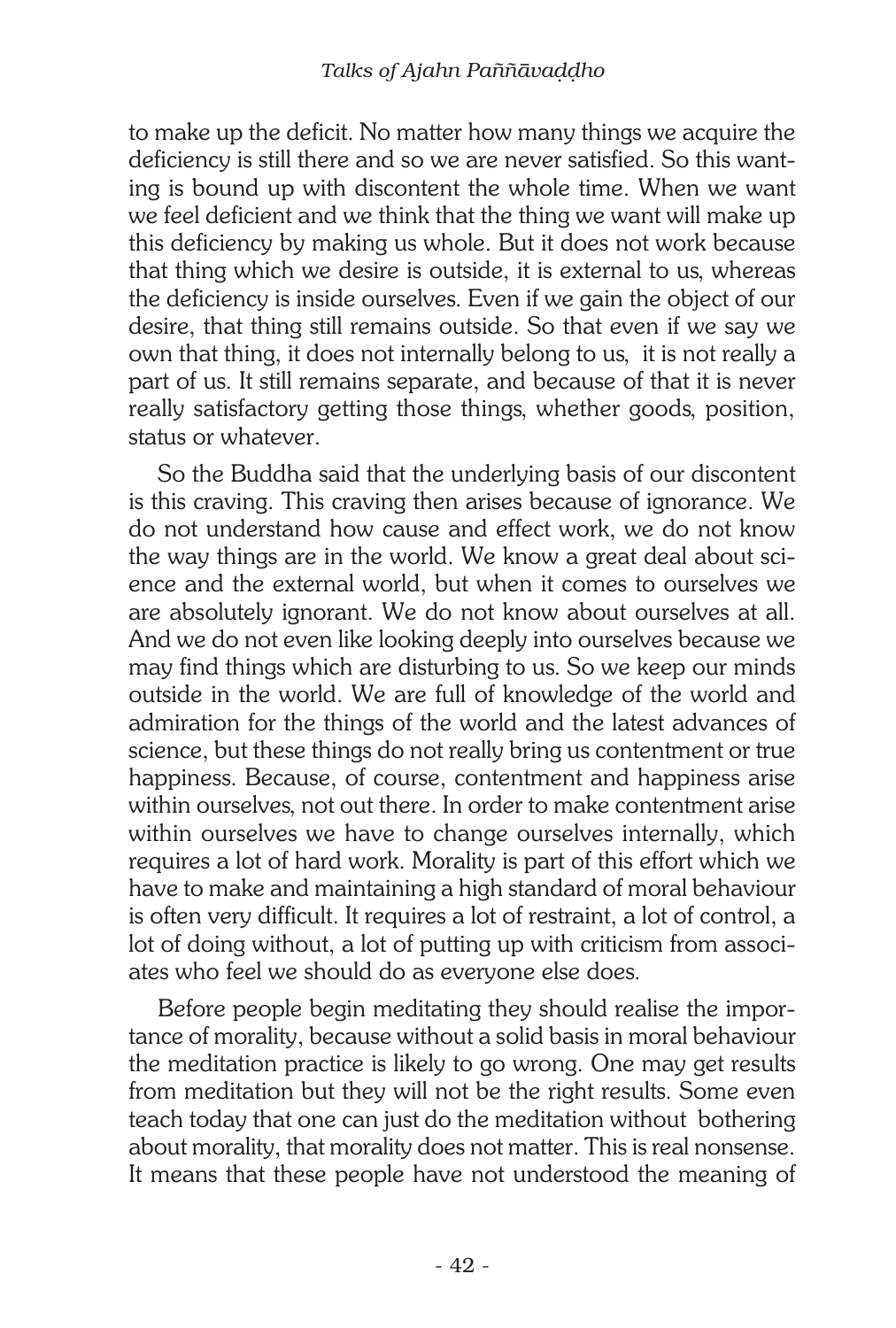morality. One must have a basis of morality. At least one should be practising a moral way of life in the present, even if one has been morally bad in the past.

It is easy to suggest to people how they should behave in the world in order to further their meditation practise, but are they willing to put up with the difficulties that restraining themselves entails? The trouble is that when people have to apply restraint to themselves, they do not like it. It is something which they find unpleasant because their pleasures are bound up with sensual desires all the time. When their pleasures are bound up with sensual desires like this, the tendency is to see any restriction as being something unnecessary, unpleasant. They wonder: "Why should we do this? What for?" And they do not see the results of their behaviour because the results are not necessarily immediate, they come later on. But the results are very important.

So, before undertaking a certain mode of behaviour, one should have some reason why one is going to do it. And frankly, concerning proper behaviour, concerning morality, people in the West do not seem to have any idea why they should be moral. The point is, in the West people have been brought up with an idea that there is some God up there who is looking down on us and writing down everything we do good or bad in his black book. Then when we die he comes along and tallies up the score and meets out justice accordingly like a judge in the court.

This is of course not the real view of Christianity, the real Christianity is something much deeper than this. But it is the popular concept that we have in the West. Even though many people realise that this view is rather naive, at the same time it is still lurking there rather like a childhood concept which they have never bothered to get rid of or change. So the concept lingers on, and we are then always looking over our shoulders trying to see how much we can get away with. But the difficulty with morality is that we cannot evade it, because it is not a God up there who writes it down in a black book it is ourselves who write it down. The one person who always knows about it is oneself. Whatever we do goes in to us and it lurks there. It goes in as a cause and later on in one way or another that cause is going to bring a result. If it is immoral behaviour the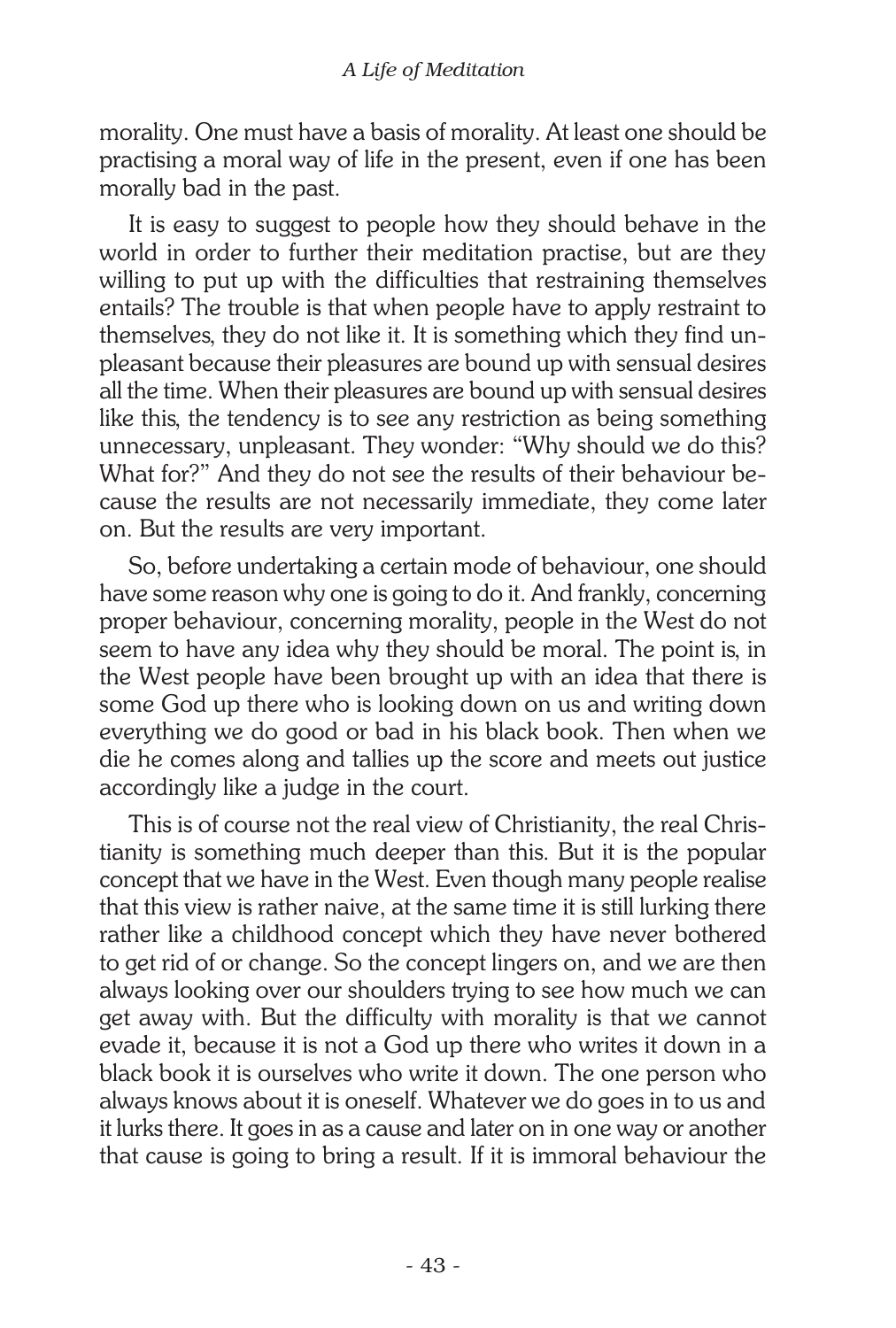results will come up to haunt us in the future. People who do immoral actions are loading themselves up with trouble. It is they who load themselves up, it is not someone else who brings the trouble back on them, but rather from themselves that the trouble comes.

A way to see this clearly is in a person who does bad actions very frequently. When a person is engaged in evil behaviour all the time, the doing of those bad actions changes their character. For instance, people who are always slaughtering animals are dull, stupid people. This is a direct result of the actions that they have done. Or those people who take drugs all the time and are "deadbeat." When a person is deadbeat like that, or dull and stupid, the results they gain are going to be bad and unpleasant. In that stupidity, there is a lot of suffering. So they themselves suffer because of what they have done.

In other words, true morality is a practice which maintains a proper human status. It maintains it because we keep our actions within the bounds of what is going to bring reasonable results to ourselves in the future. If we insist on doing things which will bring bad results to ourselves we are just going to go down and down and down. The more we go down the more stupid we become, the more dull, and the less we are able to see our own faults. And so more bad actions follow until the end result is a downward spiral leading to a very bad state. If you want to see one of the results that this can culminate in, just go into any mental hospital and have a look around. Take a look at the really burnt out cases and see what they are like. This is the sort of result that can come about due to evil.

So morality is a form of mental hygiene. We are always careful to wash and bathe in order to keep strong and healthy so that we can avoid disease. We are forever on guard against diseases of the body but we do not even concern ourselves with diseases of the mind. And we all have diseases of the mind lurking within us right now. These diseases of the mind come from bad states of morality more than anything else. So morality is very important.

In Buddhism the practice of morality is based on the five precepts. To train ourselves not to kill, whether human beings or animals, not to steal, not to indulge in any forms of wrong sex, not to use false speech, lies, slander, gossip and so on, and not to take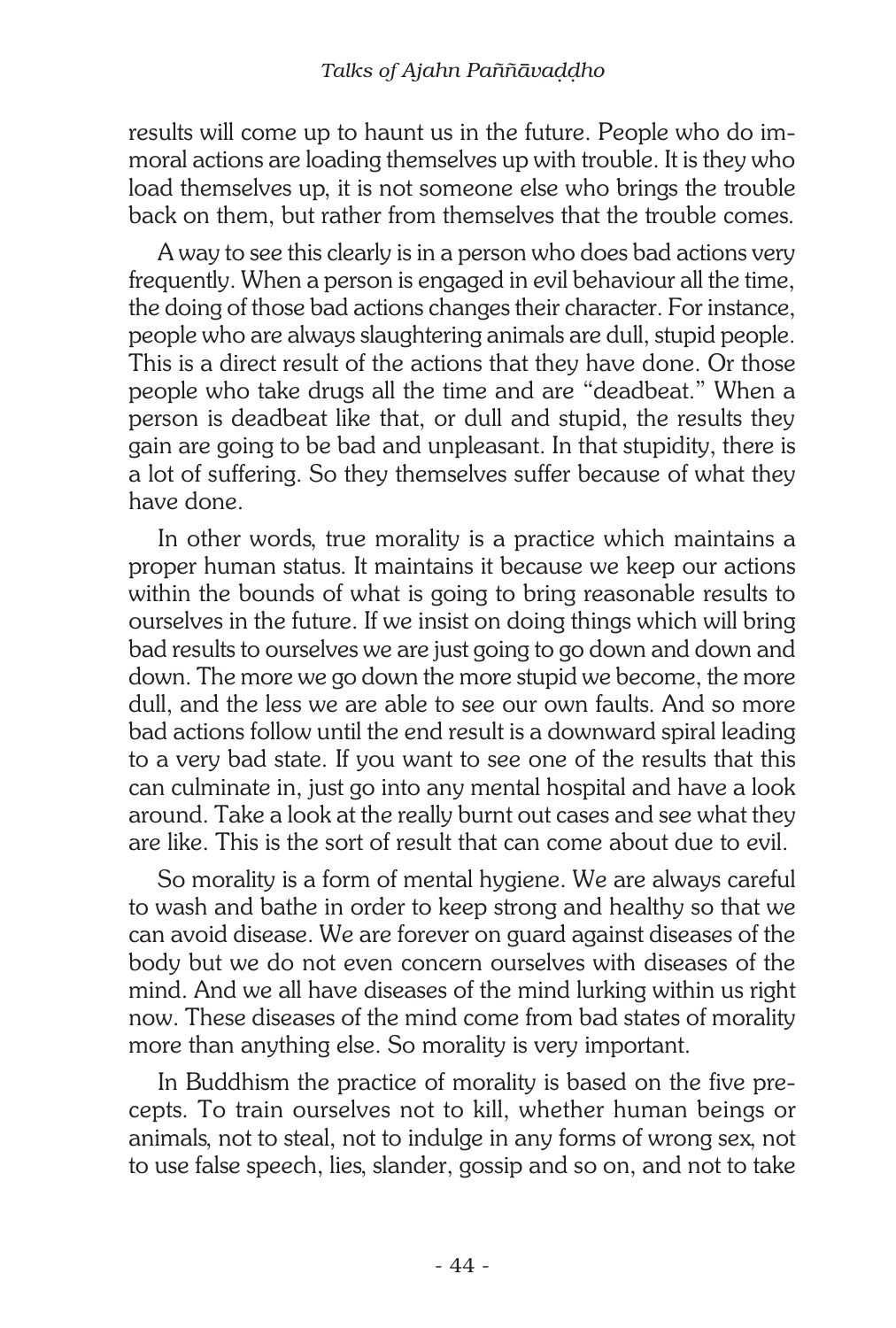drinks and drugs which muddle the mind. This is the practice which is really the basis of the human being. If we cannot even keep these we become less and less human, and the end result is more and more suffering, more and more discontent.

These are some of the underlying causes of discontentment. Now if we can say that there are definite causes to discontent, then it must be possible to stop it. If discontent is caused by ourselves, by our own misunderstanding and wrong actions, then we should be able to do something about it. The Buddha has taught, in fact, that we can come to the cessation of this discontent by getting rid of those defilements in ourselves which constantly lead us in the wrong direction. The way to get rid of these defilements is firstly practising morality so that we can gain a feeling of freedom toward the world. Secondly, training our minds so that they become stronger, more powerful, more capable and more unified. Thirdly, using that mind to develop wisdom to search and investigate to find out all about ourselves – what we are, what we are made of, how we work and what our problems are. We investigate ourselves in order to get rid of those problems because it is wisdom which actually does this work. But it is no use trying to develop the wisdom without a basis of calm and concentration. Wisdom is to be developed at three levels. The first is the level of listening to the words of a skilled teacher of Dhamma, or by reading suitable books. The second level is when we ponder and think about what we have learnt. The third level is the true nature of wisdom and it is aided and supported by the first two levels. This third level is brought about by the development of meditation and it is this level that steadily eliminated the defilements and the ignorance.

Wisdom is essential to probe into the defilements which constantly lead us in the wrong direction, so that we may come to know their make-up and understand their power over us. The defilements are what cause all the trouble so we must strive to understand them. We must realise that we are always under their influence and they never leave us any peace.

The fundamental basis of the defilements is greed, hatred, and delusion. From this basis they expand into a whole myriad of factors such as conceit, vanity, pride, arrogance, envy, stinginess, worry,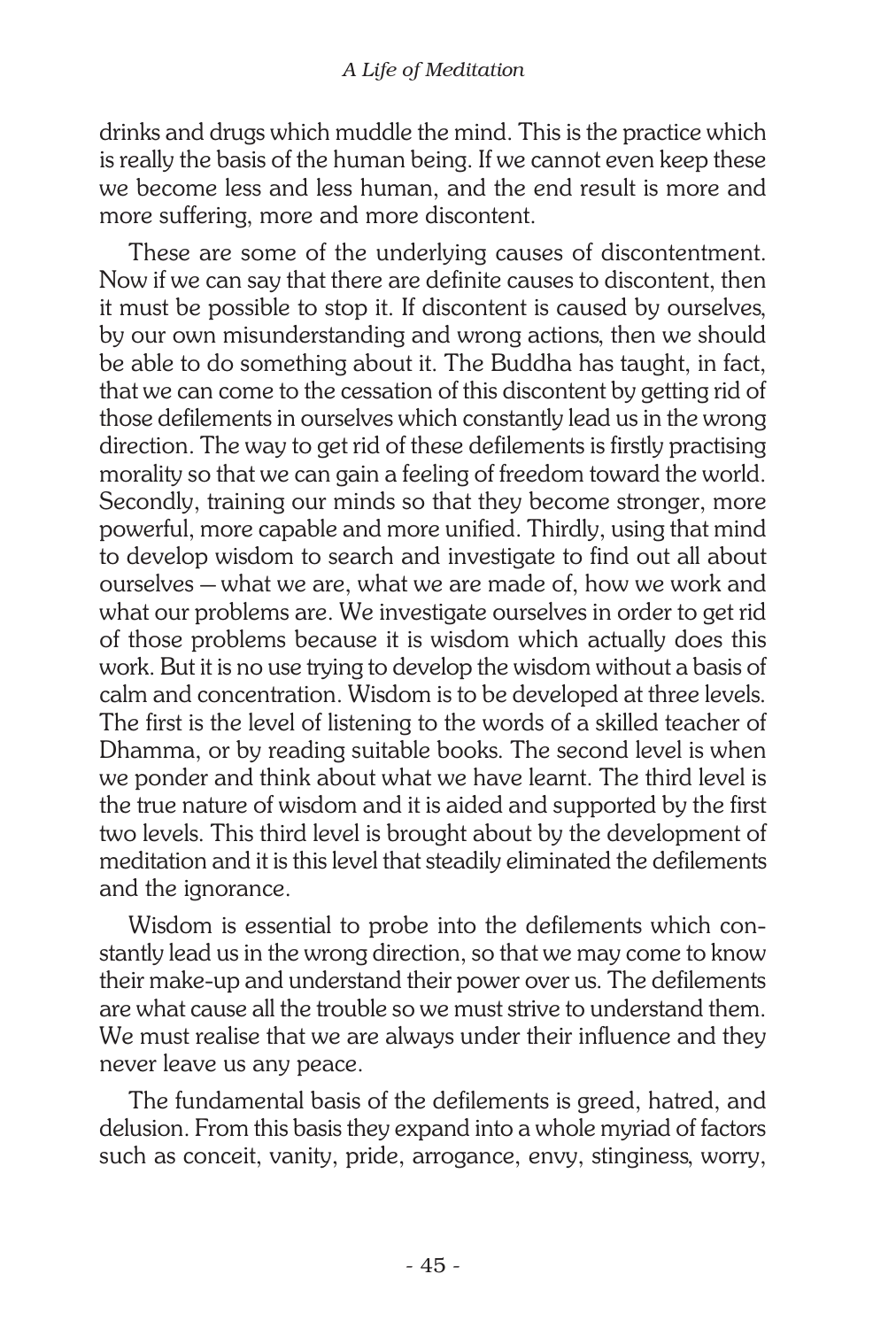stubbornness, complacency, laziness, restlessness, shamelessness, and all sorts of more subtle variations which tend toward the production of bad and unwholesome states of mind. Defilements are also involved in completely wrong views which come under the heading of delusion.

We learn from the teaching of Buddhism that the whole world is based on supposition. We suppose almost everything. We suppose that the world is like this, we suppose that people are like that. When we look at the views and opinions that people believe in we see that it is all based on supposition. Even science is always engaged in supposing. And people tend to cling to their suppositions with little regard for what the truth really is. In other words, the whole world is relative. There is no concrete basis, there is no underlying, solid groundwork which we can rely on. Because of that people's outlook on the world and their outlook on the relationships in the world are all distorted. This distortion based on supposition is the work of the defilements.

These defilements stem from a fundamental ignorance which is lodged deep within us all. So it is important to keep in mind that the defilements are always present within our hearts and minds. They are present there in every thing we think, everything we say and everything we do. In fact we are for all practical purposes made up of defilements. What we think of us as our "self" is in truth a creation of the defilements, and it is false. What we truly are is something entirely different, something which we do not recognise as such. Because of this Buddhism teaches "anatta", in other words "self" is an impostor and everything that we recognise as "self" is complex and changing dynamically.

When people are bound up with defilements and the accompanying wrong view, they look on the world and themselves in completely wrong ways, they get false ideas of what they are, what their purpose is and what they should be accomplishing in this world. When this happens then the views, purposes, and modes of people's behaviour become antagonistic to one another because they are based on these defilements. So selfish views arise and self interest and self-orientated actions prevail. When two individuals with selfish motives and self-promoting actions can find no way to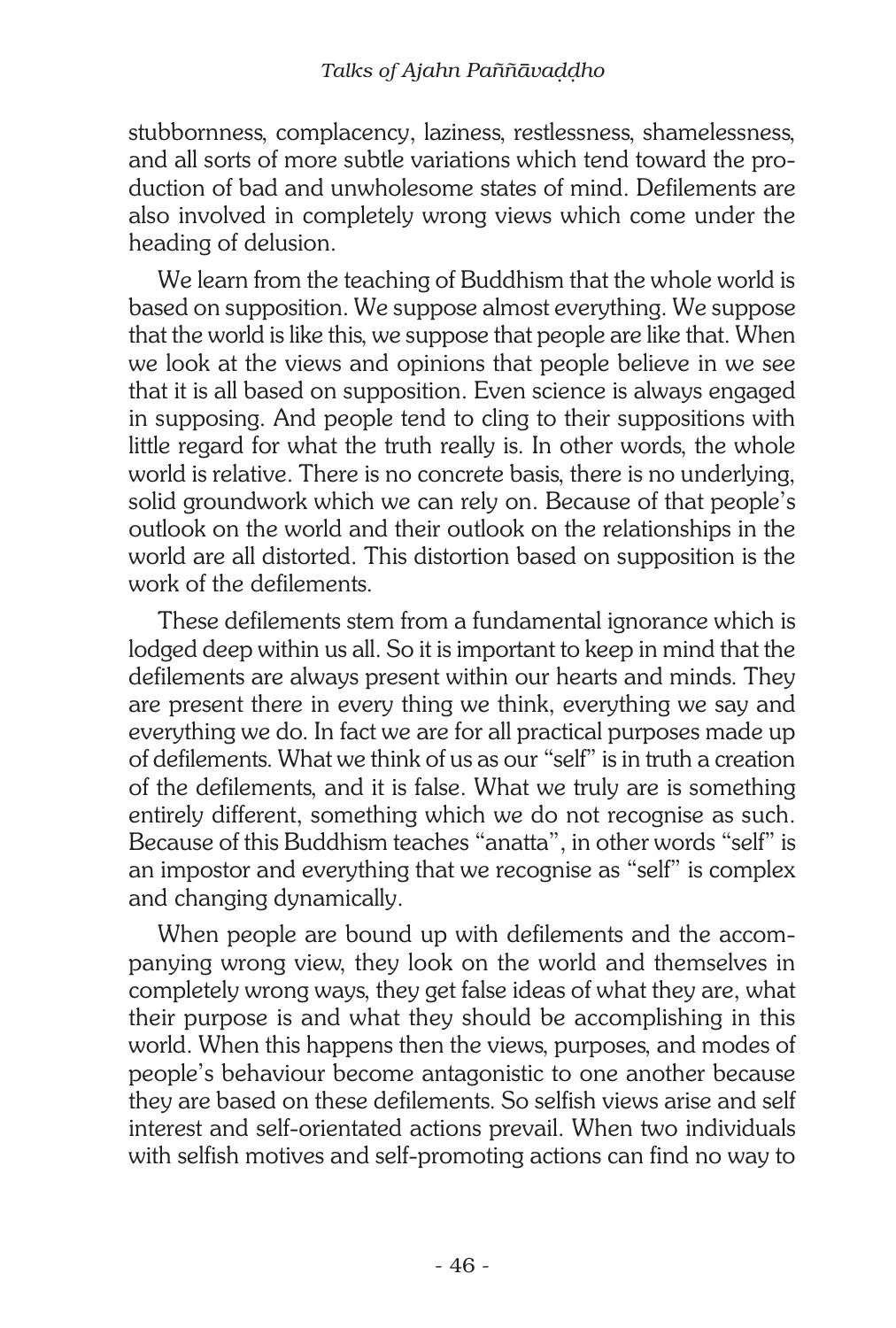harmonise, then trouble arises. All the time it is just these defilements egging people on, causing all the trouble in the world. Without these defilements there would not be any trouble. All the social, political, and economic troubles everywhere in the world stem from just these defilements in human beings.

To sort out the many problems in the world it is necessary for each individual to at least try to make an effort to cure his or her defilements. Instead, people in the world seem to be going in the opposite direction by promoting selfishness and glorifying selfseeking behaviour. Modern consumer societies are prodding people continuously into increasing their greed. The media is constantly bombarding people with enticements to buy more products, to accumulate more material things. This invitation to greed then inflames people's defilements, and this encouragement of the defilements in turn promotes the discontent in people. In fact advertisers try to create a need, a feeling of deficiency, a feeling of discontentment in people so that they will then go out to buy a certain thing believing that it will fill that emptiness which they feel inside, believing they will gain some contentment. The whole world is being taught the false hope of self-indulgent greed, and more and more discontentment in people everywhere is the only meaningful result.

How can we counteract this? We must examine our defilements, we must examine our attachments. The main object of this selfindulgent behaviour is the gratification of the human body. Our examination should begin here.

People today know all about the world. They are very clever with science and if you ask them the reason for doing this or that in science, or the way something works, they can go into great detail with the answer. Even if they themselves do no know they can easily find someone who does or find the appropriate book to look it up. But when it comes to themselves what do they know? Almost nothing. Even if a person knows physiology in the medical sense they tend only to consider someone else's body – just a body in a text book, not one's own.

Surely this body that each of us has is extremely important. Without this body where is the world? It is only this body that knows the world, so the body is really our outlet into the world. Certainly it is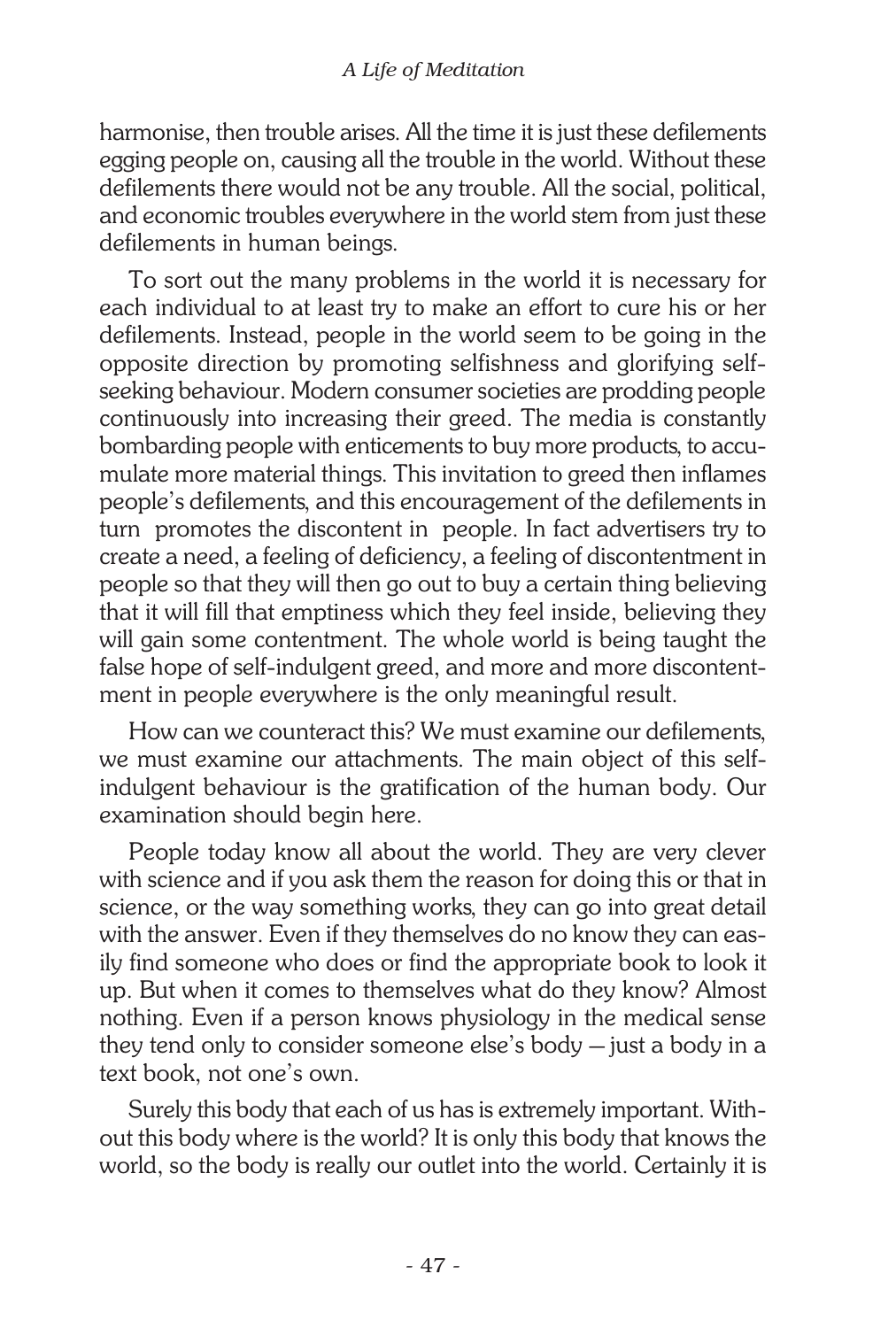worthwhile knowing this thing and finding out what its real nature is. In order to find out about the nature of this body we should question ourselves as to what sort of a thing it really is. Is it such a nice thing or not? Without having any preconceived ideas about it we can say to ourselves: "Is it a pleasant thing or not?" Let's have a look at it. Most people in the world think the human body is a most desirable, beautiful sort of object. So we look at it carefully to see whether or not it is. What happens if you neglect to wash it for a few days? You have to keep washing the thing otherwise it begins to stink before long. Suppose you were to peel all the skin off the body, how would you feel about it then? Beautiful? Desirable? After all, the skin is only a superficial layer, the great majority of what constitutes this body is hidden underneath. If we wish to truly come to know this body then we must examine everything right the way through. This is being "scientific", being thorough. Otherwise we allow ourselves to be deceived by the surface veneer. There are many sorts of thing which we have to look at in our bodies to see whether they are nice things or not, to see whether they are truly beautiful or not. We must search for the truth of the matter.

Most people believe that they are the body. If you believe that this body is actually you, then surely you should want to know more about yourself. You have all this knowledge about the world and how it functions, so why do you leave out the one thing that is most important – yourself? Why not try to get to know yourself? And the first step is to question the physical body because it is the most gross part of oneself.

If we contemplate the body in the proper way we eventually come to see clearly that this body is not oneself. It comes from this world, it returns to this world, it is part of this world. It is all made of atomic structure – atoms, molecules and chemicals – and it does not exist apart from these things. So if we look properly we can see that in fact this body is not "me". It is not "myself". It does not even really belong to me because I cannot control it completely. The body is derived from the earth and it returns to the earth, and I cannot do anything to stop this process.

While we are associated with this body we are constrained by it constantly. We must look after it, feed it, clothe it, minister to its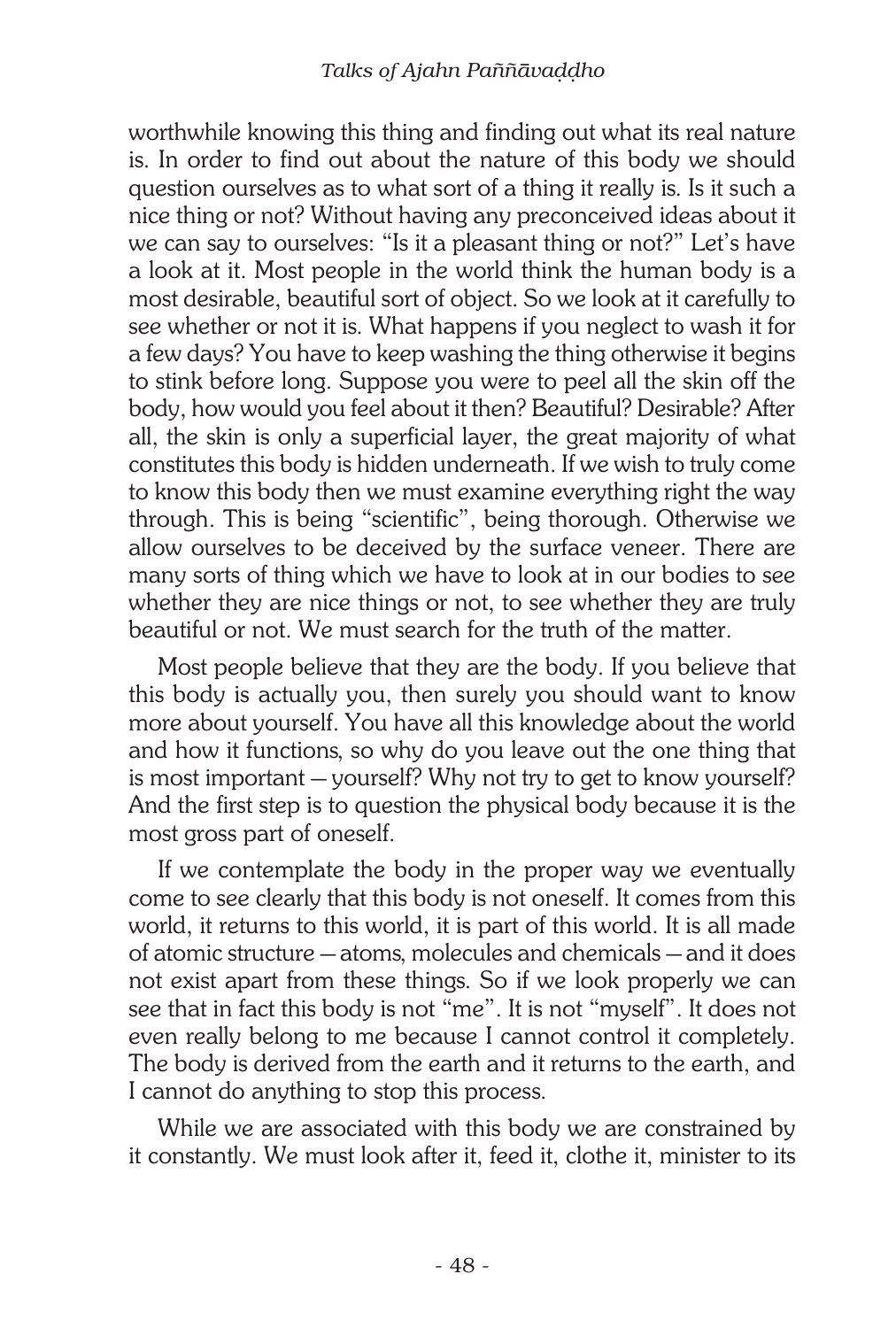many needs and put up with its many deficiencies. It is almost as if we are confined in a sort of prison house. This body is like a prison house which keeps us here and keeps us in certain conditions that we are never free from. We have to look at this body and understand that this body is not me but it is holding me in a situation which may not be at all desirable. So we have got to see what the truth of this matter is.

The person who has examined the body and realises that it is not himself is not as concerned if anything unpleasant happens to his body as the person who thinks that the body is himself. He knows that whatever happens to his body is not happening to him. He knows that although something is happening to this body it is not me, although it is unpleasant, the unpleasantness is that of the body only, it is not me that is affected. The person who can realise that clearly has a great strength. And when the body dies, he knows that it is not himself that dies. So contemplation of the body can give one a great deal of moral – emotional strength.

This kind of strength can be of untold benefit in everyday life. Lay people must understand that whatever type of life they lead in the world they can still practise the way of meditation, they can still practice the way of Dhamma. If one performs whatever one does with attention, effort, carefulness and mindfulness, regardless of whether one is doing the most mundane daily chores, or enjoying recreational activities, one will be incorporating the way of practice into one's life. So one should look on everything one does as a training. Even when things are difficult and painful one can look on that situation as a training in patience.

If one trains oneself like this in every thing one does, then the more formal meditation practice will progress much easier when one has a chance to get down to it. Feeling that the lay-life presents too many difficulties to allow one to practice the way meaningfully only makes one complacent and strengthens the defilements.

It is certainly possible for a lay person to develop the calm and the wisdom just as a monk is able to do. There need not be such a great distinction between monks and lay-people, after all in both cases we are dealing with human beings. Monks and lay people take on different rules and different modes of life, and in so far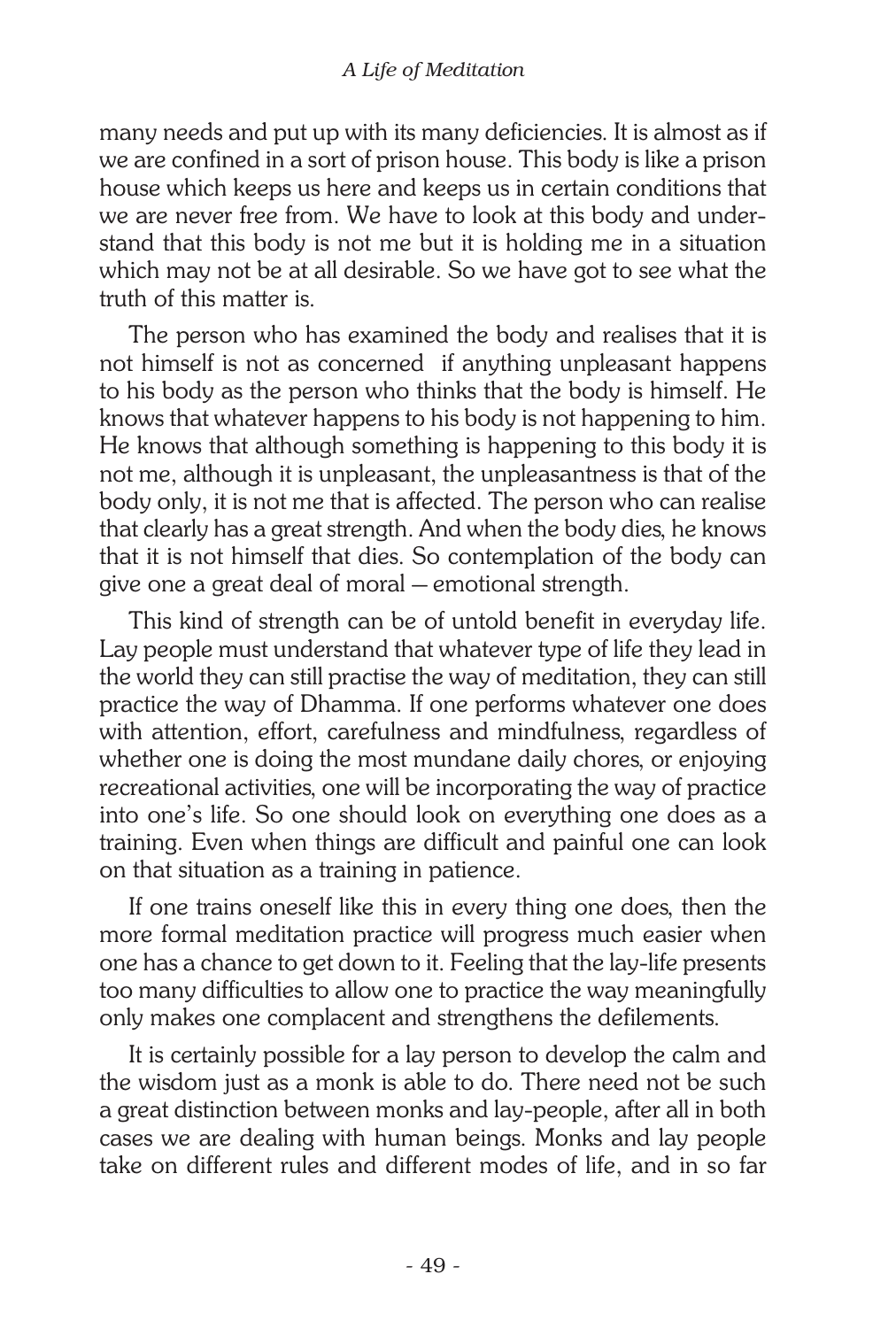as these rules and these modes of life are important it is easier to achieve these goals as a monk. Monks do not have the restless activity that the average lay person does. Monks need not involve themselves in the endless hassles of ordinary family life. A monk is in a position where he can do the practice best because he does not have all the worries of a lay person. He does not have to go out and make his living by working in the world, he does not have to search for money, he does not have to do all the duties of the lay person. He has no family to look after or a house or responsibilities in the world so he is free to follow the Path. Because of this the monastic environment is naturally more calm, so it is much easier to cool off and get into oneself. Whereas the layperson has more difficulty in that way.

The lay person is not one person, it is a whole range of people with different characters and different temperaments. There are those lay people who can undoubtedly develop calm, concentration and wisdom while living in their lay life. But they are few and far between. There are some, but not many. There are other lay people who, try as they will, will never be able to accomplish this, because they are too involved in the world. The world takes hold of them and they cannot stop themselves. Between these two types there are lay people who can develop in Dhamma but much more slowly. It is not easy for the average lay person to actually see the way clearly and make the effort to cure himself. The world tends to take all. The world grabs everything of a person – their body, their interest, their mind and their heart – until really they have nothing left.

Whatever one's situation is in life, it is of necessity where one's position has to be and one has to make do with whatever situation one is in. One has to accept this and learn to practice appropriately in that situation. If one finds that things are annoying and troublesome, then one has to realise that life everywhere is difficult and one must sstrive to do one's practice regardless. After all, the difficulties that one experiences are all empowered by one's defilements.

Control of the mind is a very difficult state to achieve. To achieve it mindfulness is absolutely essential. Mindfulness, presence of mind, keeping one's attention in the present, here and now – this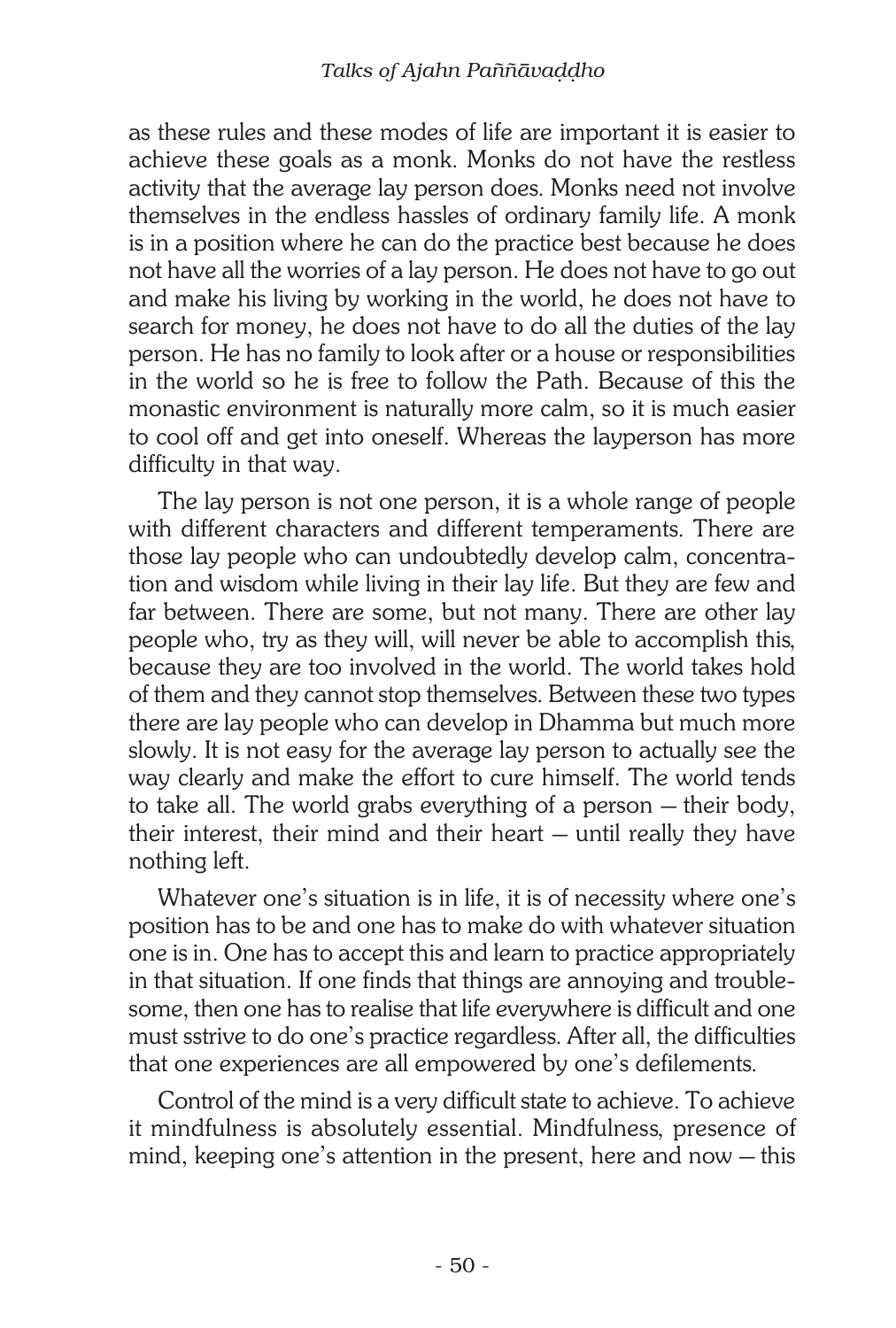is the real training. Generally speaking, if a person does not gain any success in meditation practice, it is simply because there is not enough mindfulness present. Mindfulness is the quality which must be present every time.

This applies to every activity that one undertakes in one's everyday life. If one keeps one's mind just on what one is doing at the present moment, then there is no time for any annoying or troublesome thoughts. One has no time to indulge in these preoccuputions because mindfulness has become a full-time occupation. Then one is practising the way and that is enough.

There are people who are well developed in the practise who live an ordinary lay life. Some of them do very well, their practice is very commendable. These people learn to do the practice so that they maintain the focus of their attention in the heart most of the time. When mindful attention is focused inside oneself, then distracting thoughts do not arise easily while the mind is firm and concentrated. They can still think and function normally in their various social situations but the usual restless thoughts and daydreams do not intrude to bother them. If one turns one's attention to the meditation practice it is always valuable. And whatever activities one does with mindfulness are all actually a form of meditation practice.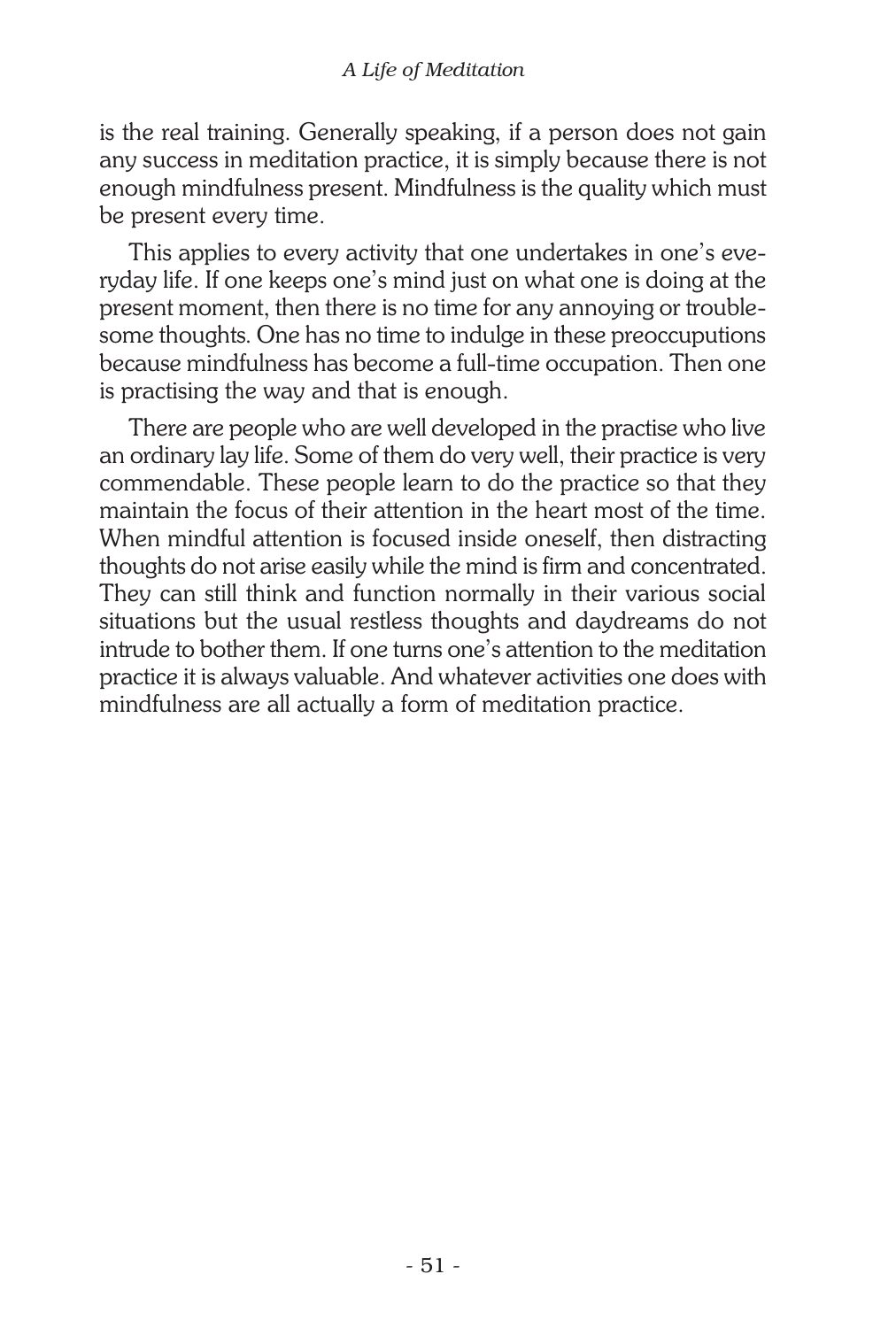*Talks of Ajahn Pannavaddho*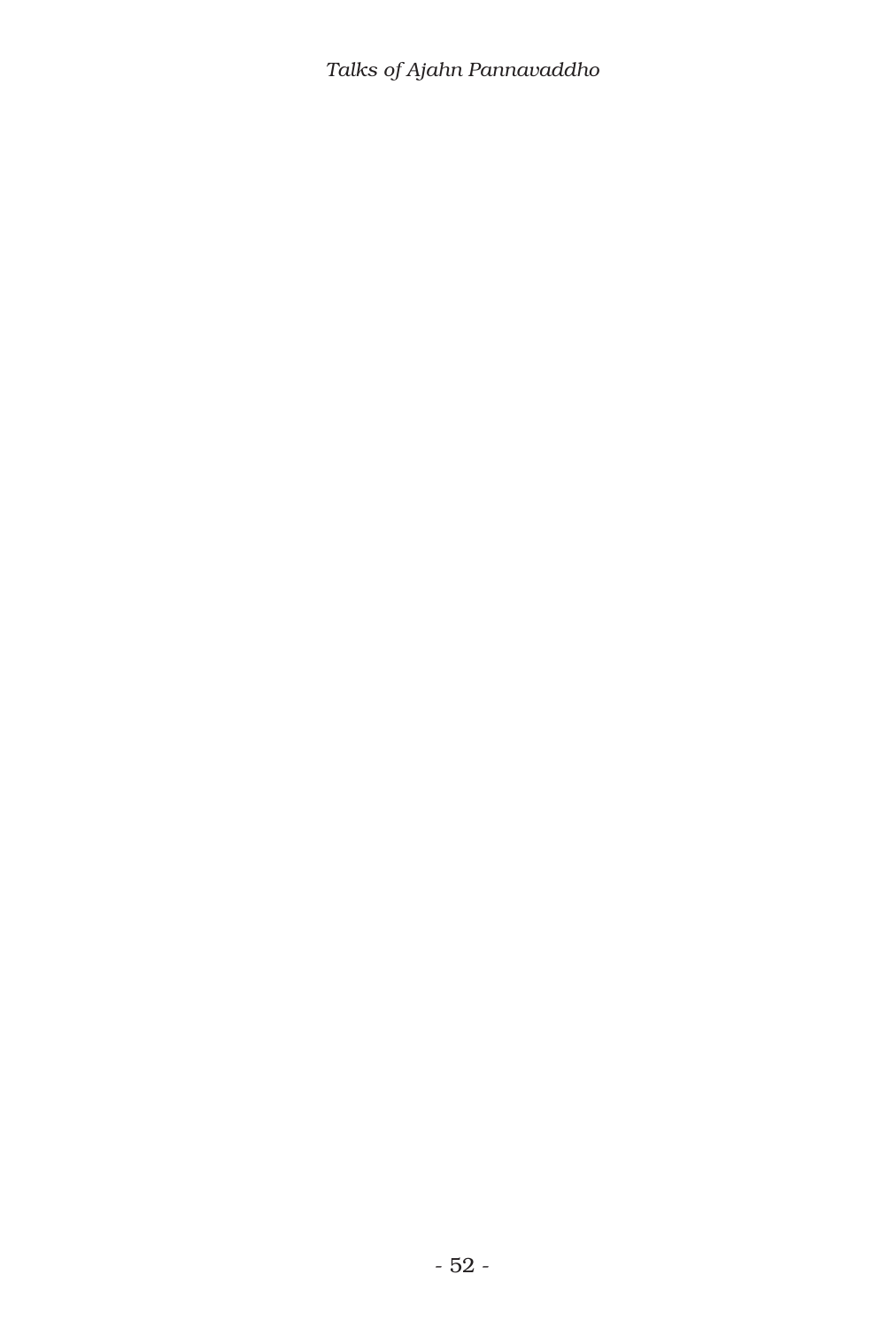#### THE REMERCING

### *Investigation for Wisdom*

Meditation practice is the key to understand the nature of the body and the mind. Most people are familiar with the term meditation, but very few have a clear understanding of what it entails. They often take up meditation with only a vague idea of what it means and what its real purpose is. They read something or listen to a teacher, and they get confused because they cannot relate the method to themselves and their own experiences.

What most people fail to realise when they take up meditation practice is that the actual practice itself is very much an unknown path. One has a concept of what it entails due to reading or listening to a teacher's instructions, but when one actually gets down to doing the practice it becomes a bit like travelling through an unknown country using a map. The map tells one which directions to proceed in to get from one point to another, but it does not tell the traveller anything about the countryside he passes through along the way. On the ground the country does not look anything like the map.

In much the same way, when one meets with actual experiences during the practice of meditation, they do not necessarily appear the same as one read about them in the books. The formal teaching of Buddhism often explains the practice using a set of technical terms, the meanings of which are usually rather vague to the meditator. Because of this books are best referred to after one has gained some experience in meditation in order to compare and contrast ones own experiences with the descriptions given in the books. Used in this way books can serve as a useful reference in meditation, but they can never be considered as a substitute for making the effort to come to a clear understanding in oneself.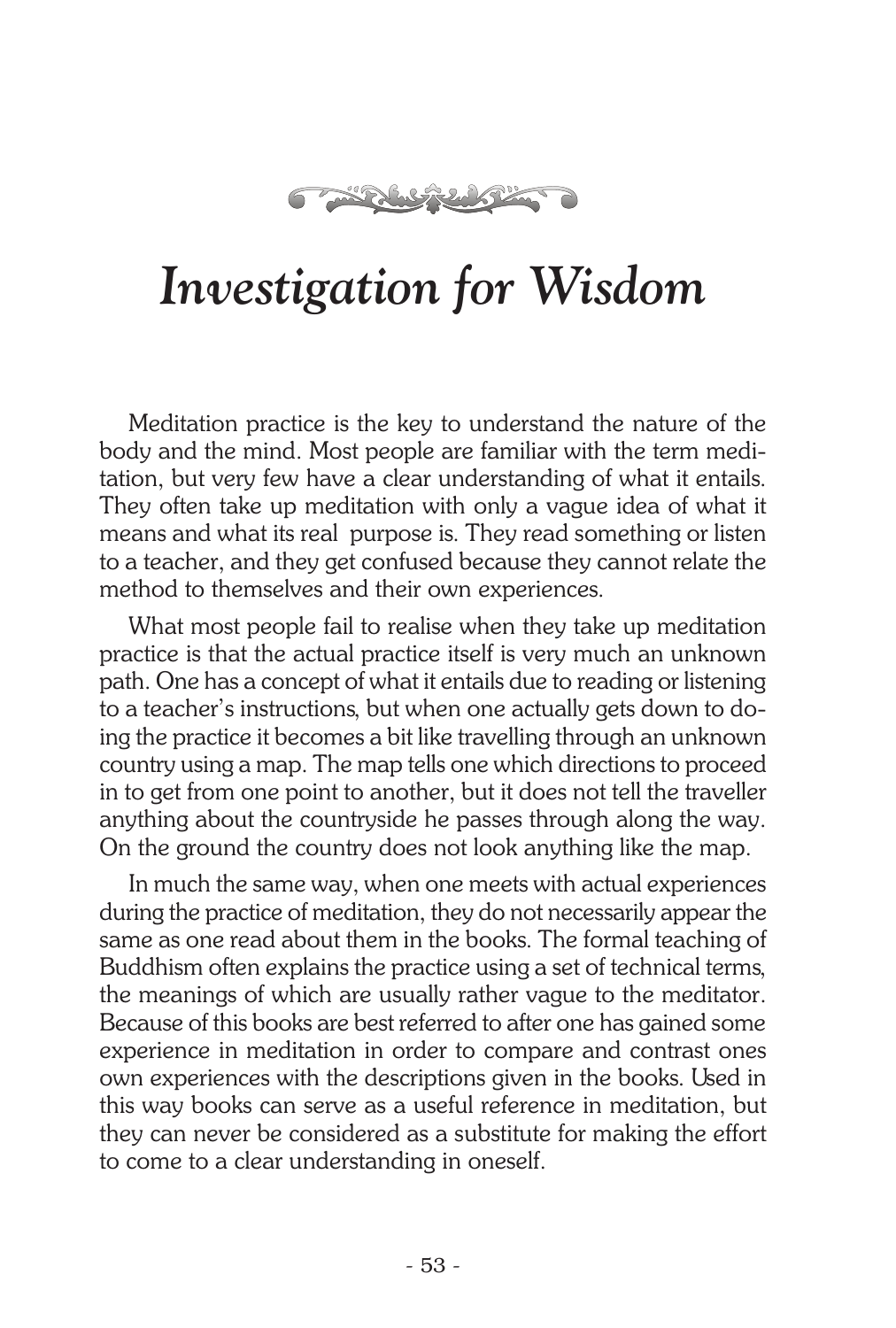Buddhist technical terms such as *samãdhi, paññã* and *kilesas* may be puzzling to the meditator at first because their exact meaning is unclear. In fact the meanings of the technical terms used to describe various aspects of the practice are not really definitions which try to pin the word down. The meanings of these terms are presented more as descriptions which are open to interpretation by the one who realises their nature within himself. The only way we can come to the true meaning is by seeing directly by experience how that aspect of the Dhamma fits in with everything else and how it relates back to all other aspect of one's experience.

It is important before turning one's attention to investigating for panna or wisdom that the meditator has a basis of *samãdhi* to work with. True wisdom can come only if the meditator already has a suitable degree of *samãdhi*. So the foundation of wisdom is *samãdhi*. And the foundation of *samãdhi* is mindfulness. The meditator must first cultivate mindfulness and train himself to keep his attention firmly focused on one meditation object, free from all manner of distraction, until his mind reaches a satisfactory state of calm. With the mindfulness and calm as a basis, if one wants to find out about aspects of the body or the mind then one can easily direct the mind to wherever one wants to investigate and it will respond accordingly and do the work in a reasonable fashion.

A state of *samãdhi* is the ground from which a state of wisdom can arise easily. But this state will not arise unless a person does the work to develop the wisdom within himself. In fact *samãdhi* and wisdom tend to go in opposite directions. The wisdom investigation tends to break up the calm, whereas the calm of *samãdhi* tends to lull one away from any wisdom. It is only when these two factors can come together and work in a harmonious manner that results can be seen very quickly.

Most people have to do a lot more work on the *samãdhi* practice to begin with, but they should not neglect wisdom. One should not think that one must develop *samãdhi* fully before beginning to use wisdom. This is not the case at all. We all have our own innate wisdom and we must use that wisdom in whatever way is appropriate under any of the many circumstances that we find ourselves in regardless of whether we have developed *samãdhi*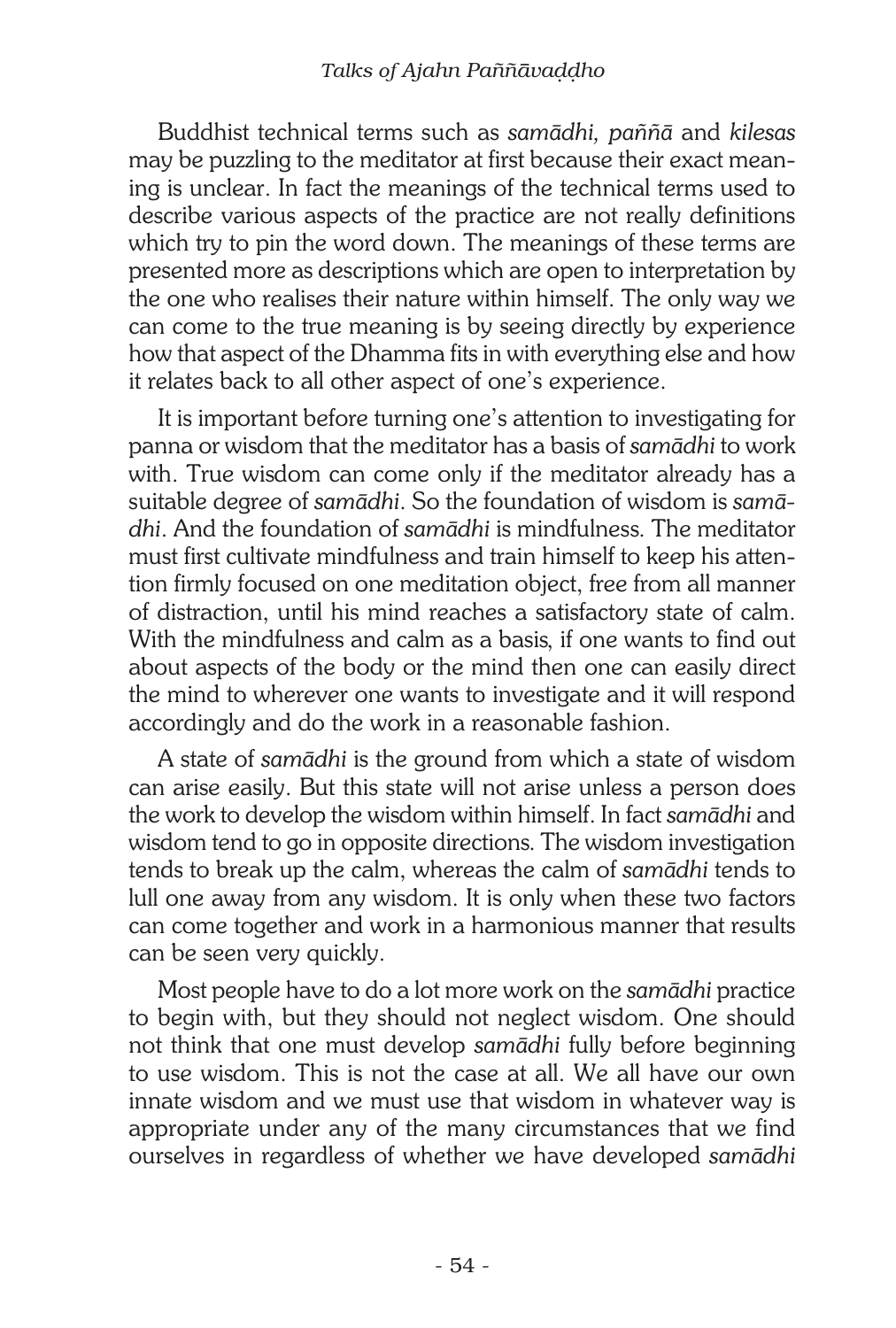or not. We must always strive to correct our current situation by improving and developing our practice continually with our own natural wisdom. This principle can be applied comprehensively to our lives in general and to all of our actions of body, speech and mind. There are these three factors – moral behaviour, *samãdhi*, and wisdom – and in any particular situation which arises we have to use whichever one of these, or any combination of them which is suitable to the circumstances at that time.

It is when we specifically turn our attention to the practice of investigating the body and the mind for the sake of developing wisdom that the significance of a basis of *samãdhi* becomes apparent. Without *samãdhi* our investigation will probably be very superficial and our wisdom rather weak. So we develop *samãdhi* so as to be able to go very deep in order to reach a true state of wisdom.

A state of wisdom arises when we suddenly see that thing we are investigating in a different way. Investigating here means attacking a problem from every possible angle, turning it over, turning it upside down and inside out, constantly examining it from every perspective. Wisdom is the seeing of the implications of what one is investigating. True wisdom is a profound state of realisation which penetrates deeply into the meaning and significance of what is being investigated and sees clearly its relationship to all other things. This is quite different from a state of thinking, because thinking is jumpy and does not remain for long on any one object. A state of wisdom is a deep, meditative state in which we ponder one object intensively while being in a completely calm state without any distraction. It is said that we see the implications of what we are investigating because in many ways we are seeing something which we have seen before, but seeing it from a different perspective.

The real aim of any investigation in meditation practice is to undermine the kilesas or defilements. Cutting off and destroying the defilements is the work of wisdom. The root basis of the defilements is greed, hatred, and delusion, but they spread out into a whole range of factors such as conceit, vanity, arrogance, envy, worry, obstinance, laziness, and a whole host of other defiling factors. These kilesas arise all the time in the mind, continually affecting our thoughts and our actions. They are things which we must come to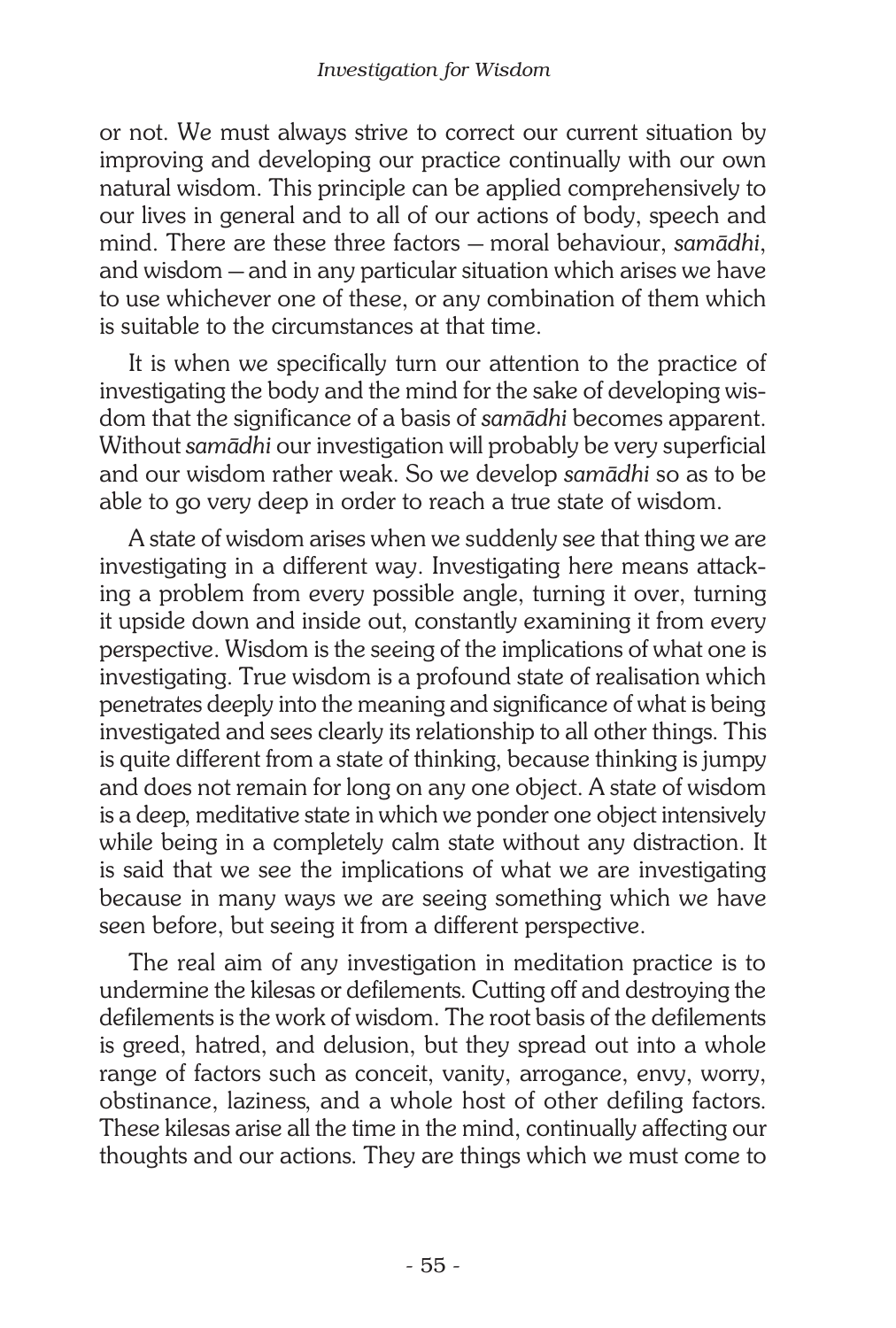know and try to get rid of. It is for this reason that we should keep our investigation focused on undermining or exposing the kilesas so that wisdom can cut them off.

When we have a suitable basis of *samãdhi* and we begin to investigate for wisdom we should keep our contemplation to either the physical body, the khandhas of feeling, memory, thought and consciousness, or those things in the world to which we have emotional attachment, in other words, objects of attachment as perceived in the mind. In general the body is an easier subject for investigation because its nature is more gross and tangible, whereas the mental factors are much more subtle and nebulous. So it is with the body that we should begin our investigation.

The human body is something which we know a fair amount about already, which makes our task that much easier. The body is an object about which we actually know enough so that we can think of parts of it and keep them in mind. We can visualise them, turn them around mentally, think about their nature, see their various attributes, and generally see the ways of cause and effect in them. The contemplation of the body alone can give very good results because our attachment to it is so strong.

We in fact have a lot of fond illusions about our bodies. They are part and parcel of our life in this world and because of this our whole world depends on this body. If we think of our lives and what they consist of, practically the whole of it depends in some way on these bodies. Our houses are built according to the size of the human body. Our cars are built the same way. The whole design of our towns and cities are constructed and based on the needs of these bodies. The tools and utensils we use and even the way we prepare our food, all depend on basic bodily requirements. When we realise this and start braking down some of our illusions with body contemplation, we are actually breaking down our basis of self and the things that are important in this world where self is concerned. We begin to question: if the body and this world break down then where am I?

Basically there are four approaches to investigating the body. One is to contemplate the body as it is  $-$  a combination of various organs and parts which have their own separate characteristics apart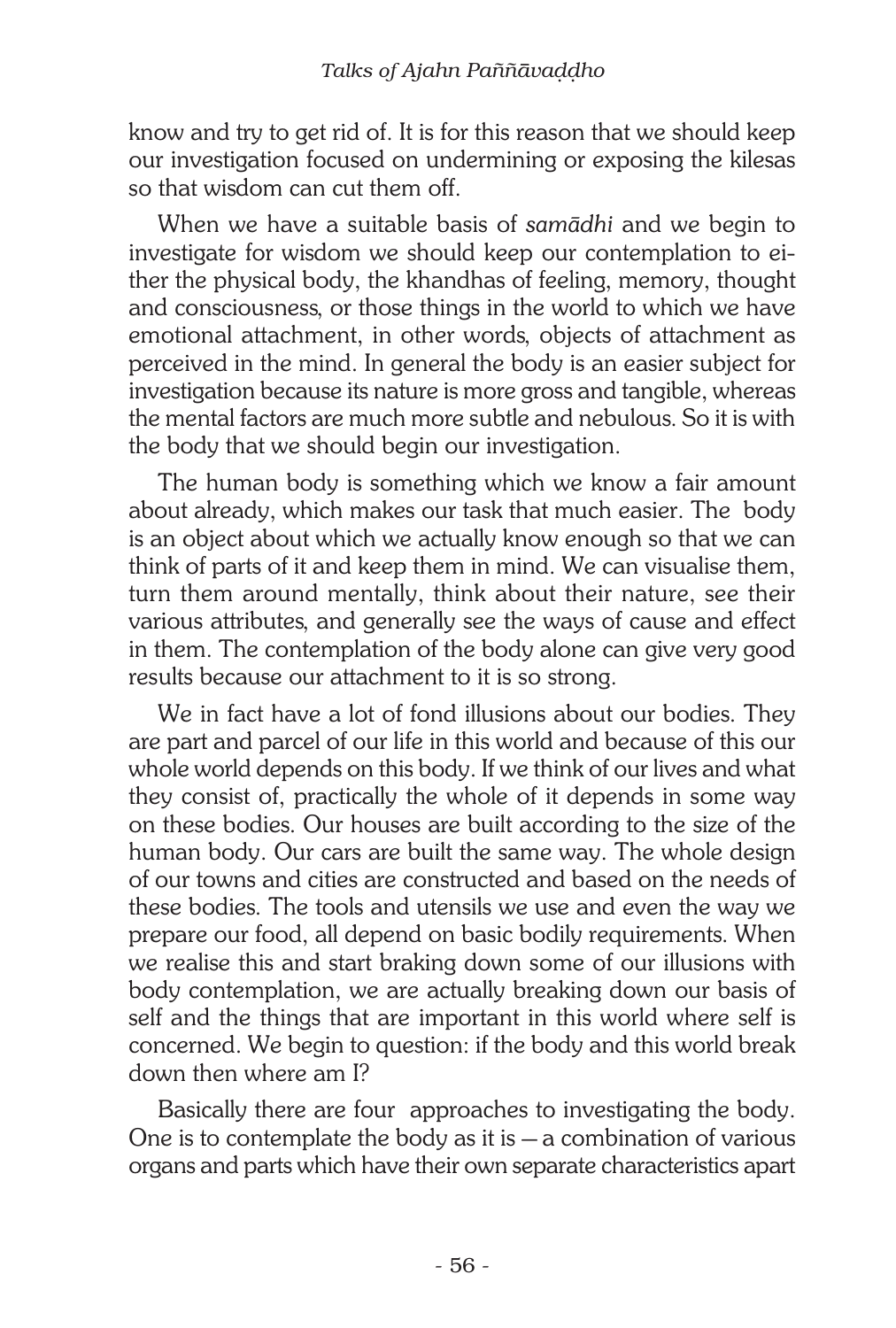from the whole. Another is to contemplate the loathsome, unattractive nature of every part of the body. A third way is to contemplate a dead, decomposing body to see exactly what happens to this body when we die. The fourth way is to contemplate the body in terms of the four primary elements which make up all forms of matter.

To begin with consider the various parts of the body and see how they are all just parts, how the body is not a complete, indivisible entity at all. Each of the parts of the body can be separated out individually and so you should do just that. Mentally take the body to pieces. Go through the internal and external organs one by one, back and forth over and over again until you find one that holds your interest more that the others. Focus in on this one part and investigate it in greater depth. Look at it closely, turn it over to see it from all angles, think about it and try to understand what its real nature is. Is this part me? Can I truly say it belongs to me? What if I were to cut this part away, would this deminish my sense of self in any way? If so which part is really me? This arm? That leg? The liver? The kidneys? The lungs? Is any part of this body capable of knowing or deciding anything? You will see that the body with all of its parts is just like on old piece of wood which has no knowing faculty at all.

If we can see the implications of this for any one part, then the implications for all other parts will become clear at the same time and our attachment to the body will gradually drop off. To begin with we may know theoretically what the implications of having a body are, but we do not really see them profoundly because we always relate our bodies to a sense of self. When we finally see the body as it actually is with a state of wisdom it is almost as if we can stand back and see it from a detached point of view. At that moment we see absolutely clearly that this thing which we call our body is not the "self" entity that we believed it to be. There is a complete knowing that this is the truth.

For example take the skin which covers the whole body. The skin is a great deceiver because it covers up all the other parts and makes them look presentable. What if we were to take this skin off and look underneath – we would get a completely different picture. But we see only the outside layer and deduce that the body is beautiful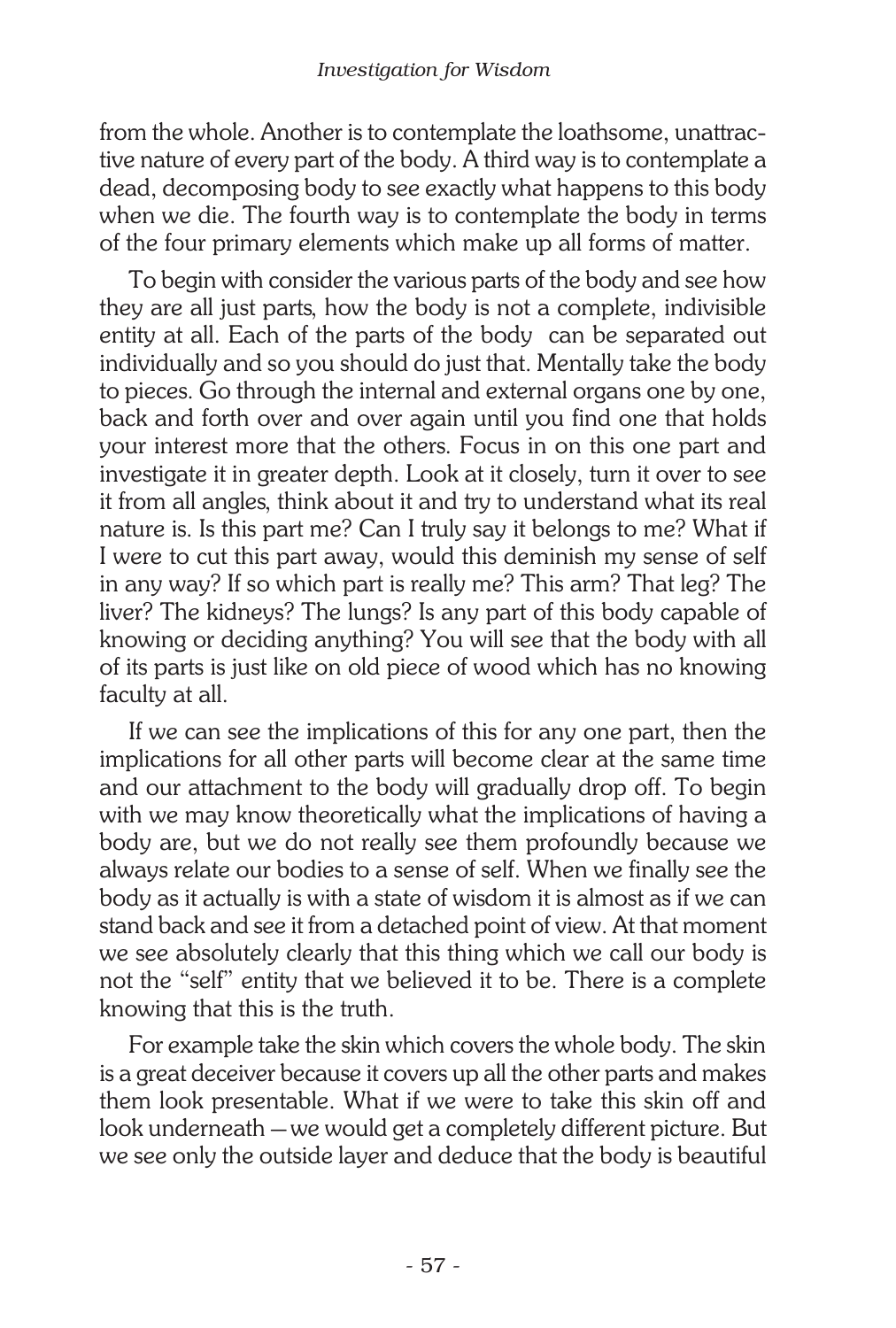and desirable. At the same time skin is an essential factor in how this body functions – without it we would die. All of this we may know perfectly well in theory, but we fail to see the implications of skin as far as our sense of self is concerned.

In fact skin is just something which belongs to this world – it comes from the world and it goes back to the world. Skin is not "me". It has nothing to do with who I truly am, so how can it be me? You should call up that rather vague idea of what you are and then compare it with skin. Are these two really the same thing? When you see what its true nature is unequivocally with a direct knowing you will gain a full appreciation of the implications of that which is known. The attachment to the body will then become weaker.

Contemplating the body by going through its various parts – perhaps visualising them, perhaps placing the mind at the bodily location of a certain part – this is a training for wisdom, but it is not yet that wisdom which arises from "bhãvanã". Thinking and reflecting are the preliminary work we must do in order to discover where resistance to the truth of the body lies within us. This resistance is the defilements and mostly delusion. They are what cause the unreasonable attachment to the body, and only wisdom can deal with them effectively. But the defilements are difficult to catch because they do not arise in a nice, orderly fashion. They arise unpredictably, without warning, in every possible shape and form. So we must always be prepared with whichever method is suitable, to deal with them as they arise so as to neutralise their effects and reduce their strength.

The middle way is the path taught by the Buddha for counteracting the kilesas under all circumstances. Most people understand the Middle Way as some sort of compromise in which one should keep oneself in the middle between two supposed extremes. Unfortunately, under the defiling influence of the kilesas this can be a recipe for taking the easy way out. In fact the middle path implies that one takes whatever means are necessary to counter the kilesas in any particular situation.

Some people, because of the very insidious nature of their defilements, must undertake a regime of strict austerity in order to counterbalance the tenacity of those kilesas. For such people strict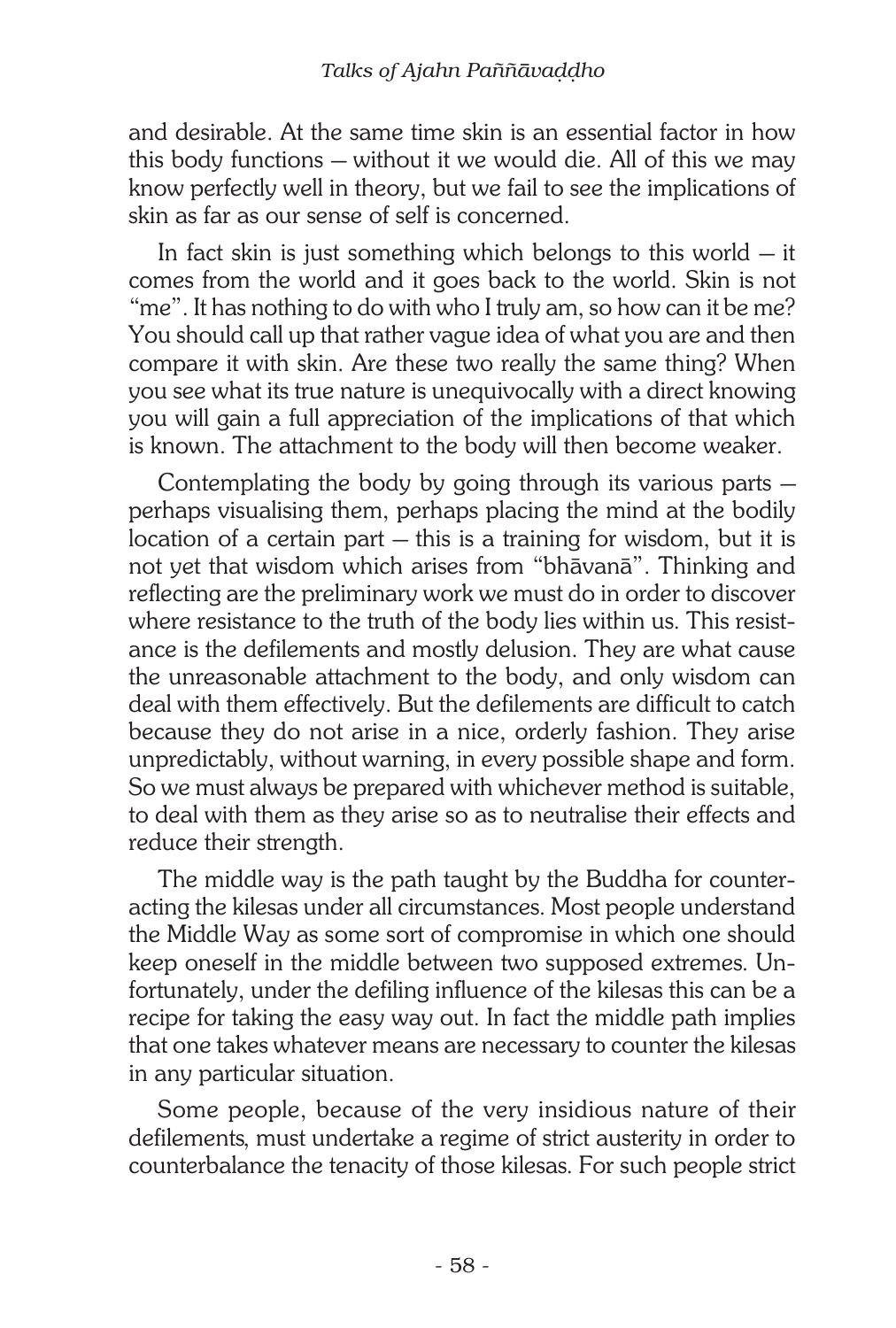austerity is the middle way. Others will require varying degrees of austerity or relative comfort to counteract the varying intensities of their particular kilesas. In all cases the kilesas must be met with an appropriate force and determination in order for that person to deal with them successfully. You should not think that strict austerities as such are against the Buddha's teaching. This attitude can become merely an excuse for not putting forth sufficient effort. Austerities are wrong only if they are undertaken to a degree completely unnecessary to an individual's practice of eradicating his own kilesas.

Following the middle path is a way of striking a balance between the work one must do and the effort one must put forth to accomplish it. If, for instance, a person investigates himself and discovers that he has a very greedy nature where food is concerned, then that person might deliberately take food which he feel is unpleasant and not to his taste. Considering only what is required for nutrition, he might reduce his diet to a bland, simple selection of food, something which gives greed nothing to look forward to. This becomes a means of bringing his practice back to the centre. The desire to indulge in the taste of food disturbs such a person's equilibrium by pulling him off balance all the time, so a counterweight must be found to restore that balance. In this way, when we have a problem with a certain defilement of our character we must search to find a suitable antidote for that problem. This is the path where the Buddha's Middle Way lies.

Contemplation of the loathsome nature of the body is a very good example of this. We have a deeply rooted attachment to this body as being something beautiful and desirable based on our assumptions about what the body is. If we peel off the skin and examine what lies beneath, we become easily disgusted by a repulsive mess of flesh, blood, bones and sinews. The resistance to this that arises within us is very strong in accordance with the strength of our identification with the body. The middle way here is to balance the identification with the body against the practice of contemplating its loathsome nature so as to bring the mind to see the truth.

In the final analysis the truth is that the body is neither attractive nor unattractive but just a part of this world, much like a lump of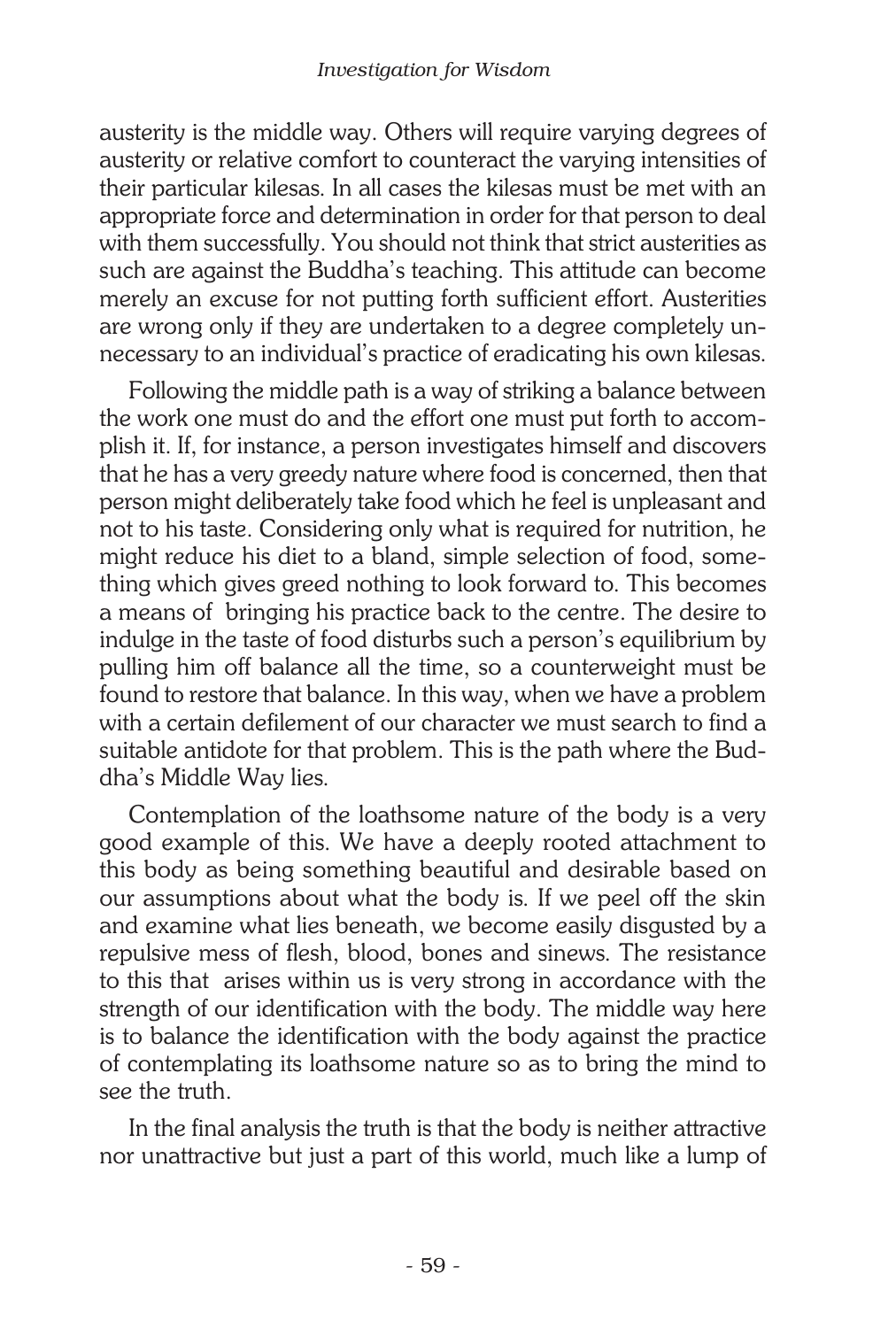wood. In the meditation practice our attachment and attraction to the body is cancelled out by seeing its loathsome nature, creating a balance between the two which brings us to the centre and an understanding of the truth. In order to find this balance it is necessary to go in the opposite direction from our natural inclinations which are the inclinations of the kilesas. Our natural inclination is to identify ourselves with the body and cherish it as something precious, so we must concentrate on its unattractive nature to bring oneself back into balance.

One of the most difficult things to realise is how incredibly strong our attachment to this body really is. One way to realise this is to see the effect that the intense contemplation of the body's loathsomeness can have on the mind. Often a meditator will find while doing this practice that he gets states of depression coming up due to the fact that the mind is being forced to see the unattractiveness. For this reason a person who undertakes this practice needs a firm *samãdhi* practice to complement it and keep the mind calm.

The results that come from maintaining the practice of body contemplation are rather peculiar. The results are often difficult to pin down and define. One continues on working at the practice day in and day out, and yet one feels that one is not doing very much. The results are slow to come and one does not get into any sublime states of *samãdhi*, yet as time goes on the results do gradually manifest themselves. Ones attitude changes as one begins to view the body from a different angle. This is a subtle sort of change. One may go on doing the practice for quite a long time without noticing any obvious shift in ones attitude, and when the results do begin to show they are often so subtle that one does not immediately realise it. They are quite likely to appear outside of the time when on is doing the meditation practice. The change of perspective is a gradual breaking down of the hard and fast views that one has about the body.

It is said that those who practice body contemplation constantly are mindful of the body in every posture. They know the body and keep their attention there to the point where they never forget themselves. As a consequence of this their minds are much less likely to wander off aimlessly. This practice grounds them firmly in the body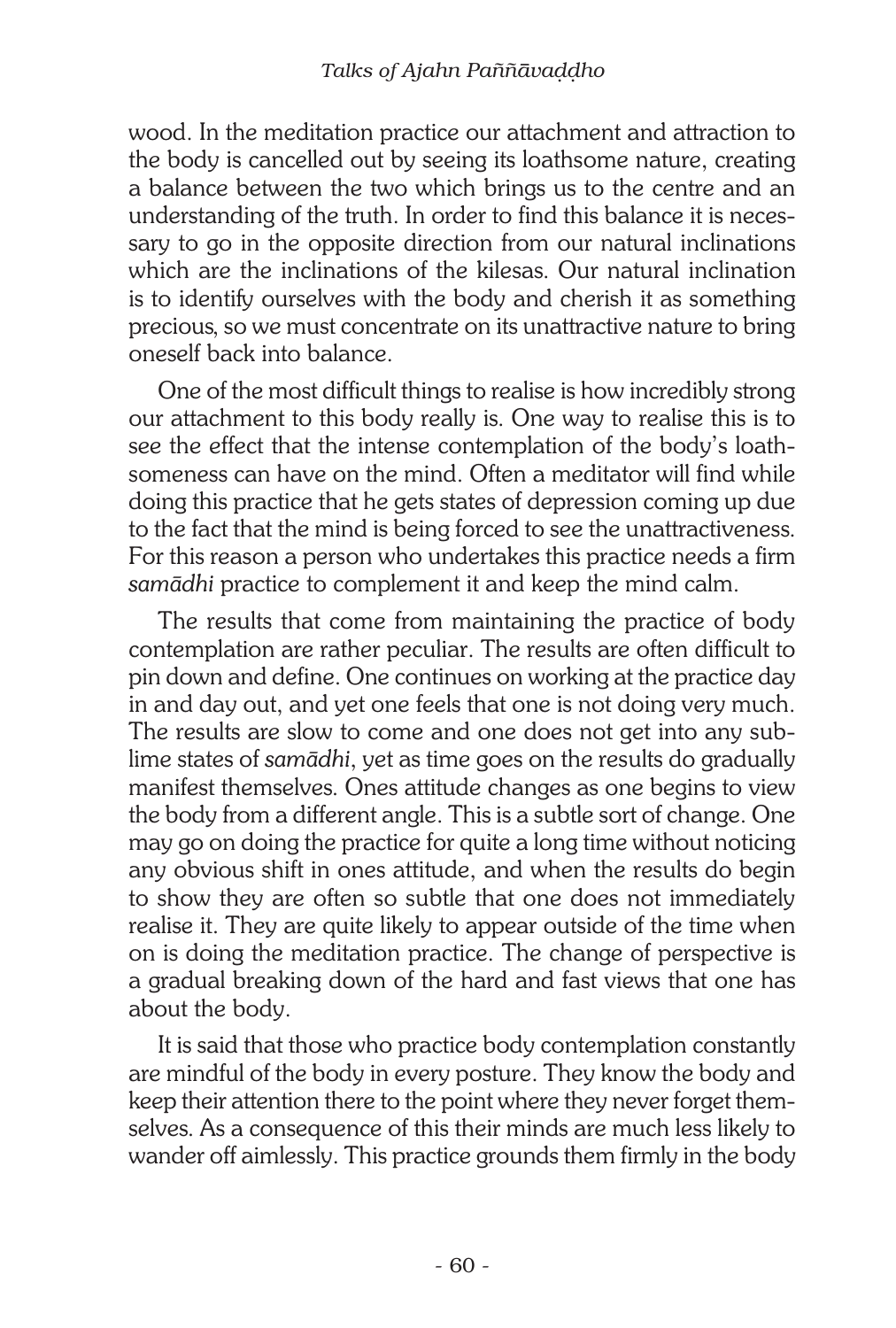and greatly assists in the development of mindfulness. In the end it helps them to adopt a completely different, more valid outlook on life. People who have not yet seen the results of the body practice tend to identify themselves with their bodies and suffer accordingly, thinking that every pain and every unpleasantness that happens to their bodies is happening to them. Because this identification with the body brings much suffering and discontent, it is obviously a bad thing. As the aim of Buddhism is the eradication of all discontent, so this identification of the body as self is contrary to the way of the Buddha. It follows that this identification is quite false and should be overcome. To the extent that a person can break free from this view of the body and realise clearly that it is not me or mine, that it is just a part of this world, to that extent he loses the fear of death and the fear of illness or bodily injury. The idea of loss where the body is concerned becomes minimised.

From an early age we identify ourselves with our physical body and as we do so we create an image of this body in our minds. It is fair to say that with our own body there are really two bodies: the gross physical body and the subtle mental body. The subtle mental body is that image that we have in mind which corresponds to the physical body. This is the body which is responsive to feelings, sensations and emotions. The physical body is the one that has the mechanism which produces the data for the metal body. Both of those aspects of the body exist concurrently.

The subtle body tends to be predominant in our outlook. In fact it is the subtle body that we think of when we consider ourselves, and it is not always quite the same as the physical side. In the same way, when we think of other people we tend to consider them in terms of our own mental body because this is the only one we know. Actually we do not know other people except through our mental image of them. We have to identify other people in terms of our own experience saying: this person is like that or that person is like this. When we say this, we mean those things in terms of what we know and experience in ourselves, comparing them with our own mental image.

Feeling is another area in which the mental body plays a prominent role, so we can investigate feeling by seeing this connection.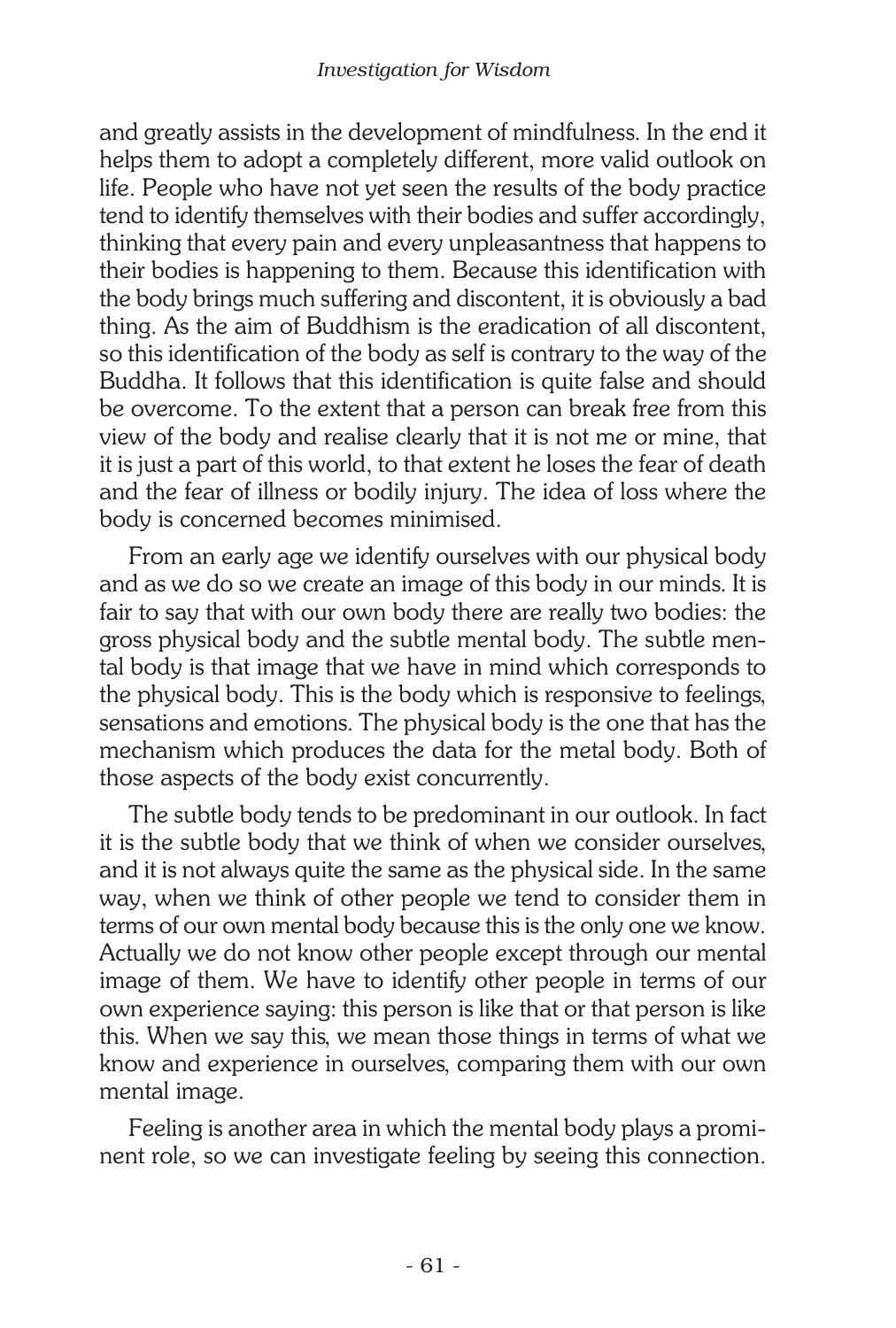When we feel an external object or aches and pains we can call it feeling by analogy. If we feel a pain in our finger what we really mean is that there is a sensation or there is something happening in the finger which gives a reaction that is felt as pain. But the sensation and reaction do not become pain until they have gone right into the centre, that is, the mental side.

When we receive any feeling then we assess that feeling in the mental body as to location, intensity and so on. Then we transfer that understanding to the physical body and we see it there. The feeling body is really just something in our minds. It is merely an image based on a set of experiences which together give us a symbol for the physical body, but which is really located in the mind. So when any sensation arises in the physical body it is associated with the corresponding part of the internal image and is seen as either pleasant or painful depending on its nature. In truth we can say that all feeling exists right there in the centre and what we experience in the physical body is merely a reaction. The emotional feelings that we experience in the body are actually productions of the mental body which cause a reaction to take place in the physical body. The whole process involves a very complicated interchange of body and mind.

So really speaking feelings are always experienced in the mental body because that is where they are known. But we superimpose this feeling body on the physical body so that they become fused together which leads to the belief that feelings arise in the physical realm. This doesn't mean that there is some sort of shadowy body inside of this physical one, but rather that the mental body is an image of the body that we carry in our minds – much as we have mental images of all the important things in our immediate environment. As the body is the most essential part of our personal environment it is the mental image of the body which dominates all others. Our misunderstanding of the true nature of body and feeling can cause all sorts of problems and difficulties, because when we believe that feelings exist in the body, then we become concerned with this body all the time.

This becomes most evident with the pain and discomfort that we experience with this body. Painful feelings are a regular part of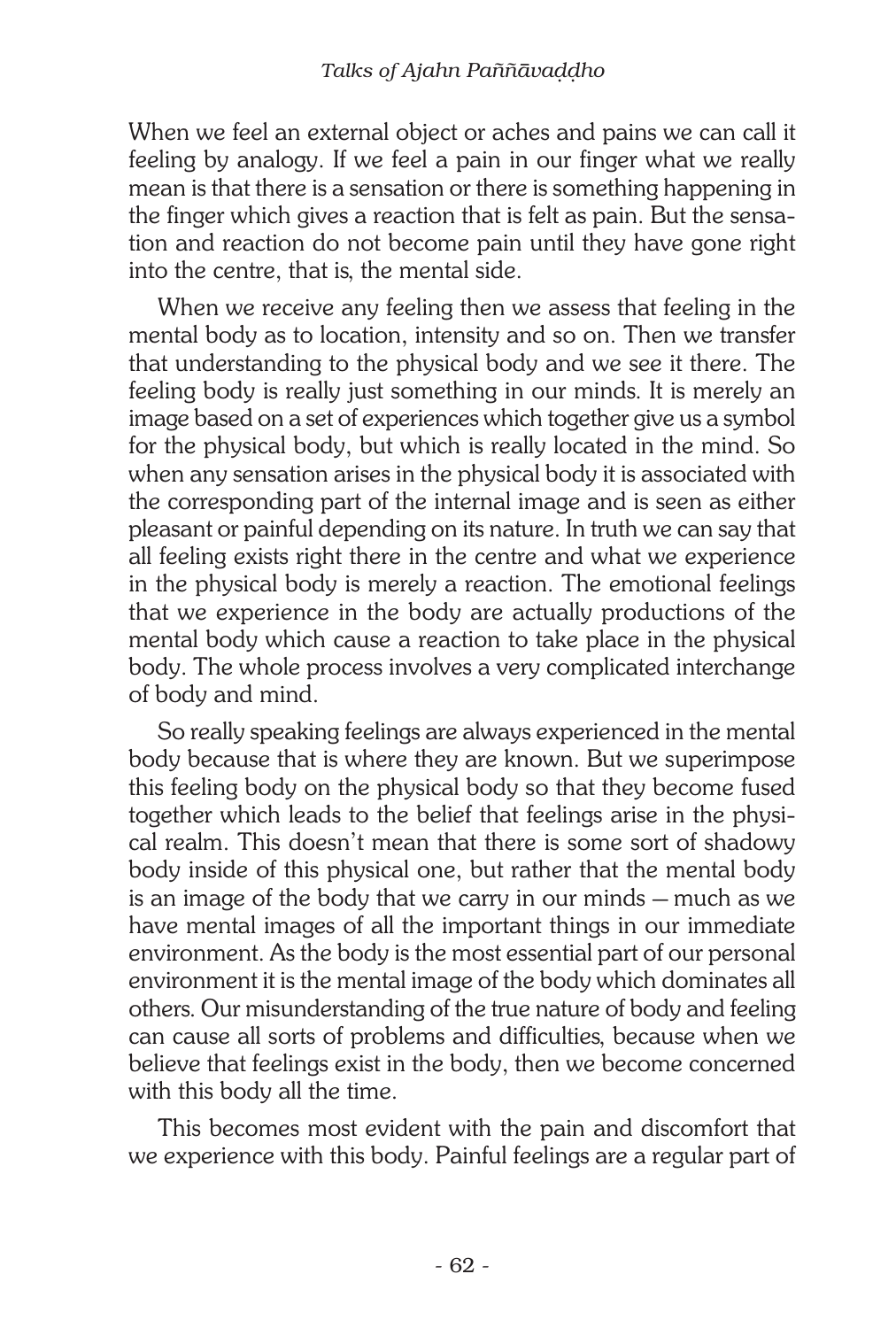daily life and they cause us endless suffering and concern. In this regard it is very important that we be able to separate the painful feeling from our sense of "self". But it must be realised that in order to be able to make that separation, the mind must drop into a state of wisdom because in ordinary consciousness it cannot achieve this. And the nature of our investigation is the key to attaining a state of wisdom. We must establish a practice of analysing the pain thoroughly from all angles until we can break through to a state of wisdom.

This is accomplished by looking directly at painful feelings where they arise and questioning their nature. Wherever a pain is felt the strongest, place your attention, your mindfulness at that point and investigate. What is its location? In which specific part of the body does it arise? Pinpoint it and investigate further. Are this pain and the body the same thing? If it appears that they are then dig in and ask: is the pain the bone? Or the flesh? Or the skin? What happens when the body dies, does it feel pain then? Who is it that experiences this pain? And what knows it as pain? Keep probing in this way, over and over again, comparing the pain, the body and the one who knows the body until you can see clearly that pain is merely a phenomenon which arises and ceases separate from the body and the mind. They are all there together but they are not the same thing. Due to the kilesas, due to attachment to the body and feeling, these things are equated with a sense of self. When you investigate thoroughly with a state of wisdom, then you will know clearly that these things are not your self and your self is not these things.

It is the kilesas all the time that deceive us into seeing the nature of things in a false way. The underlying basis of the mind, the citta, has become like something bright and clear wrapped up by a lot of mess and because of this we cannot truly see the citta and get at it. When we cannot truly get at the citta, we cannot see the real nature of things such as the body and pain, and we cannot see the difference between them and self. What is necessary is to use wisdom to penetrate through the kilesas which wrap around the citta, and thereby see the truth.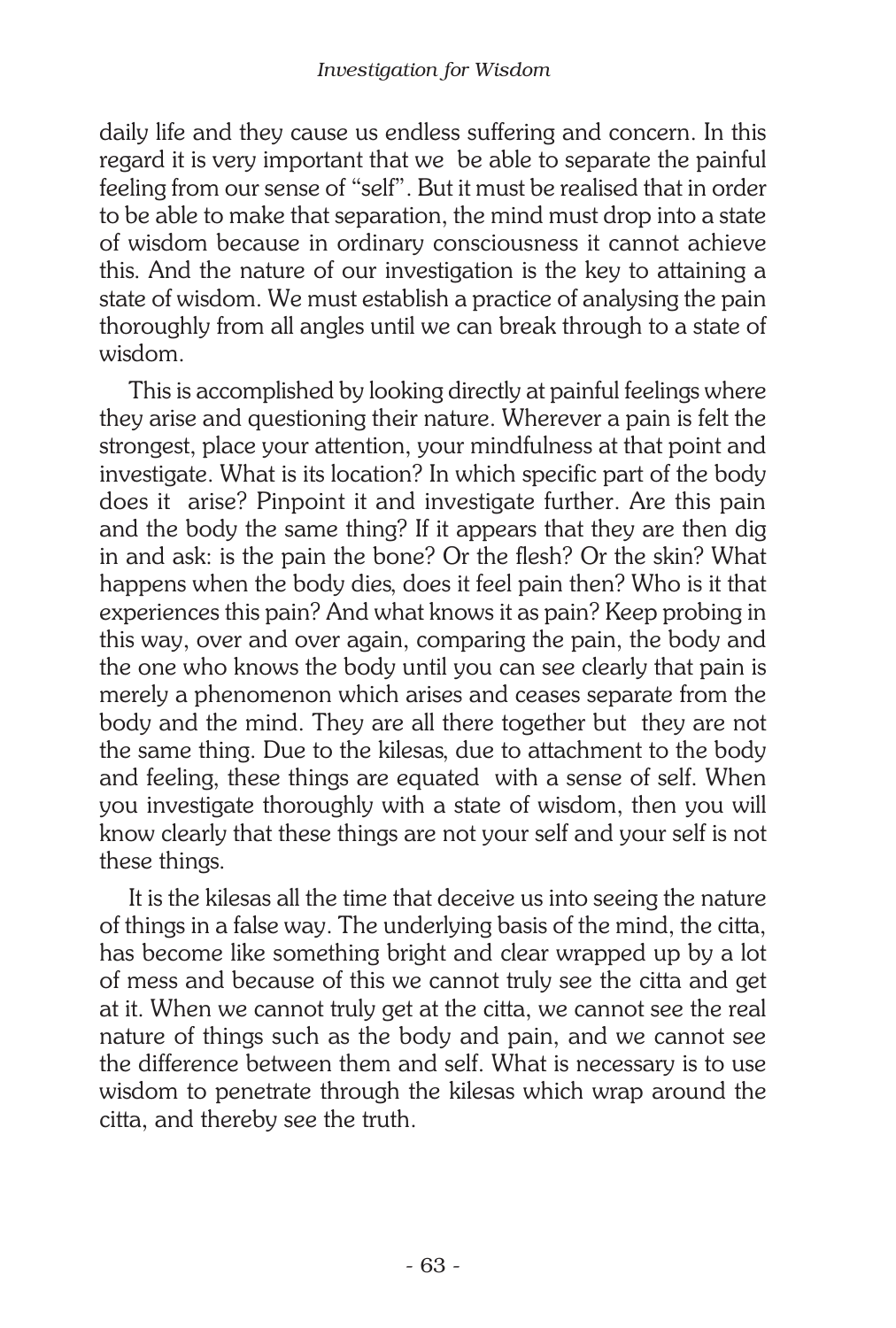It is essential to learn as much as possible about the kilesas, which are really like the enemy within oneself. You should think about them quite a lot and try to see them in yourself and realise how deep and subtle they are in their ways. In particular you should contemplate what you must do to counter these demons within your heart. This applies not only to formal meditation practice but to your ordinary, daily life as well. This is where many people lack faith in Buddhism since they want to do meditation practice very much but they are not prepared to undertake it in order to correct their lives and the corruptions of their minds.

We must undertake the meditation practice for the right purpose and keep at it until the proper results come. The kilesas create attachment, but non-attachment is not a practice which can be developed in itself. Many people say that with the kilesas all one has to do is let go, but this is not true. We cannot just let go like that because we do not know how to let go, since we do not even know what it is we are clinging to. Rather, when we do the practice properly, step by step, and develop wisdom until understanding comes, then the letting go takes care of itself. Until we reach that point of understanding we cannot even see what we should be let go of. Letting go will come of itself naturally as a result of developing sufficient wisdom. Otherwise letting go of our kilesas is more like running away from them – if we keep running away from them we will always run back into them again.

Another important way to investigate for wisdom is to contemplate the three characteristics that are invariably found to be natural to all phenomena. Anicca or impermanence is the unstable, transient nature of everything in this world. Dukkha or discontent is the unsatisfactory, unfulfilling nature of all things. Anattã or non-self means that there is no presiding self-entity to be found anywhere within the five khandhas or the citta.

The world and everything in it are in constant dynamic state of flux, changing all the time. Our minds and their concepts are so constructed that we think of things as being real. Even though we know theoretically that everything is changing, still we think of those things as having some real solid existence. When we see something change then we try to explain why that thing has changed without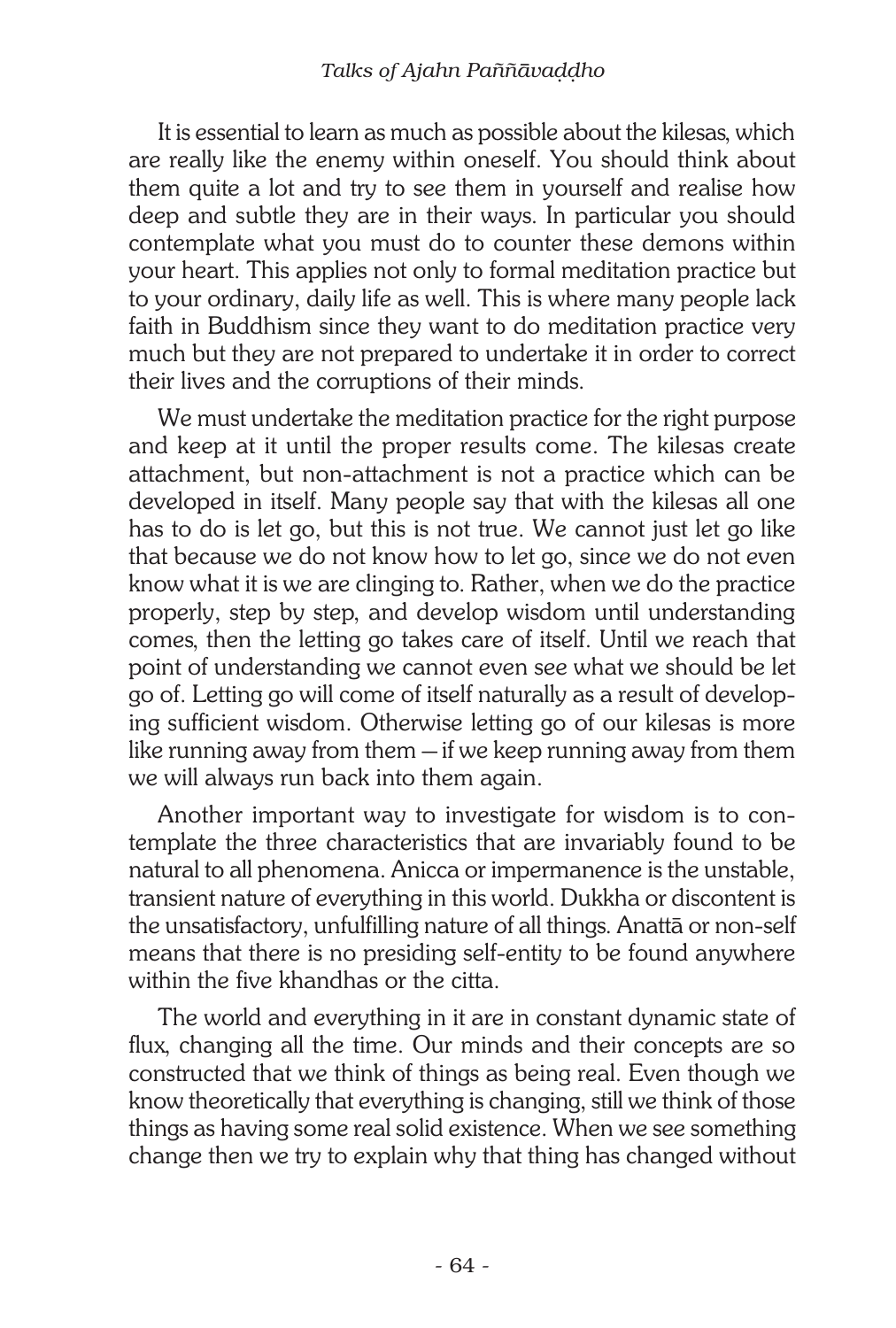admitting its impermanence. By explaining the process of change satisfactorily to ourselves we are attempting to deny the true nature of change. In fact, everything is in a continuous process of change the whole time and nothing is permanent, no matter how we may try to explain it away. For this reason, nothing in the world has any reality. Everything is in a constant dynamic state of flux and this constant state of flux is, in fact the essence of existence because without this nothing could possibly exist. This is true both physically and mentally. The mind is in a state of constant, dynamic change the whole time. Sensations, thought and consciousness are all absolutely dependent on change – without it the mind could not exist because there would be no duality at all.

Living in this world of change is never really satisfactory. Even if we receive the utmost satisfaction from any one moment, it then changes. This cannot be anything but unsatisfactory, so where there is change there is discontent. In this way discontent follows naturally from change. Clinging to things which are by nature always changing brings discontent and anything which brings discontent is always unsatisfactory. It is not the real, reliable thing we are looking for.

What we are looking for is definitely not discontent, and yet wherever we look we cannot find anything which is a state of contentment. Because of this everything is not that "self" which we think of as a state of happiness. We want self because we look on it as being a refuge, a place where we can rest and be completely happy and yet wherever we look we cannot find that self. There is no basis for any real self or refuge anywhere in the whole universe. If we try to make a refuge for ourselves in the world, then that refuge is unstable – it must break up and pass away. We become attached to people, to places, to pursuits, to possessions, to life and endless other things, but since all of these things change they can never be a reliable refuge. We identify with these things as an extension of self but we cannot find a true refuge in any of them.

If we attempt to look for a refuge in this body we cannot find it there either. If we look at any of the five khandhas we see that they are all impermanent, always changing the whole time. Nowhere in these khandhas is there anything which equates with a true self or refuge. So the Buddha taught non-self and he taught it in the sense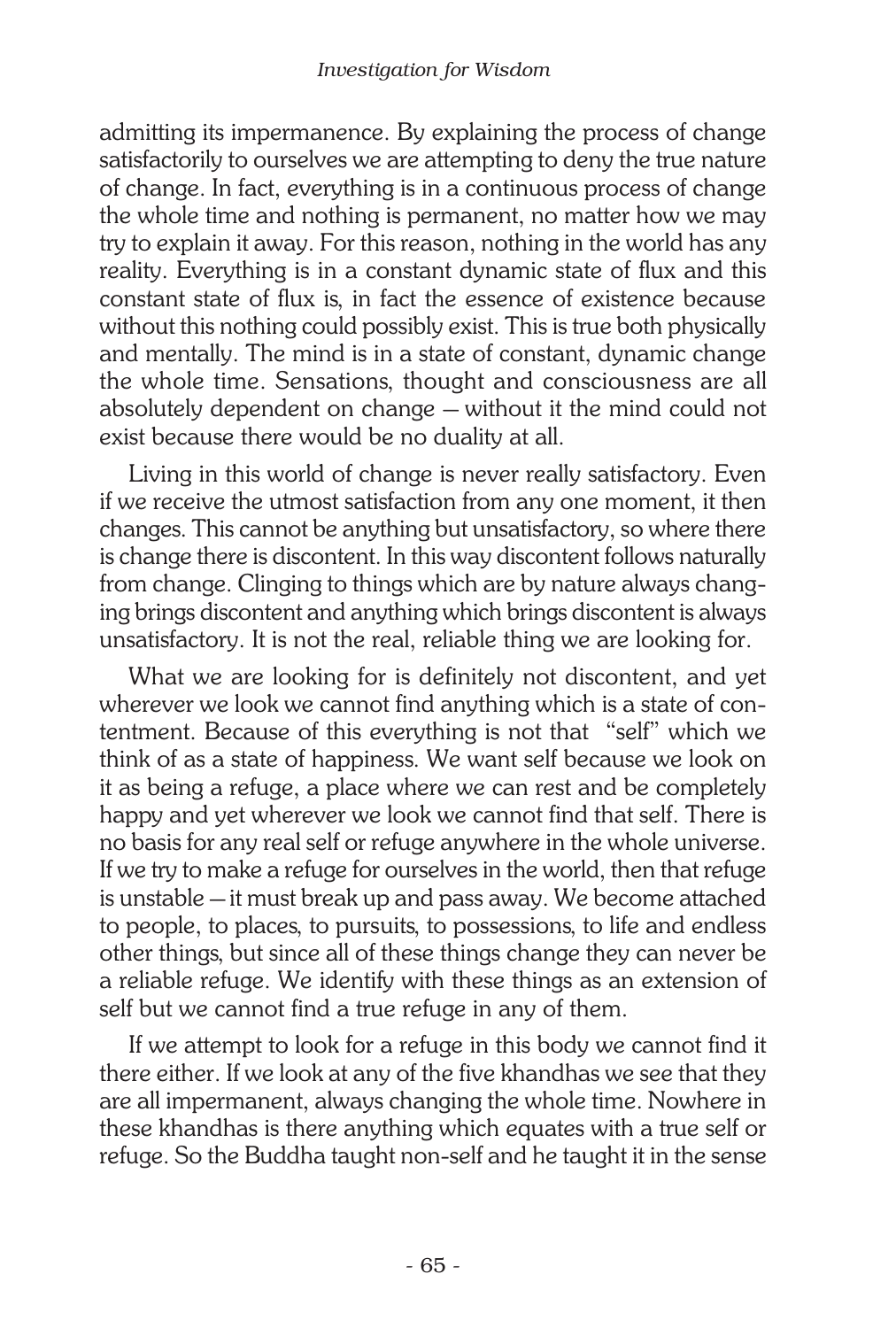that it applies to the five khandhas, to this world, to the universe and to everything we know.

If we try to discover introspectively what is meant by "self", we come up against formidable difficulties. Most people just accept that they have a self, feeling that there is a rather vague "something" there which is the "essence of me". They accept this and cannot face the obstacles which obstruct any deeper investigation. Generally, people accept emotionally that the body is self or the body in association with feeling is self. Neither of these view will stand up to scrutiny, because to believe that the body is self is to believe that self is a thing of this earth. There is no part of the body that has not come from the material of this world and it is constantly being replenished by food, drink and air derived from this world, Where can we find any centre in this body that we can say is "me in essence"? If we cannot find such a centre the only alternative is that the self is the whole body. But what if we were to lose an arm or a leg, would the self be deminished as well? And what about when we die, what sort of a self would this be?

The view that self is feeling is also false because all types of feeling are changing – they are never still as they rely on change for their very existence. Which feelings are we to call self then? If we believe that one set of feelings represents self, when they die away and change where is that self? In a similar way, investigation shows that memories, thoughts and consciousness are all changing and so are not a suitable basis for any self entity.

In the final analysis we must accept that this self is nothing but an impostor which is derived from the kilesas. In fact we can learn to diminish self by coming to realise that this body is not me nor does it belong to me. It is the property of this earth, of nature, and whatever I am it is not this body. With this the kilesas are weakened and there is a subsequent freedom from concern about the body and its eventual death. Contentment and happiness are increased because we then know that whatever happens to this body does not actually happen to me. Pain of course can still be present, but anxiety and worry concerning the welfare of the body will not arise.

For most people this situation never occurs because they understand self and the body to be almost one and the same thing.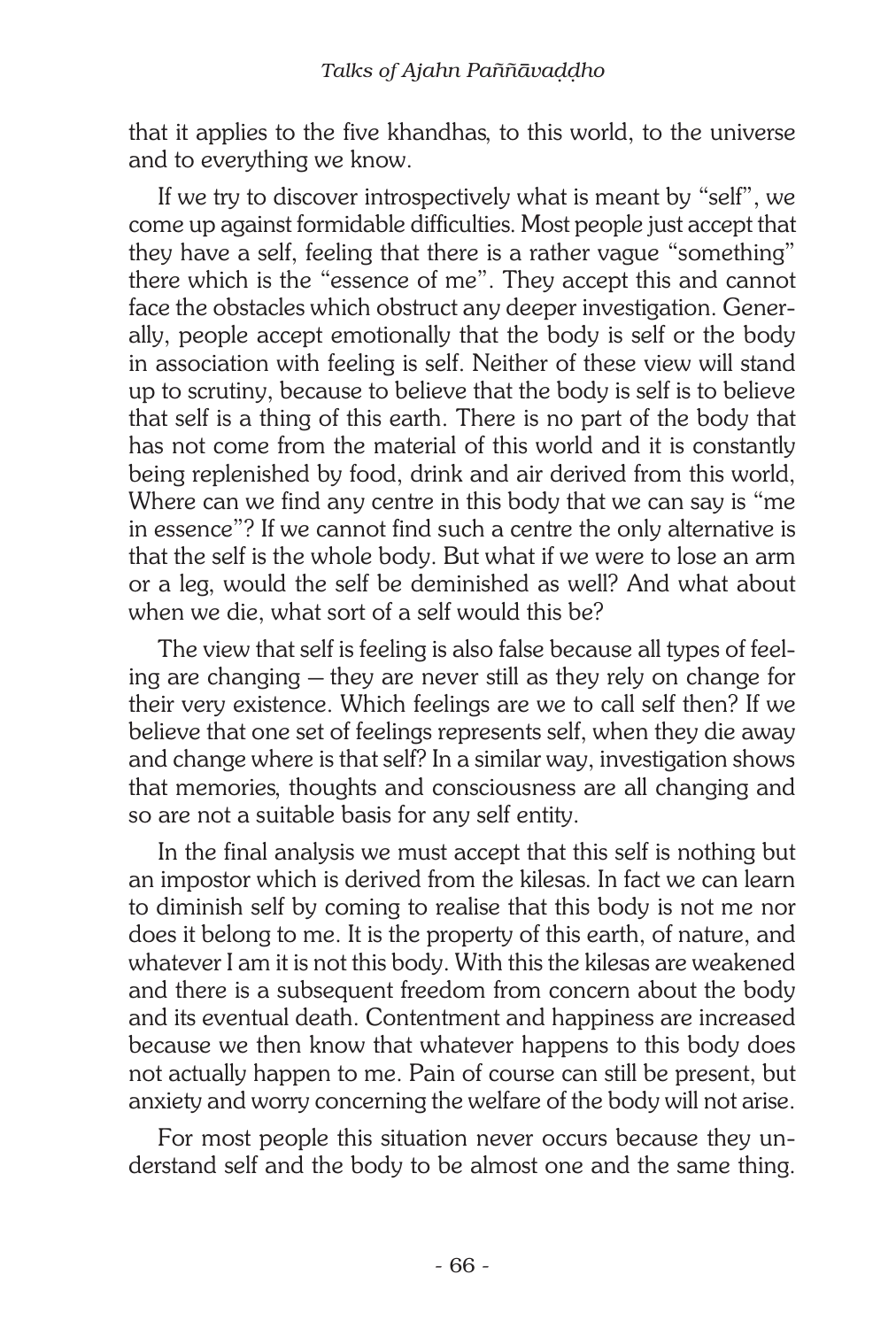Even though some people may accept the viewpoint of anattï that the body, feeling, memory, thought and consciousness are not self, their thoughts, actions and emotions all show that there remains an underlying belief that the body is self. Consequently, whatever happens to the body is of great concern to them. They understand that "this body is me" so whatever happens to the body happens to me and any real harm to the body becomes a very personal matter. This is the state in which people everywhere find themselves. They are very attached, even addicted, to the body and concerned about accidents and all the various health problems that afflict people today. But if people investigate properly with wisdom they can see that all of this is merely a delusion put up by their own defilements.

The defilements are there in the hearts of people and they are always trying to promote our belief in self. We can say that the kilesas are equivalent to self, that the idea of self – which means having in mind this personal entity within that relates to the world outside – is made up entirely of kilesas.

If the self were really a true thing, then there would be nothing wrong with greed, hatred and selfishness since they would all spring from truth. But we all know perfectly well that these things are wrong because they spring from delusion and not truth. In fact they stem directly from the promotion of self, which suggests that self is a false concept.

Some people like to claim that the self being described here is merely the "lower" self, but that there is also a "higher" self or true self. Of course people are quite free to use words as they like, but those who practice the way of Buddhism prefer to keep to what is practical. The word self is just a symbol in the same way that all words are symbols. Word symbols such as self have commonly understood meanings which can be found in any reliable dictionary. For practical purposes we must stick to the common meaning – to insist on any other meaning is liable to lead to confusion and misunderstanding.

We may try to find a self entity among the other khandhas of feeling, memory, thought and consciousness, but all of them are unstable and changing about all the time. About the best we can find is some degree of continuity which relies heavily on memory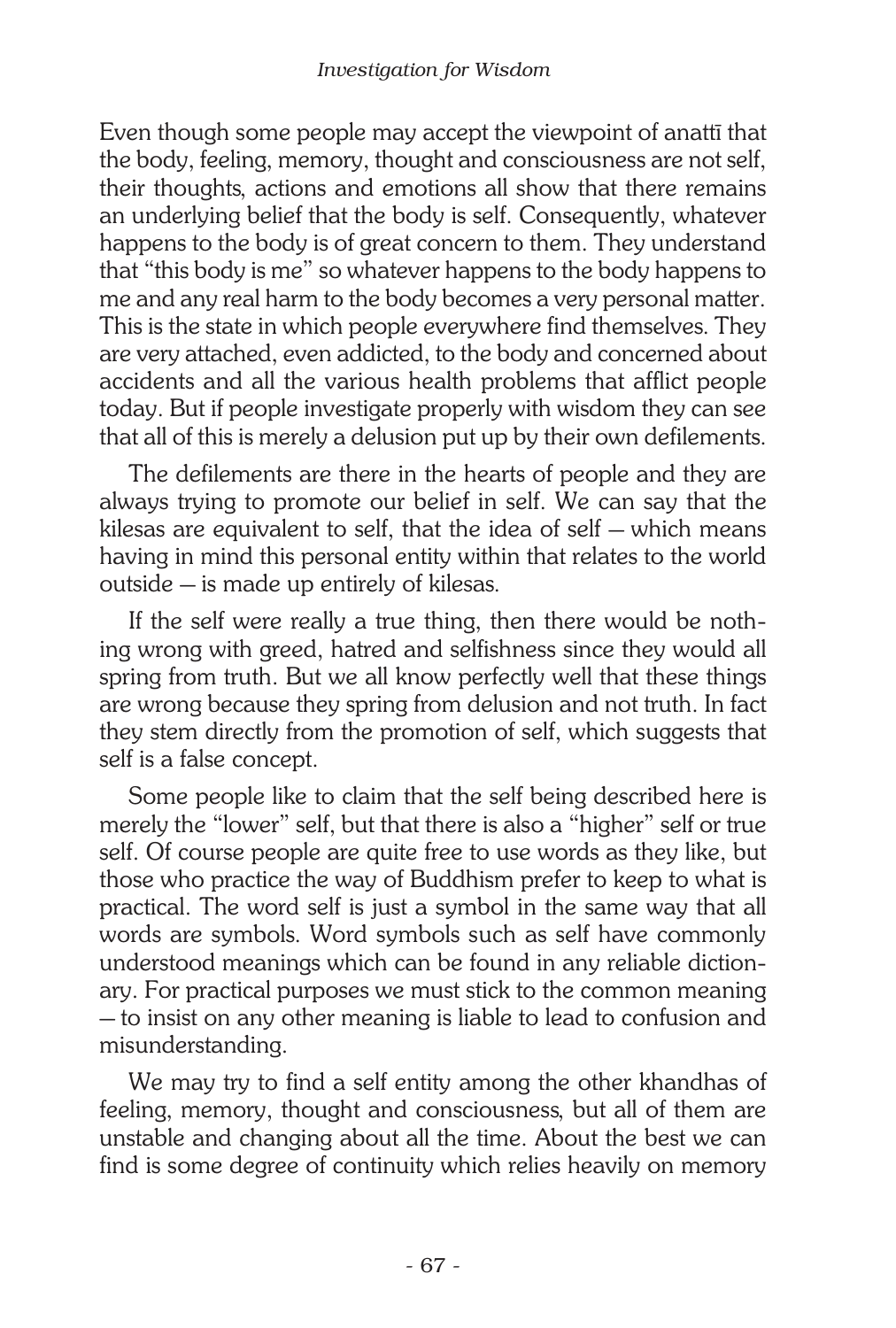and feeling. But nowhere among the khandhas can we find any sort of unchanging identity which could truly be called self.

The only way we can come to know the truth about ourselves is by investigating thoroughly with wisdom until we can break through the kilesas and destroy that fundamental ignorance which is "knowing wrongly." If we persevere with wisdom, eventually we can reach the final result of meditation practice. This final result, the end product of Dhamma, must be such that we can find absolutely nothing further to investigate, and we cannot even find the one who is investigating. When there is nothing to investigate at all, then no questions can arise because there is absolutely nothing that we can ask a question about. This is the end product, the unconditioned – nibbãna. The nature of it is that all distinctions disappear. It is not so much that we do this or that or gain anything in particular, but that the one who would do it or gain it has disappeared. Words cannot express this state accurately, so it is by nature undefinable. When we say that one comes to the end of all questions, it's not so much that all questions have been answered, but there are no more questions that one can possibly ask.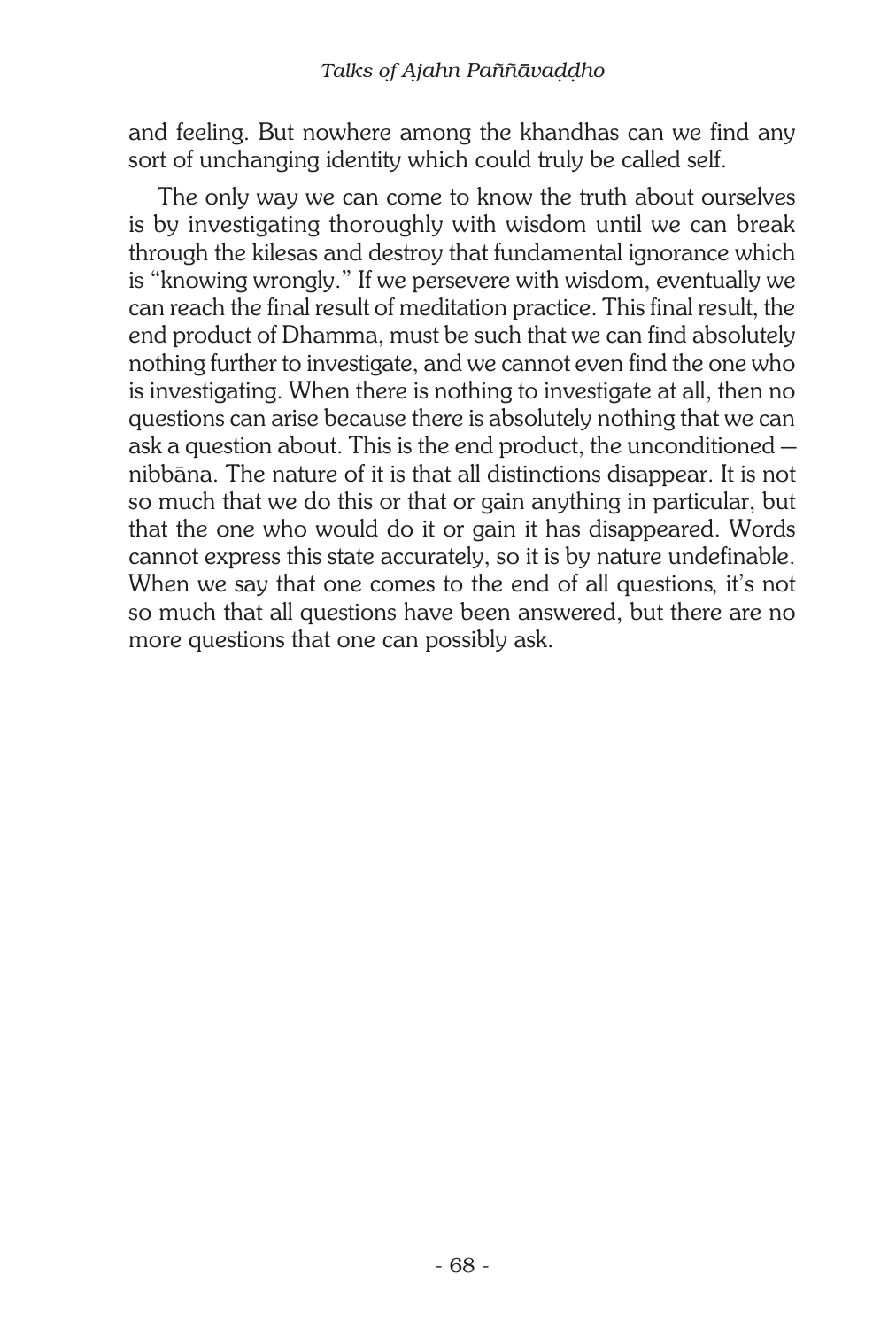### **MARINERELL'I**

## *The Wisdom of Samadhi*

In the training of the mind there is the need to develop wisdom. Unfortunately, this cannot be done directly, just by wanting wisdom. There may be some people with innate wisdom, but they will not be able to bring it out and use it properly, unless there is enough mindfulness to support and control it. Wisdom does not simply mean intellectual thought, it is of quite a different order and can only arise from an internal state of calm. Therefore, the first necessity of mental training is to attain a state of calm.

*Samadhi,* the state of calm attained by meditation practice, has many levels depending on the degree of absorption of the *citta* with the object of meditation. The word, *citta,* means the mind, heart or consciousness; it is the basis in a person which is 'central', whereas everything else, including the five *khandhas* is peripheral. Practically everyone has to develop the practice of *samadhi,* if they want to attain wisdom and a state of happiness beyond what is normally possible in this world. Having attained *samadhi,* the way is then clear for the development of wisdom.

Developing *samadhi* can be put like this. Normally, the heart is hungry, it wants something, and it is searching around all the time. The only way it knows how to search is through the senses and in the world, because this is what it has learnt. It wants this, searches for that, looks for this, wants to hear that - and so on, all the time. It goes out continually, but what it gets from the world and what it gets by doing this never satisfies the hunger. In fact it tends to increase it if anything. The heart is still hungry after all the searching one has done.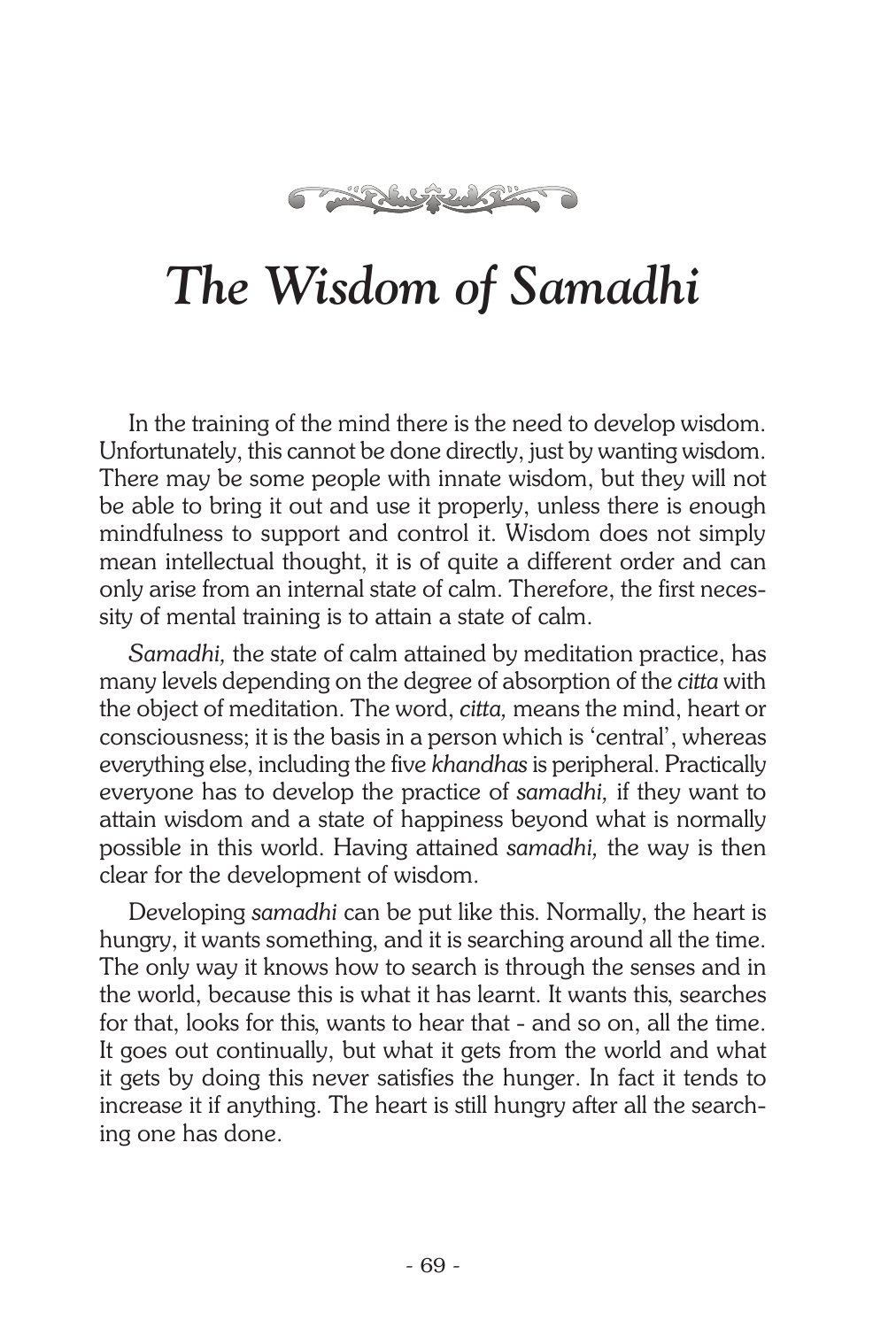Now the way to satisfy the heart is not by going out, but by going in the opposite direction. One must withdraw one's attention away from sense stimuli, memory and thoughts - both discursive and playful – and one must give the mind as little as possible to hold onto. One allows one's attention to remain only with the subject of meditation, such as the repetition of *"Buddho",* or watching one's breathing. The mind is given only this one thing to hold onto, one anchor.

At first it is very difficult for the mind still wanders and jumps about but, as one goes on, it becomes more used to it and interest starts to arise. When interest arises there is less tendency to run around. You have probably noticed this with work; how, when you had something which at first you did not want to do, when you got deeply into it the work started to become interesting. After that, it was no longer such a hard task. It was much easier and could be done without much hardship.

It's like that with meditation practice. At first it's hard work, but once you get into it then interest arises and, once that happens, the mind becomes more and more absorbed in the practice. When it becomes absorbed, the external things all start dropping away automatically. The mind goes right inward, and when it goes inward and stays there, it gets complete rest and the heart is fulfilled internally and feels quite satisfied. When it comes out of that state, it no longer wants to search around looking for things, because it is satisfied. It is prepared to remain just there - still.

Withdrawing from this state of absorption the mind is replete, satisfied, as though it has had a good meal. It is also wieldy and pliable; this state can be turned to good advantage by developing wisdom, because the main obstacles to its development are quelled for a time. Instead of being restless, fluctuating and wandering, the mind is in a suitable state which can be used for investigation, and it can go very, very deep. This is true wisdom and this wisdom brings results.

In the normal way of life, it is possible for one to have insight and gain a lot of understanding by using reason and discursive thought. Sometimes one may feel that such insights are deep and important, for they may reveal things about life and people which one had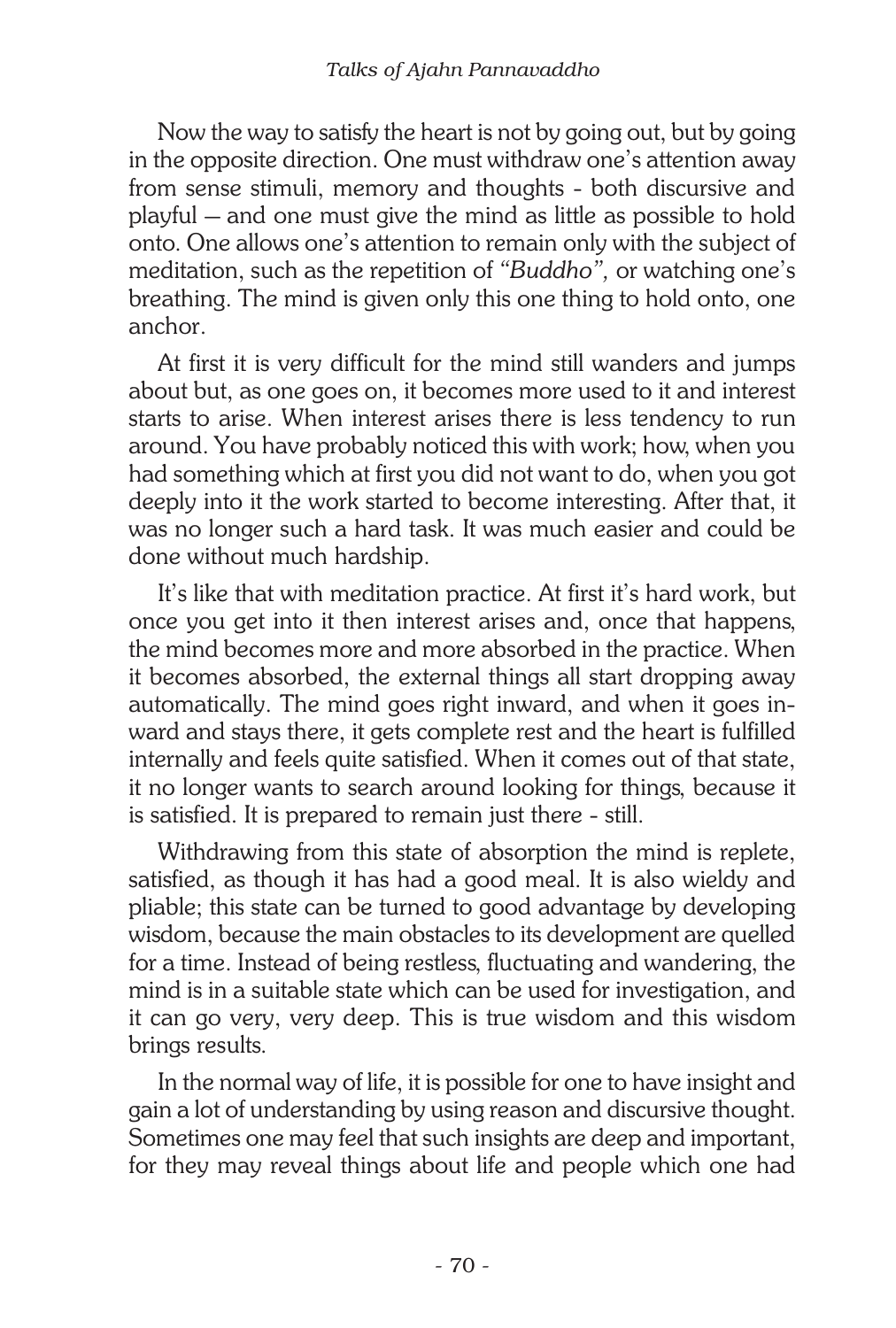never realised before. Yet when one reviews that understanding, it does not really have much effect on oneself internally; it is, so to speak, on the surface. It may be quite true, but it does not alter one's outlook or nature.

To give an illustration: the type of understanding that does alter one's nature is like that of a young child who sees something hot, like a red hot coal, and he goes to pick it up. Once he touches it, he never does it again. He learns quickly and deeply - it penetrates, it is effective. That sort of wisdom is not easily lost. However, the wisdom which we must work for is of a much more subtle nature, and can only be attained when we have a basis of *samadhi.* In *samadhi,* the heart is still, it's open, and whatever is penetrated by wisdom will go straight into it.

Normally, the heart is covered over with all sorts of garbage as though it's wrapped up and nothing can get through, but when *samadhi* is developed the heart can be reached quite easily. It is quite open, and whatever wisdom is developed goes right in. That wisdom is then effective in giving results. It can be effective in quite extraordinary ways - it can even reverse long-standing habits of people quite easily. Those obstructive qualities, which are like "sand in the gears", are called *kilesas* or defilements. They wrap around the heart and prevent the calm from penetrating. They are the things which we have to try and get rid of, and they are the things which we must come to know. Mainly, they consist of greed, hatred and delusion, but there are a whole heap of other things which spring from these three. They have endless ramifications and endless tricks too, they trick us in all sorts of ways.

Let me give an example: when doing meditation practice and a thought arises - something not very good - one might catch it, and then think, "I've caught that one, the *kilesas* didn't get me there." So then one congratulates oneself, but while congratulating oneself one does not realise that this is also *kilesa,* and one has been caught in another direction!

These are the sort of tricks that they play all the time. One must learn their tricks and be up to them all the time with understanding. One must not think that these *kilesas* are little things, which are just tacked onto oneself somehow. They are extremely important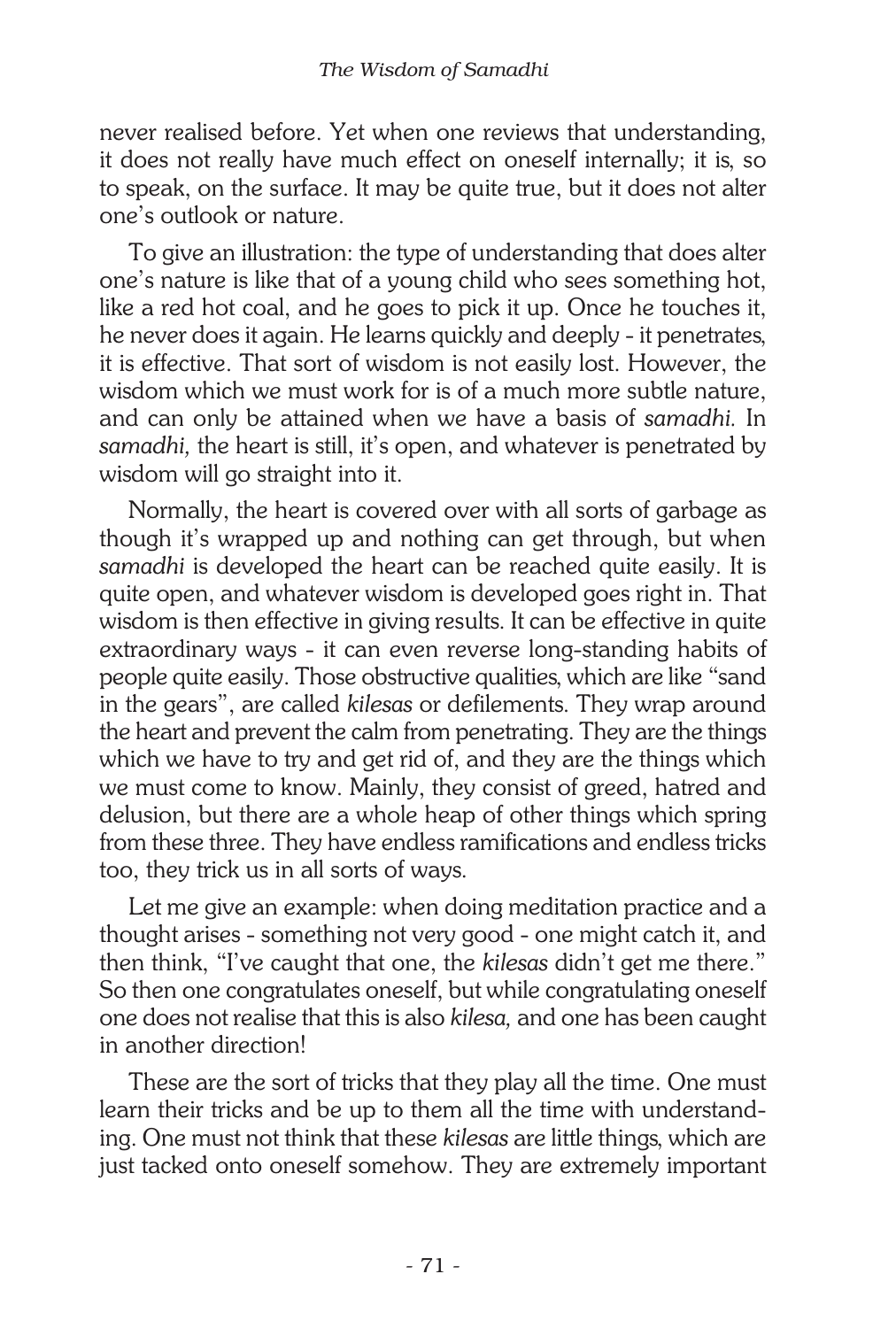and are very deep in the heart. It is just these *kilesas* that cause all the trouble in the world - nothing else. Atomic bombs don't let themselves off, they require people to do so; bullets are not fired from guns without people behind them; and what is behind each person is his own *kilesas* all the time.

So the whole trouble in the world springs from these *kilesas,* which are quite subtle, extremely resourceful and ever-present. They are resourceful because they dwell there in each person's own heart (or *citta*), which they usurp. They use its inherent cleverness to further their own ends.

The *kilesas* are there in the heart, and Dhamma is there also, all mixed up; it depends on circumstances which one dominates at any one time. These *kilesas* are there in the heart all the time, and so they are continually flowing out and displaying themselves in action, speech and thought. In fact, we could say that the average person is almost entirely the *kilesas.* It is not that sometimes they are there and sometimes they are not – they are there all the time, colouring our outlook, causing our understanding to be deluded. Our basic perceptions of the world, other people, ourselves, religion and endless other things are all distorted, because they all come under the baneful influence of *kilesas.*

For this reason, everything that we do in ordinary life is to some extent, false or wrong. There is nothing that we can do perfectly, until we get rid of the *kilesas.* However, we must not be too worried about this because, although everything we do is false, there are two ways in which we can go; there is one way that is wrong, and another that is right. What we must learn is how always to choose the right direction, even though it may be far from perfect and coloured by these *kilesas.*

If we go in the right direction, the *kilesas* steadily get thinner, and the understanding that undermines them gets stronger. However, if we go in the wrong direction, we become more deluded and more caught up until there is no hope in anything. You only need to look and see people who do bad things and see what they become. They become coarse and gross, and they don't understand anything subtle at all. This is because their *kilesas* are growing fast, because they are going in the wrong direction all the time. Those